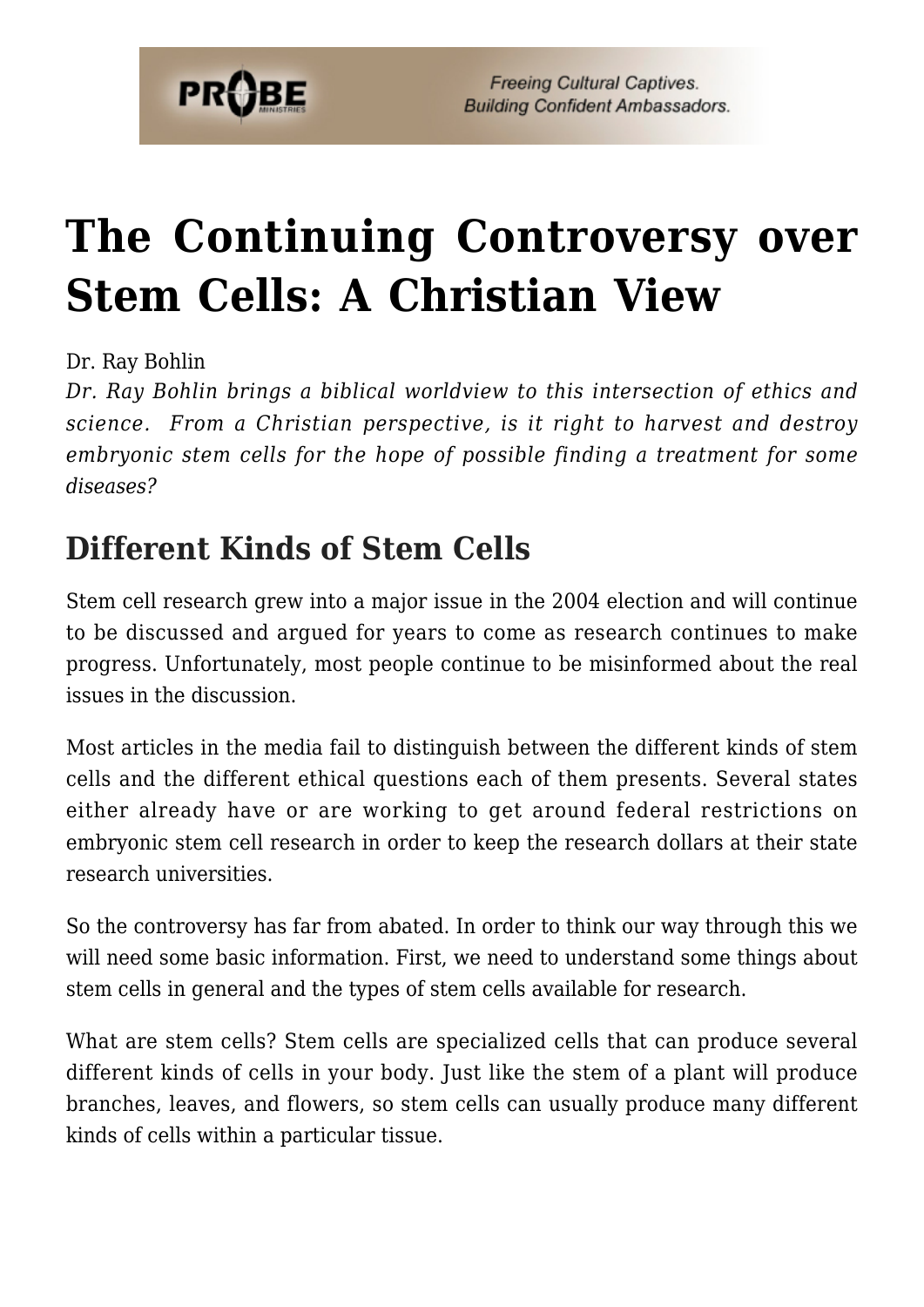

There are over one trillion cells in your body. Most will only divide a few times. For instance, when you were born you basically already had all the brain and neural cells you would need. As you grew, those cells simply got bigger. However, other tissues need a constant renewing of cells. The lining of your intestines, stomach, skin, and lungs constantly slough old cells and need replacements. Your blood cells constantly need replacing. In these kinds of tissues, specialized stem cells continually produce new cells.

There are skin, bone marrow, liver, muscle, and other types of stem cells in your body. These are referred to as *adult* stem cells. Other common types of stem cells are those found in umbilical cord blood. Even though these are fetal tissues, they are referred to as adult stem cells because they are already differentiated to a large degree. There are no ethical difficulties in using these stem cells for research and therapy.



Now, what are *embryonic* stem cells? Embryonic stem cells exist only in the earliest embryo just a few days after fertilization. This is referred to as the *blastocyst*. The blastocyst contains a small cluster of identical cells called the inner cell mass. These cells eventually form the baby and therefore can produce all the cells of the body. These are embryonic stem cells (ESC). In order to retrieve them, the embryo is destroyed.

Here then is the problem. While adult stem cells offer no ethical difficulties–but are not likely to be as versatile as embryonic stem cells–embryonic stem cells can only be obtained by destroying the embryo.

### **The Promise of Adult Stem Cells**

What is the overall hope for stem cells? Why are they so sought after?

Essentially, it is hoped that stem cells can be used to treat and even cure diseases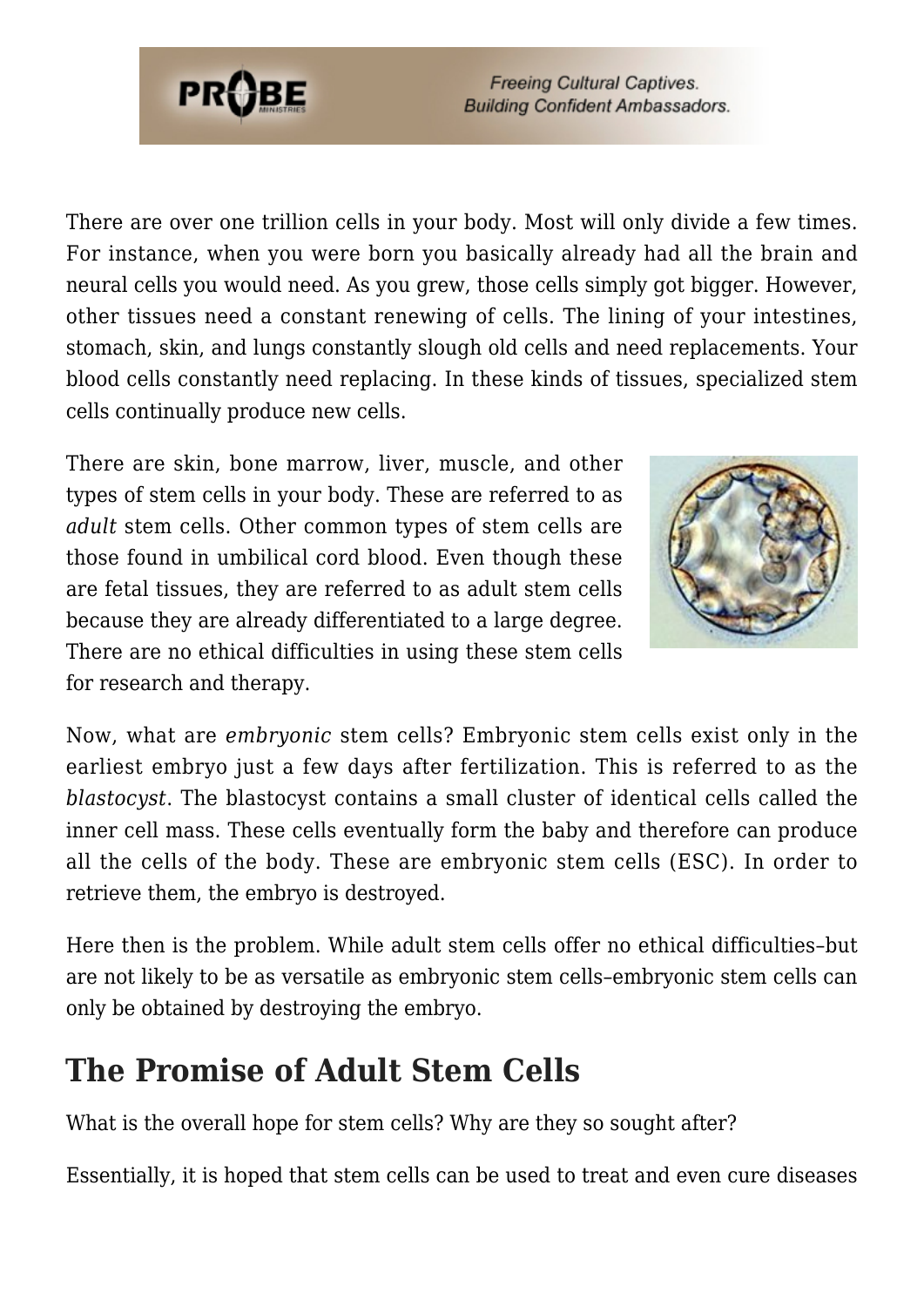

like diabetes, Parkinson's, Alzheimer's, and brain and spinal injuries. These are primarily degenerative diseases where certain cells no longer function as designed due to genetic defects or injuries. Generally it has been believed that embryonic stem cells offer the most hope since we know they can become any cell in the body.

But embryonic stem cells require the destruction of the embryo where adult stem cells can be harvested from the individual that needs to be treated. First, this involves only informed consent and is ethically non-controversial. Second, since the person's own cells are used, there is no chance of rejection of the cells by the patient's immune system.

In the last few years important discoveries have been made concerning certain types of adult stem cells. Essentially, we have learned that adult stem cells can switch tissues. Bone marrow stem cells seem to be the most versatile. They have been coaxed to generate new muscle, neural, lung and other tissues.

Additionally, we have learned that adult stem cells migrate throughout the body in the blood. It appears that adult stem cells are somehow informed of injury in the cell and can migrate from their source to the injury and begin at least modest repairs.

In January 2002, a group from the University of Minnesota announced what they called the ultimate adult stem cell. In creating an

immortal cell line from bone marrow stem cells, early tests showed that these stem cells could become either of the three early tissues in an embryo that eventually lead to all the cell types of the body. This showed that adult stem cells are far more versatile then previously believed.

Last year the National Institutes of Health spent \$190 million on adult stem cell research and \$25 million on embryonic stem cell

research. Clinical trials are already underway using bone marrow (adult) stem cells for treatment of heart attacks, liver disease, diabetes, bone and cartilage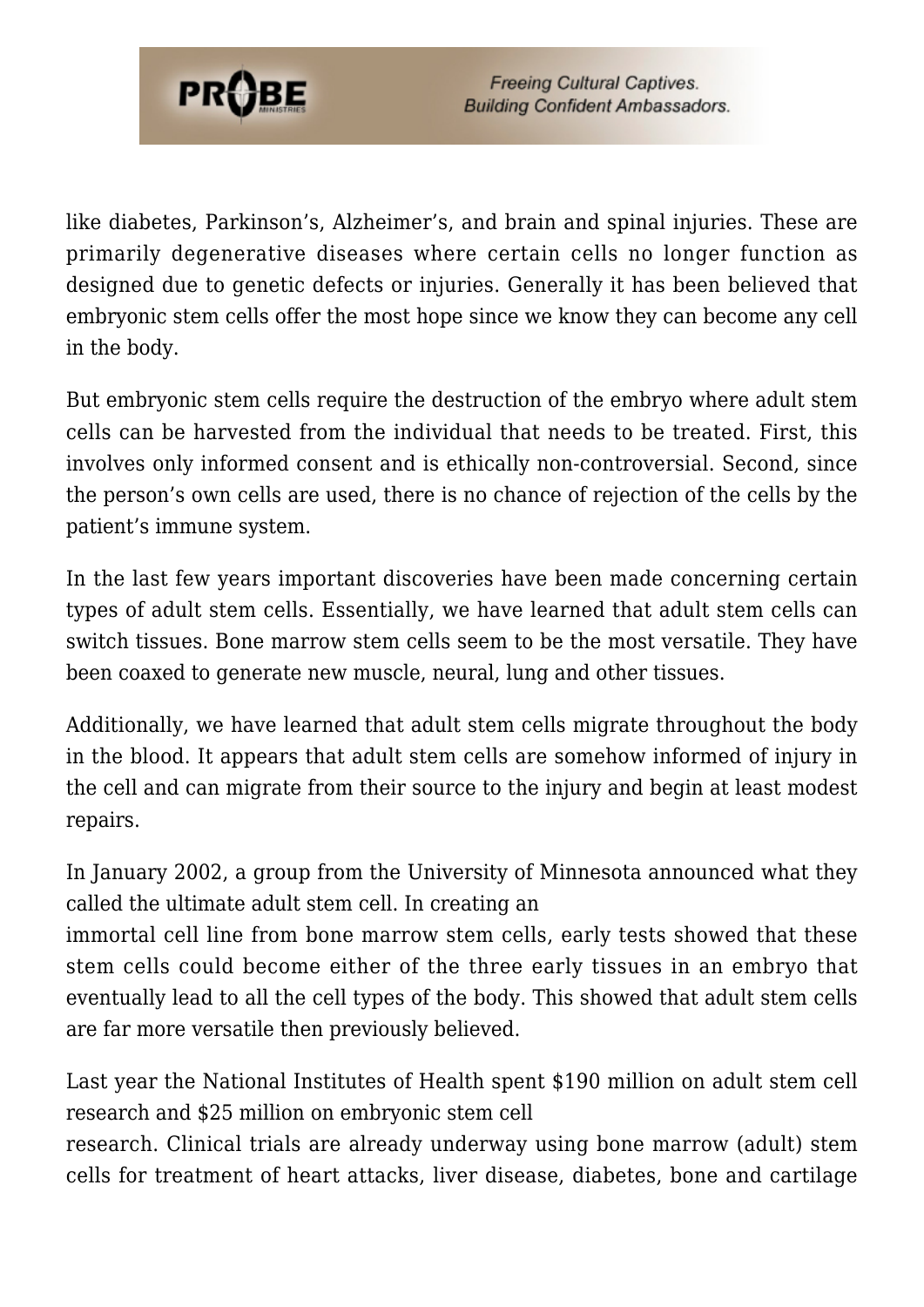

disease, and brain disorders. Adult stem cells can even be injected intravenously in large quantities, and they will migrate to where the injury is located. With such promise coming from adult stem cells it is hard to justify the use of problematic embryonic stem cells.

### **The Promise and Peril of Embryonic Stem Cells**

Embryonic stem cells have always held the greatest promise for research and therapies because we know for certain that they can become any of the over 200 types of cells in the body. All we needed to do was learn how to control their destiny and their potential for unlimited growth.

As mentioned previously, the major ethical problem with embryonic stem cells is that the early embryo, the blastocyst, must be

destroyed in order to retrieve these cells. It is my firm conviction that this earliest embryo is human life worthy of protection. Once the nucleus from sperm and egg unite in the newly fertilized egg, a biochemical cascade begins that leads inevitably to a baby nine months later as long as the embryo is in the proper environment.

But there are other problems aside from the ethical barrier. The proper chemical signals to direct stem cells to turn into the cells you want are unknown. This is certainly the goal of research. Human embryonic stem cells have been coaxed to differentiate but since nearly all of the experimental work to date has been done with embryonic stem cells from embryos leftover in fertility clinics there are immune rejection problems. These foreign cells are treated like they were from an organ donation.

Additionally, these cells are programmed to undergo rapid cell division. In China a man with Parkinson's was treated with human embryonic stem cells which turned into a tumor (teratoma) in his brain that killed him. The power of these cells is also a source of their peril.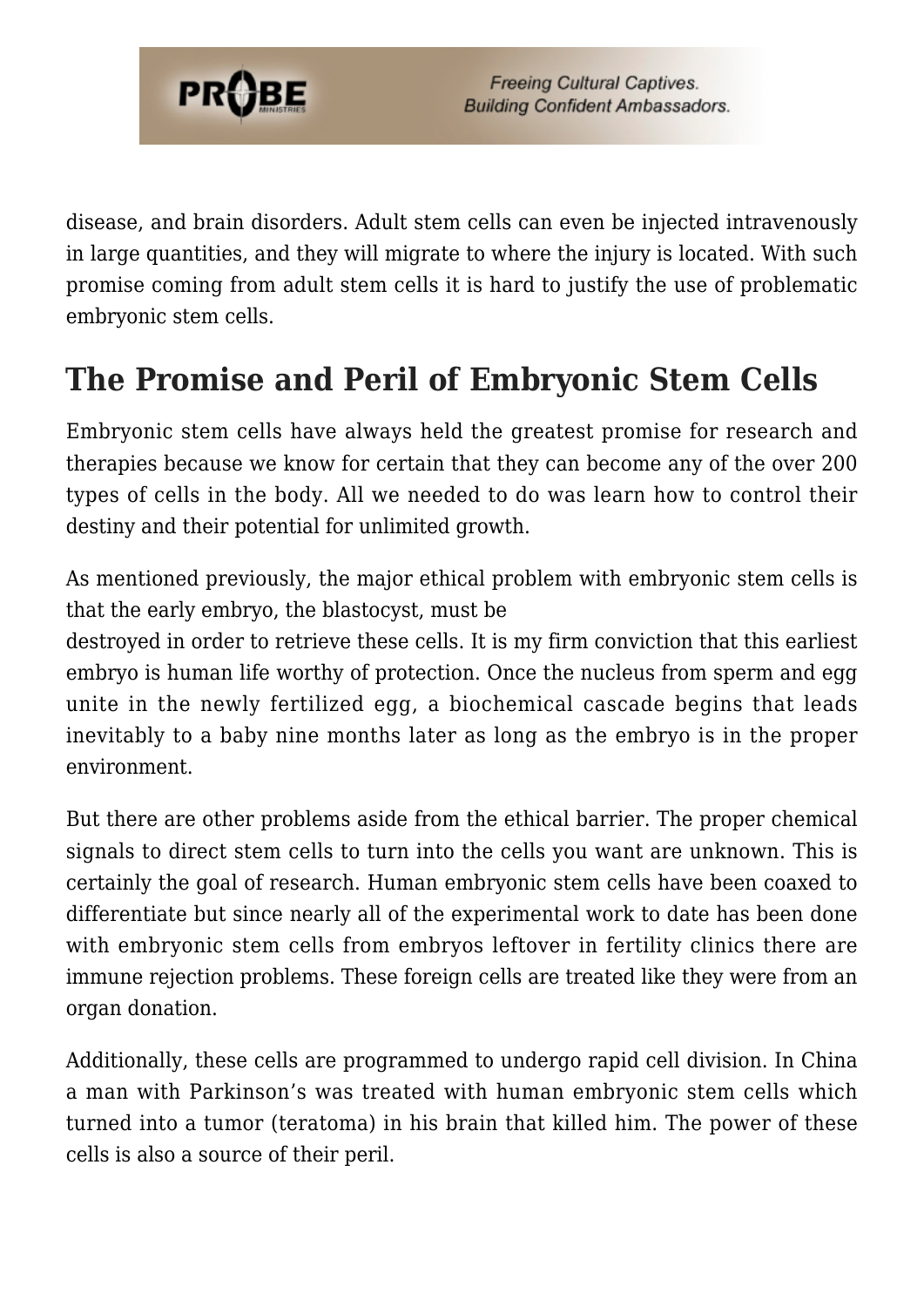

In summary, embryonic stem cells possess uncertain promise. They require the death of the embryo. All therapies with any kind of stem cell are experimental and may not work. Right now, too much is being promised, and coverage in the media has been biased toward embryonic stem cells and is inaccurate.

When these difficulties and question marks are considered in the light of the exciting promise of adult stem cells, which are already producing positive results in human clinical trials, the pursuit of embryonic stem cell research is questionable at best. Just recently a major U.S. journal reported that bone marrow stem cells show great promise in treating the diseased lungs of cystic fibrosis patients.  $\{1\}$  CF is the most common fatal genetic disorder in the Caucasian population. Adult stem cells continue to outperform embryonic stem cells.

### **Stem Cells and the Last Election**

The first human embryonic stem cells were isolated from embryos donated from fertility clinics in 1998. Prior to that, Congress had passed–and President Clinton had signed–legislation that prohibited the use of federal money for the destruction or use of human embryos for research purposes. This was seen as worthy even for pro-choice advocates because no one wanted to go down the road of using even the earliest human life for research purposes.

When President Bush took office in January 2001, pressure had already come from the medical research community to revise this restriction so federal grants could be used to explore this promising research avenue. Adult stem cells were still viewed as being too restricted for general research use in humans. In August 2001, President Bush issued his now famous compromise

of allowing federal funds to be used to research embryonic stem cells already isolated from human embryos, but keeping in place the restriction for using federal dollars for destroying human embryos to obtain additional cell lines.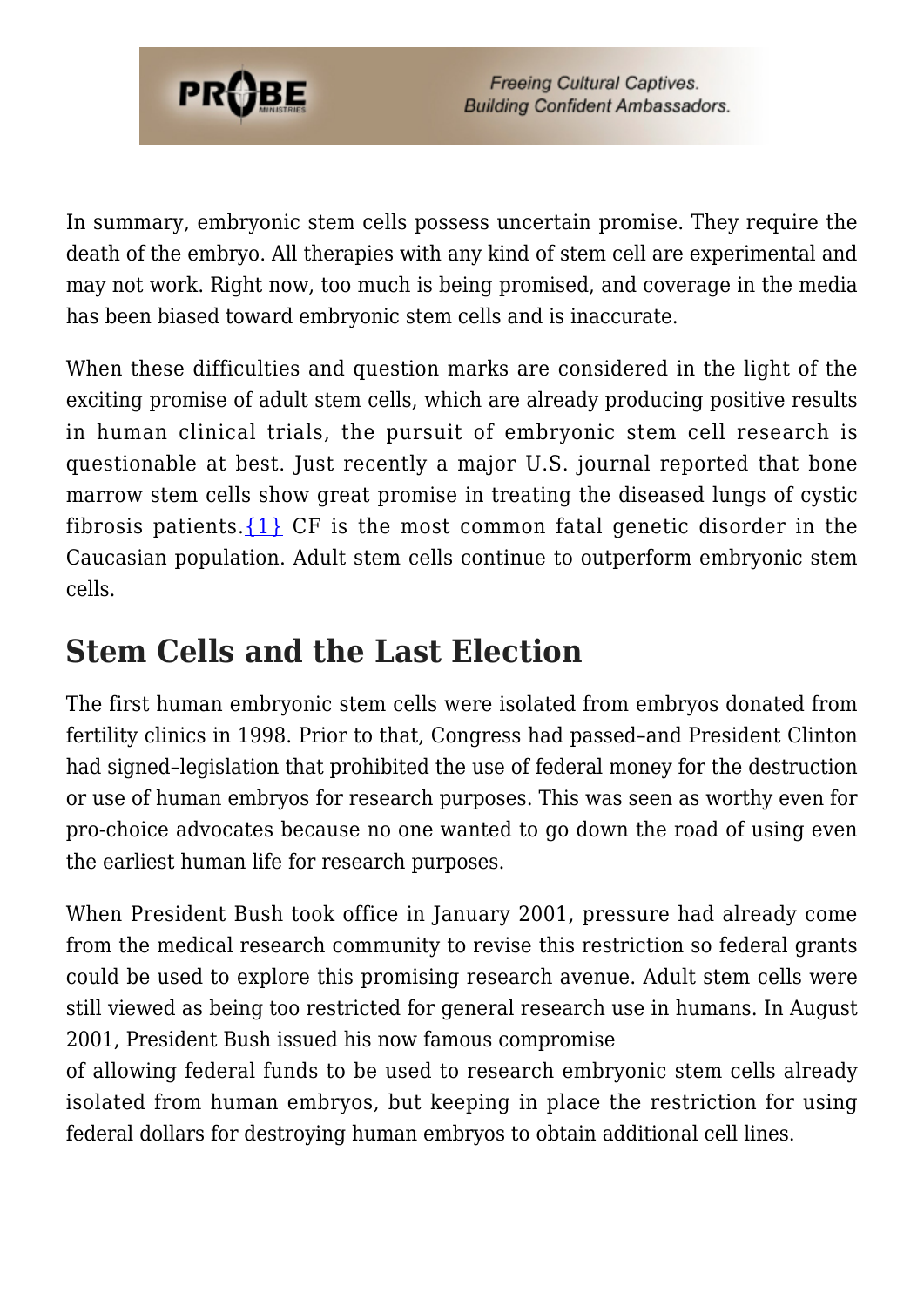

The National Institutes of Health estimated that there were already over sixty human embryonic stem cell lines isolated around the world that would be available for research purposes. The President was criticized by pro-life advocates for allowing any federal money for research on embryonic stem cell lines, and the medical research community criticized the President for not allowing federal research money for the creation of new embryonic stem cell lines. If everybody is unhappy, it sounds like a good compromise!

The events of September 11, 2001 quickly removed this controversy from the public's attention, but the 2004 presidential election brought it back front and center. The Bush administration, supported by the President's Council for Bioethics, continued to argue against federal money for the destruction of embryos.

The Kerry campaign seized what they saw as an opening and began claiming that they would lift the ban on stem cell research. They enlisted Ron Reagan to deliver this message at the Democratic National Convention in July, 2004. Ronald Reagan had recently passed away from Alzheimer's, and many were claiming that embryonic stem cell research could bring a cure for Alzheimer's disease.

There were several problems with this message. First, President Bush never banned stem cell research. The Administration was funding adult stem cell research at about \$190 million a year and embryonic stem cell research at about \$25 million a year. Private money was always legal to use, but private investors were staying away because of the ethical problems and the lack of progress.

Second, researchers had already testified on Capital Hill that Alzheimer's was likely not curable by treating the brain with stem cells since it was considered a whole brain disease and cell replacement would not do much good. The media just couldn't get it right.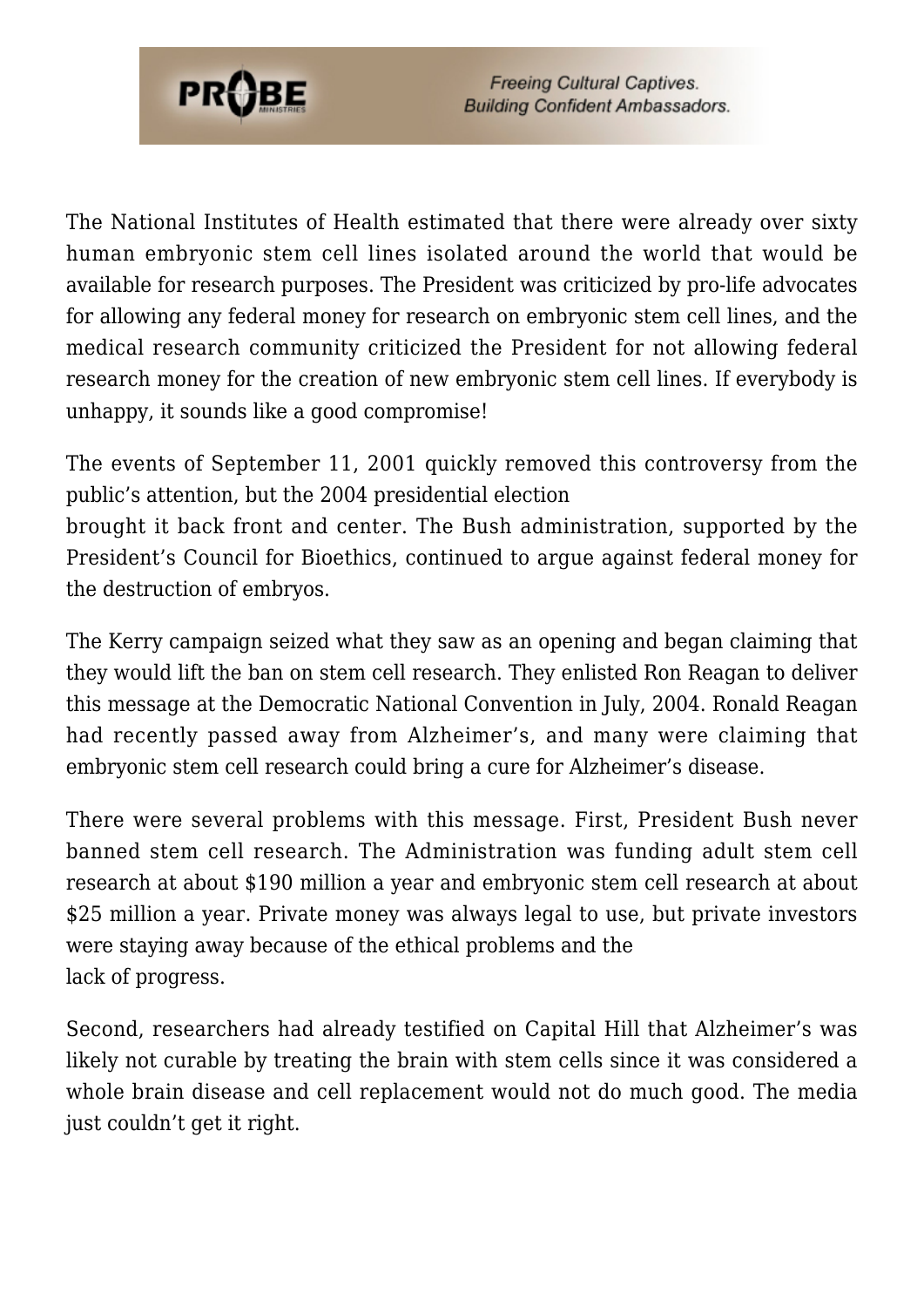

## **The Distortion and the Hype of Embryonic Stem Cells**

Those of us who are opposed to the use of embryonic stem cells for research are routinely accused of being hard-hearted toward those whose maladies can be addressed with stem cell research. Of course, this is not the case. We fully support adult stem cell research, but even if adult stem cells prove problematic in some cases I would still not support embryonic stem cell research when the embryo must be destroyed to obtain them.

When we think about saving lives we must count the cost. Is relieving the symptoms of disease worth the cost of the lives of the weakest and most defenseless members of society? Treating embryos with careless disregard will lead to further abuses down the road.

One of the problems with embryonic stem cells was the possibility of immune rejection. To avoid this, many want to clone the affected individual and use the embryonic stem cells from the clone. But this treats the human embryo as a thing, a clump of cells. The basis of this ethic is strictly "the end justifies the means." Even the term "therapeutic" is problematic. The subject is destroyed.

Many try to get around the destruction of the embryo problem by claiming the blastocyst is just reproductive cells and not a person. Medical mystery writer Robin Cook gave us an example in his most recent thriller, *Seizure.*[{2}.](#page-64-1) In the book a medical researcher appears before a Senate committee and says, "Blastocysts have a potential to form a viable embryo, but only if implanted in a uterus. In therapeutic cloning, they are never allowed to form embryos. . . . Embryos are not involved in therapeutic cloning.["{3}](#page-64-2) Hm!

Later in the epilogue, Cook, who is an MD, says, "Senator Butler, like other opponents of stem-cell and therapeutic cloning research, suggests that the procedure requires the dismemberment of embryos. As Daniel points out to no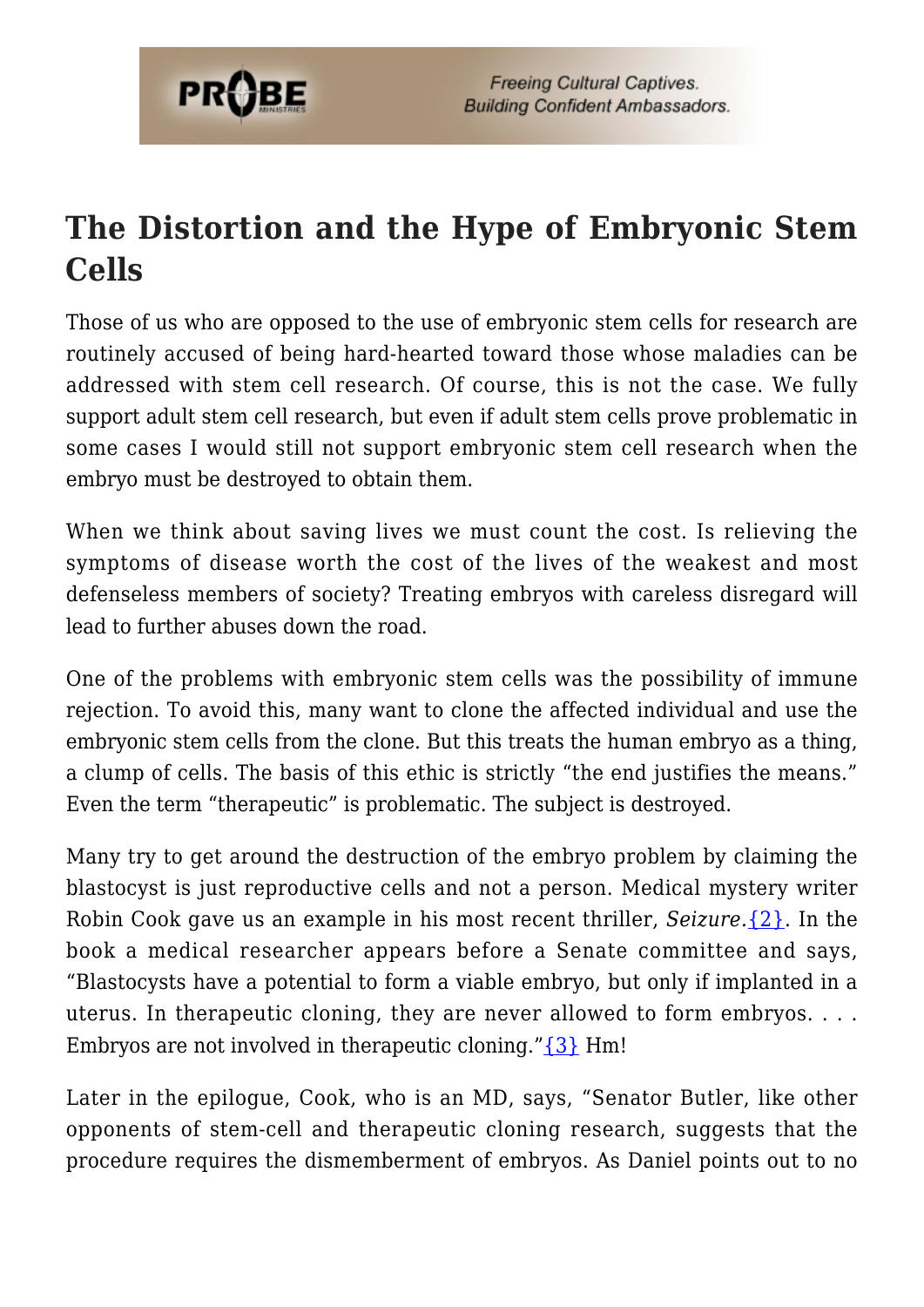

avail, this is false. The cloned stem-cells in therapeutic cloning are harvested from the blastocyst stage well before any embryo forms. The fact is that in therapeutic cloning, an embryo is never allowed to form and nothing is ever implanted into a uterus." $\{4\}$ 

Cook is greatly mistaken. A 1997 embryology text states plainly that "The study of animal development has traditionally been called embryology, referring to the fact that between fertilization and birth the developing organism is known as an embryo."[{5}](#page-55-0) So let's be very careful and pay attention to what is said. Some are trying to manipulate the debate by changing the "facts." We must promote the incredible success and continued promise of adult stem cells while continuing to spell out the long term peril of embryonic stem cells.

#### **Notes**

1. Wang, Guoshun, Bruce A. Bunnell, Richard G. Painter, Blesilda C. Quiniones, Nicholas A. Lanson Jr., Jeffrey L. Spees, Daniel J. Weiss, Vincent G. Valentine, Darwin J. Prockop, "Adult stem cells from bone marrow stroma differentiate into airway epithelial cells: Potential therapy for cystic fibrosis" PNAS online, [www.pnas.org](http://www.pnas.org) (accessed December 22, 2004).

2. Robin Cook, *Seizure* (New York: Berkeley Books, 2003), 429.

3. Ibid, 32-33.

4. Ibid, 428.

5. Scott F. Gilbert, *Developmental Biology*, 5th ed. (Sunderland, Mass.: Sinauer Associates, Inc., 1997), 3. Later in the same text, Gilbert clearly equates the blastocyst and embryo when he says on page 185, "While the embryo is moving through the oviduct en route to the uterus, the blastocyst expands within the zona pellucida." Gilbert seems to have had a change of heart between his fifth edition and the sixth. In the sixth edition of his textbook Gilbert defines embryology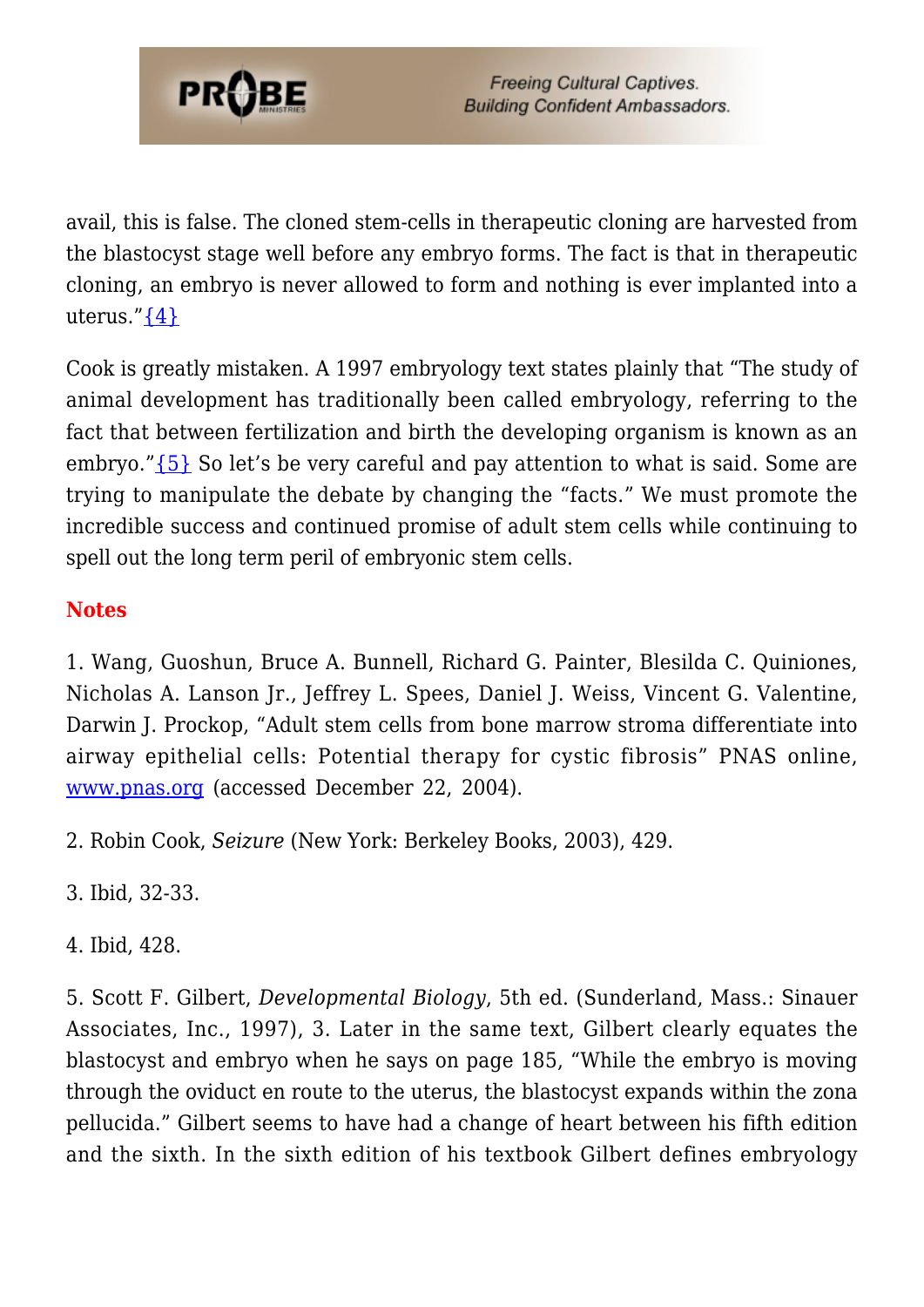

differently. "The study of animal development has traditionally been called embryology, from that phase of organisms that exists between fertilization and birth." This is on page 4 of the new edition and curiously leaves the word embryo out of the definition of embryology. Perhaps Cook and Gilbert know each other!

© 2005 Probe Ministries

#### **See Also:**

- • [The Controversy Over Stem Cell Research \[2001\]](https://www.probe.org/the-controversy-over-stem-cell-research/)
- [Putting the Brakes on Human Genetic Engineering](https://www.probe.org/putting-the-brakes-on-human-genetic-engineering/)
- • [Stem Cells and the Controversy Over Therapeutic Cloning](https://www.probe.org/stem-cells-and-the-controversy-over-therapeutic-cloning/)

• [Probe Answers Our E-Mail: "Your Anti-Stem Cell Research Position Disregards](https://www.probe.org/your-position-against-stem-cell-research-disregards-diabetics/) [Diabetics](https://www.probe.org/your-position-against-stem-cell-research-disregards-diabetics/)"

# **[Stem Cell Commentary: Spinning](https://probe.org/stem-cell-commentary-spinning-the-terms/) [the Terms](https://probe.org/stem-cell-commentary-spinning-the-terms/)**

Dr. Ray Bohlin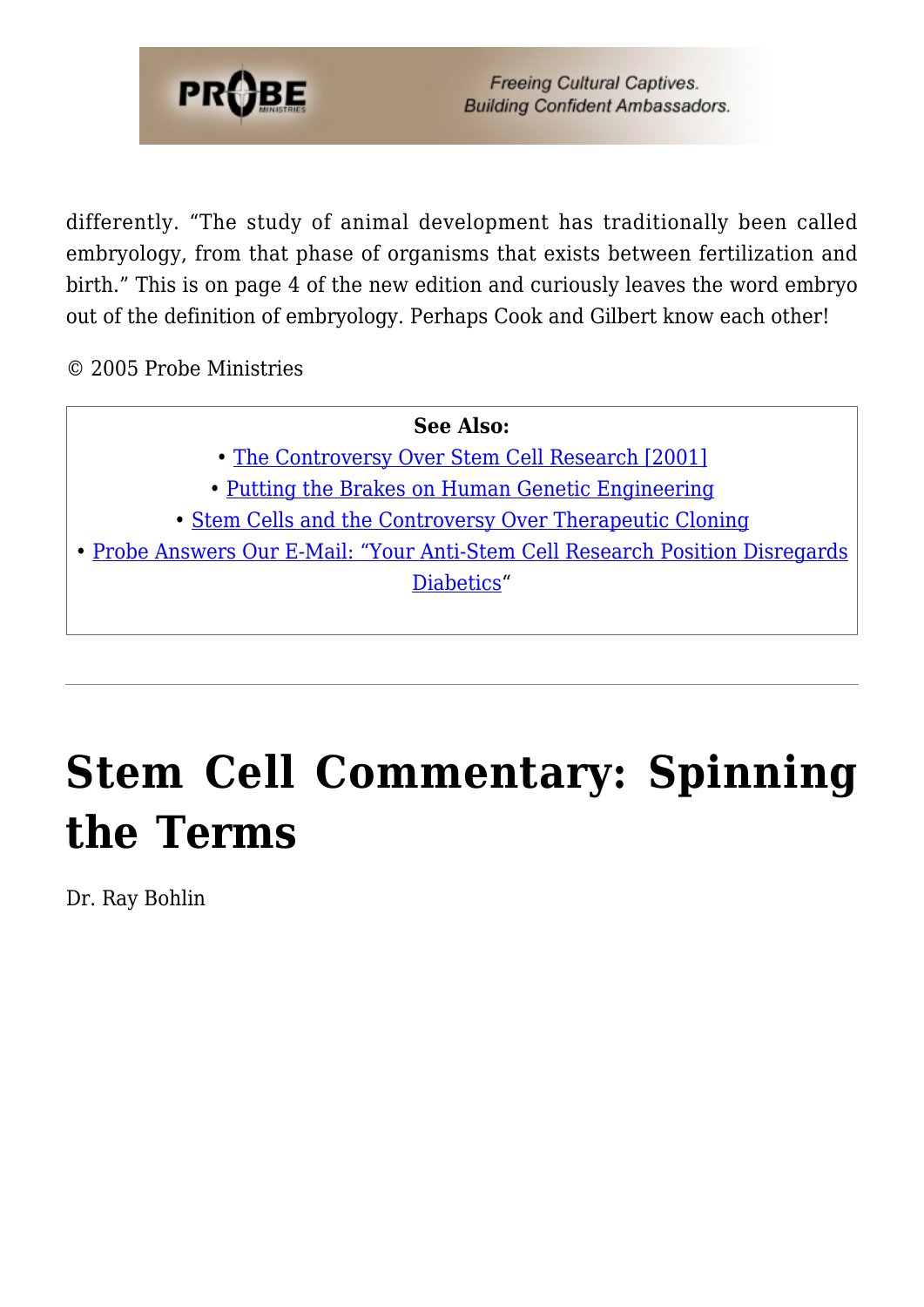

Part of the struggle in the stem cell debate is

the definition of terms. The media regularly uses the term *embryo* to refer to what is necessarily destroyed to obtain embryonic stem cells. The more specific term is *blastocyst*. The blastocyst (see picture) forms after about 5-7 days following fertilization and ends at about 14 days when further differentiation begins.

Medical thriller author Robin Cook in his latest book, *Seizure*, has one of his characters, a medical researcher Dr. Daniel Lowell, testify before Congress that "Blastocysts have a potential to form a viable embryo, but only if implanted in a uterus. In therapeutic cloning, they are never allowed to form embryos… Embryos are not involved in therapeutic cloning." (p. 32) The clear implication is that blastocysts are not embryos. This sounds extremely disingenuous to me.

Cook further clarifies his personal opinion in the epilogue where he states, "Senator Butler [a predictably hypocritical, pompous pro-life senator–my comment], like other opponents of stem-cell and therapeutic cloning research, suggests that the procedure requires the dismemberment of embryos. As Daniel points out to no avail, this is false. The cloned stem-cells in therapeutic cloning are harvested from the blastocyst stage well before any embryo forms. The fact is that in therapeutic cloning, an embryo is never allowed to form and nothing is ever implanted into a uterus." (p. 428) So if there are no embryos, there are no humans and there is no ethical debate. Cook is playing a semantic game. The character Daniel in the novel admits as much but says it is important semantics.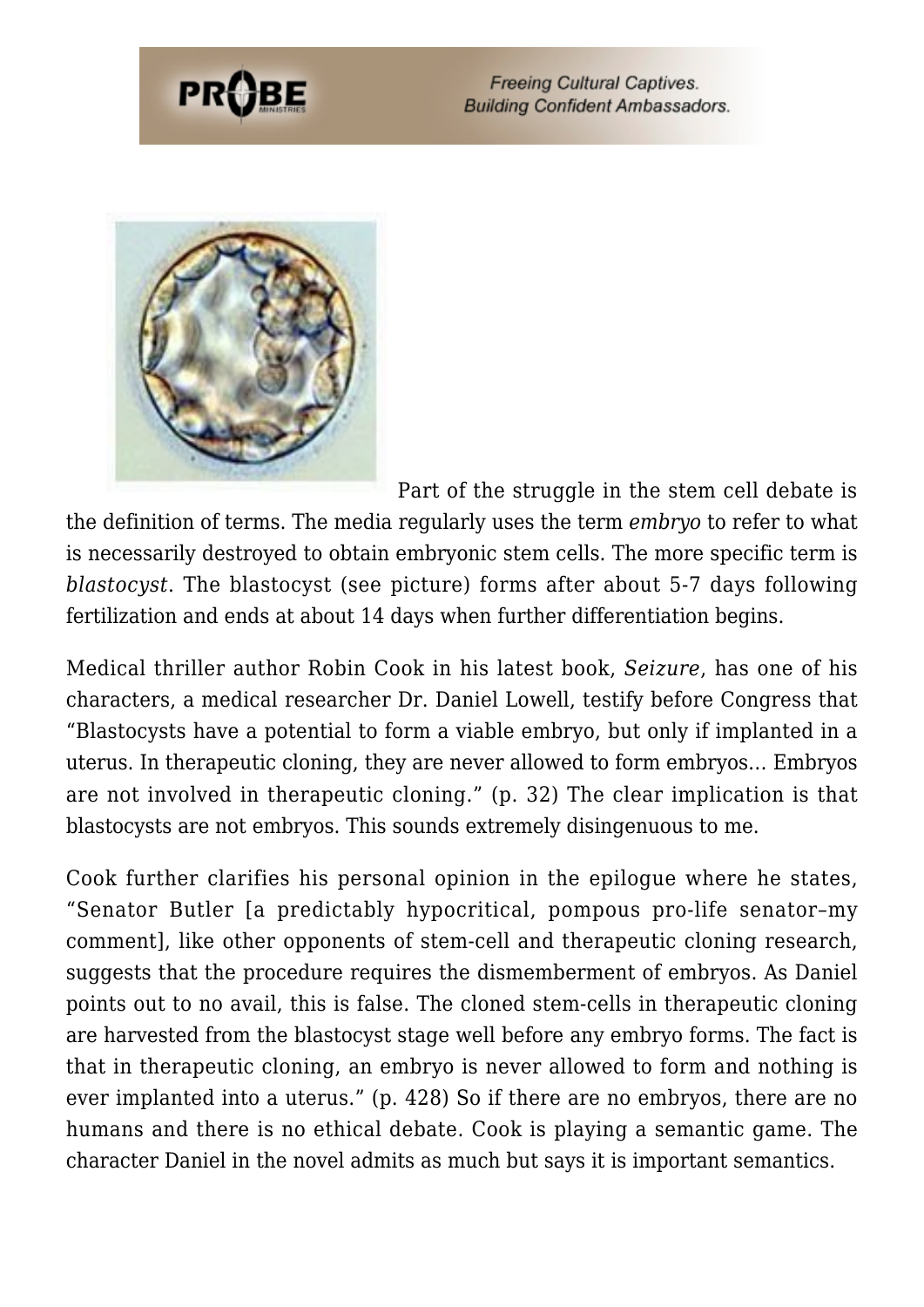

So I checked Scott Gilbert's fifth edition of *Developmental Biology* (Sinauer Assoc. Inc.), 1997. On page three Gilbert says, "The study of animal development has traditionally been called embryology, referring to the fact that between fertilization and birth the developing organism is known as an embryo." By this definition, Cook is far off base as I suspected.

But then I checked to see if Gilbert had a newer edition. Sure enough, I found one on Amazon.com. The year is not stated but I suspect it is at least 2002-2003. Not surprisingly, I suppose, the same definition of embryology is stated differently (some pages are available for viewing): "The study of animal development has traditionally been called embryology, from that phase of organisms that exists between fertilization and birth." (p. 4) Note that the word "embryo" is omitted this time, yet the word "embryology" clearly means the study of embryos. So Gilbert tries to backpedal from the word embryo yet inadvertently defines embryo anyway by simply trying to define embryology at all. I wonder if Gilbert and Cook know each other. <smile> Note also that human embryonic stem cells were first harvested successfully from embryos left over in fertility clinics by researchers from the University of Wisconsin in 1998, one year after Gilbert's 5th edition.

Even biologists are now learning how to manipulate the language to define things however it suits them politically.

© 2004 Probe Ministries

# **[Response to News Of First Human](https://probe.org/response-to-news-of-first-human-clone/)**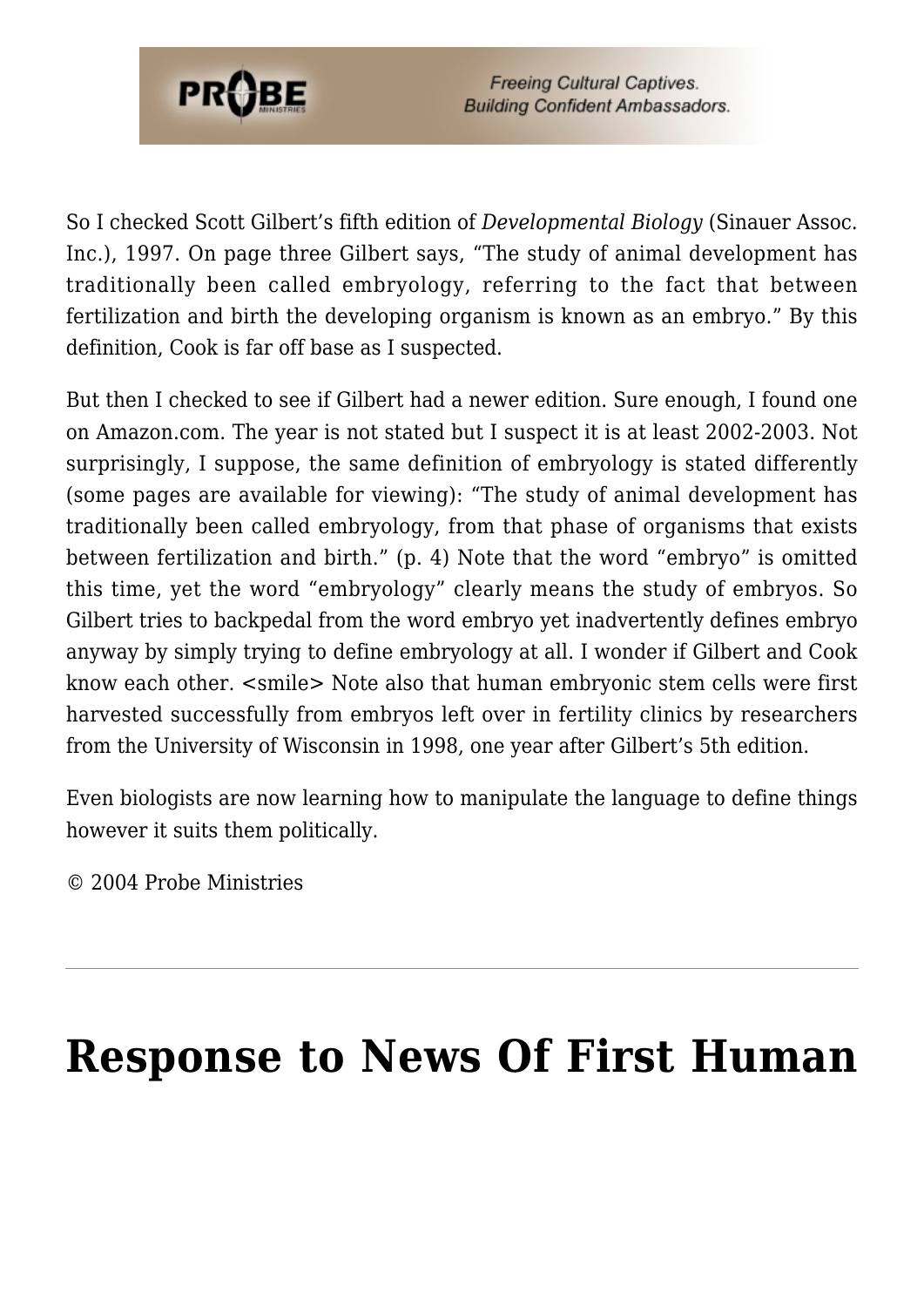

# **[Clone](https://probe.org/response-to-news-of-first-human-clone/)**

#### Dr. Ray Bohlin

Today, December 27, 2002, it was announced that the first human clone was born at an undisclosed location. The announcement came from Brigitte Boisselier, the director of Clonaid, the research branch of the Raelian cult. Dr. Boisselier revealed that four other clones are expected by the end of January. The Raelians have been hinting for months that a successful cloned birth was expected. Two other independent researchers, Severino Antinori (an Italian working in an undisclosed Muslim country) and Panos Zavos (from Lexington, Kentucky) have also been hinting at human cloning success and suggesting that a birth will be announced soon.

As of yet there has been no independent verification that the baby girl, named Eve, is truly a clone. Eve was delivered by Caesarian section from her twin sister (the woman who donated the nuclear genetic material from which she was cloned also served as the surrogate mother). There is some reasonable doubt about either the information given the public at this time or the legitimacy of the claim. Dr. Boisselier claimed at the press conference this morning that ten clones were implanted (no information if the ten clones were of the same individual or clones from ten different people). Five of the clones spontaneously aborted within three weeks while the other five have continued without complication. This is a 50% success rate. Normal success rates in other mammals are 2% at best. Even then, many of the clones which survive to birth develop complications in their first months of life, as high as 10% in cattle. This incredibly high 50% success rate for human cloning leaves most researchers believing that either this isn't really a clone or they simply aren't revealing all the other failures.

This announcement is no cause for rejoicing. This baby and the others to follow are human experiments with high odds to develop life-threatening complications. Not only that, but poor Eve, who I believe is a full human being with a soul, will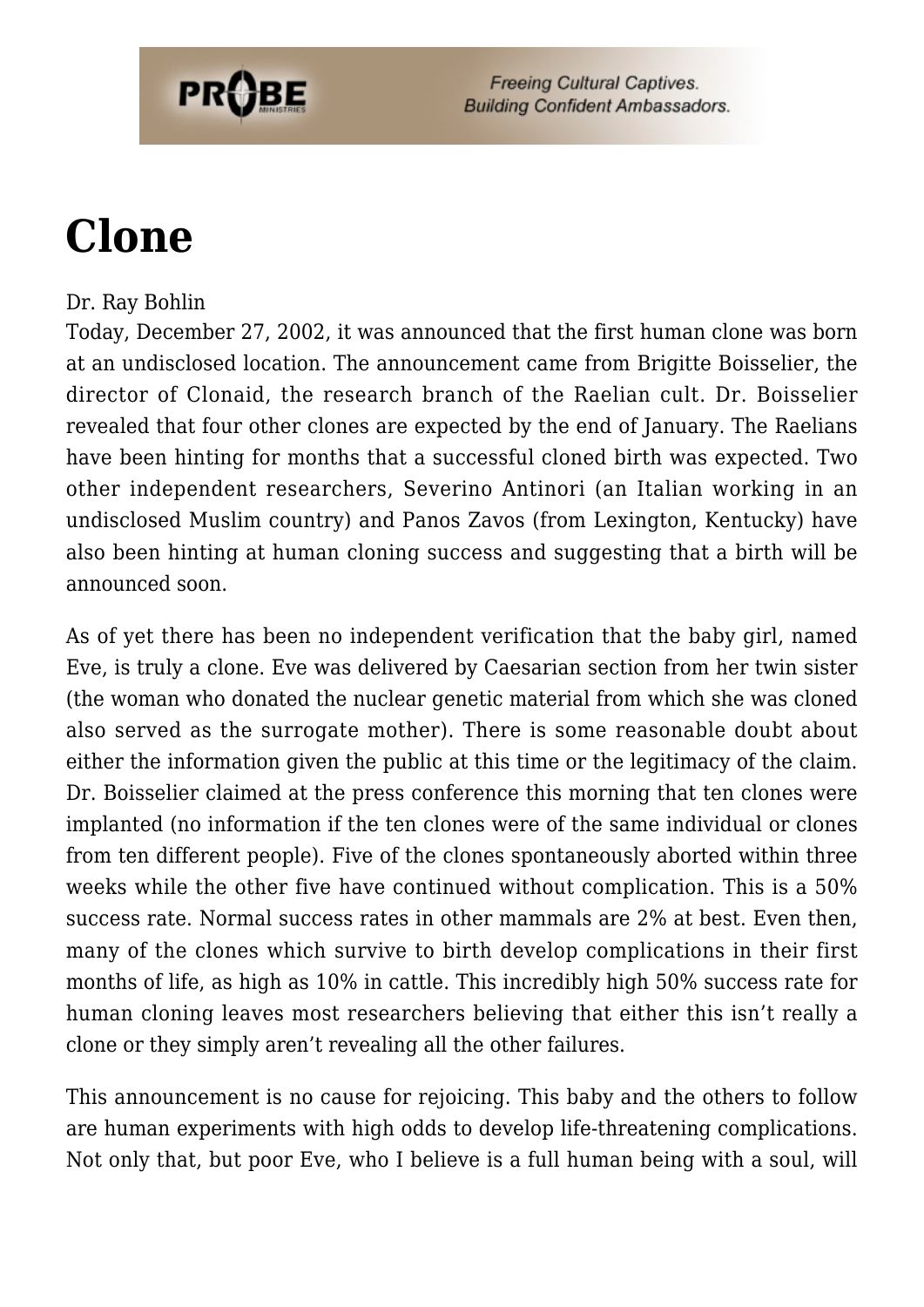

be a research subject all her life, however long that is. Human cloning ought to be banned, both reproductive cloning and so-called therapeutic cloning–or as Stanford University recently referred to it, "human nuclear transplantation." Boisselier, Antinori, and Zavos are forging ahead at breakneck speed with only a thin veneer of compassion for childless couples. They are deliberately putting innocent human life at risk both medically and psychologically for personal fame and notoriety. This needs to be condemned before others follow suit, and stopped if at all possible. The Senate needs to act now to join the House in banning all human cloning within U.S. borders.

Other articles of interest from the Probe Web site:

**[Can Humans Be Cloned Like Sheep?](https://www.probe.org/can-humans-be-cloned-like-sheep/)**

**[Cloning and Genetics: The Brave New World Closes In](https://www.probe.org/cloning-and-genetics-the-brave-new-world-closes-in/)**

**[Stem Cells and the Controversy Over Therapeutic Cloning](https://www.probe.org/stem-cells-and-the-controversy-over-therapeutic-cloning/)**

©2002 Probe Ministries

# **[The Controversy Over Stem Cell](https://probe.org/the-controversy-over-stem-cell-research/) [Research](https://probe.org/the-controversy-over-stem-cell-research/)**

Dr. Ray Bohlin

**What Are Stem Cells and Why Are They**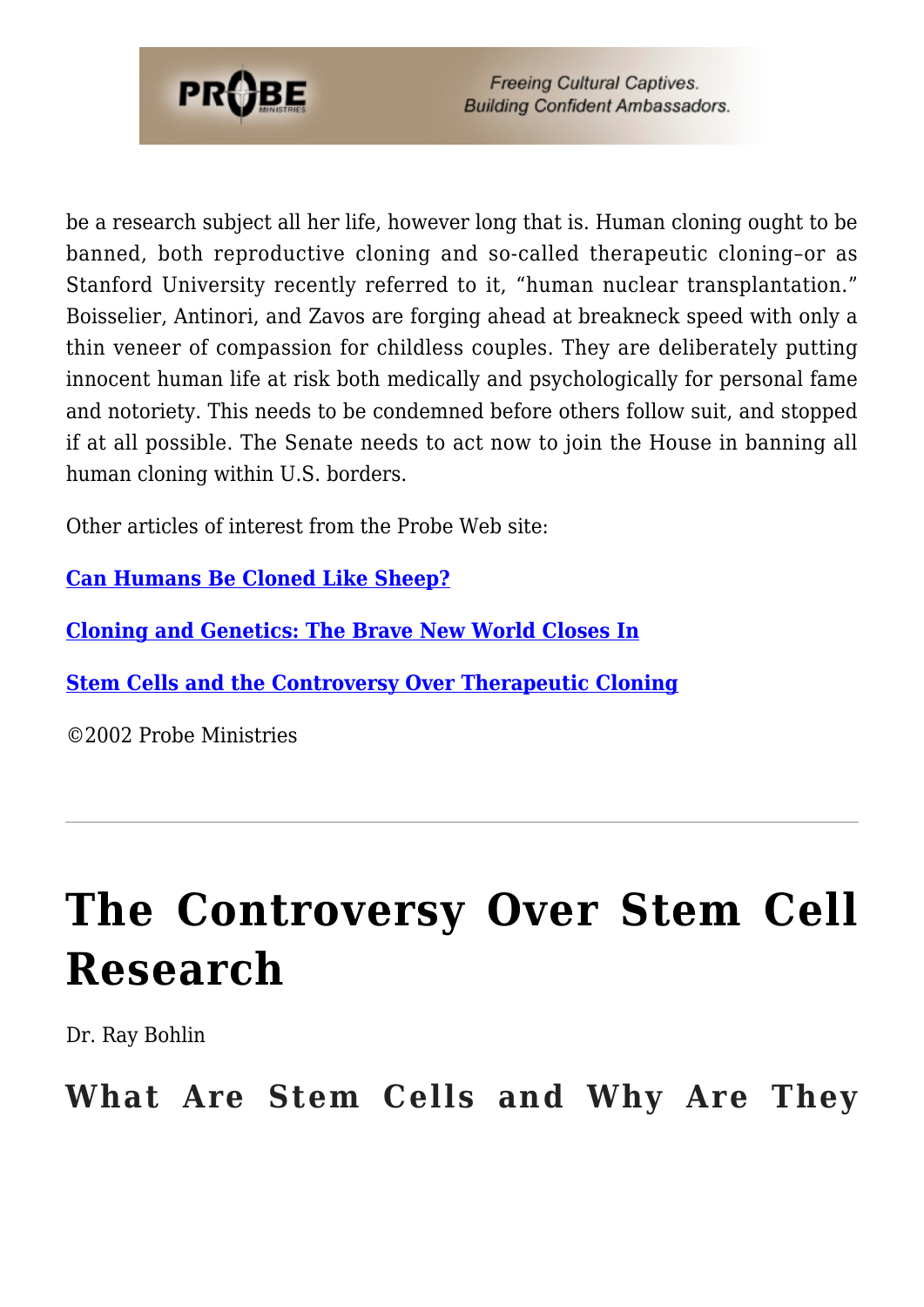

### **Important?**

President Bush recently decided to allow the use of federal funds to research the therapeutic properties of privately produced human embryonic stem cells (ES). President Bush clearly maintained the prohibited use of federal monies to produce human ES cells, since the procedure requires the destruction of the embryo to obtain them, which is currently prohibited by federal law. To fully understand the ramifications of this decision, I will discuss the nature of stem cells and their potential to treat disease.

Most of the more than one trillion cells that form the tissues of our bodies possess a limited potential to reproduce. If you remove some live human skin cells, they may divide in culture (laboratory conditions) five or six times and then die. Special cells in the underlying skin layers are what produce new skin cells. These cells' sole function is to churn out replacement cells. These are known as stem cells. Most tissues of our bodies possess stem cells that can reproduce the different cells required in that tissue. Bone marrow stem cells can produce the many different cells of the blood. They are called stem cells, since they are seen as the stem of a plant that produces all the "branches and leaves" of that tissue.

What I've described is referred to as adult stem cells. There is no controversy revolving around the use of human adult stem cells in research, since they can be retrieved from the individual requiring the therapy. The promise of adult stem cells has increased dramatically in recent years. Stem cells have even been found in tissues previously thought to be devoid of them, such as neural tissue. It has recently been shown that certain types of stem cells are not limited to producing cells for the tissue in which they reside. For instance, bone marrow stem cells can produce skeletal muscle, neural, cardiac muscle, and liver cells. Bone marrow stem cells can even migrate to these tissues via the circulatory system in response to tissue damage and begin producing cells of the appropriate tissue type. $\{1\}$ 

In addition to the advantages of previously unknown adult stem cells and their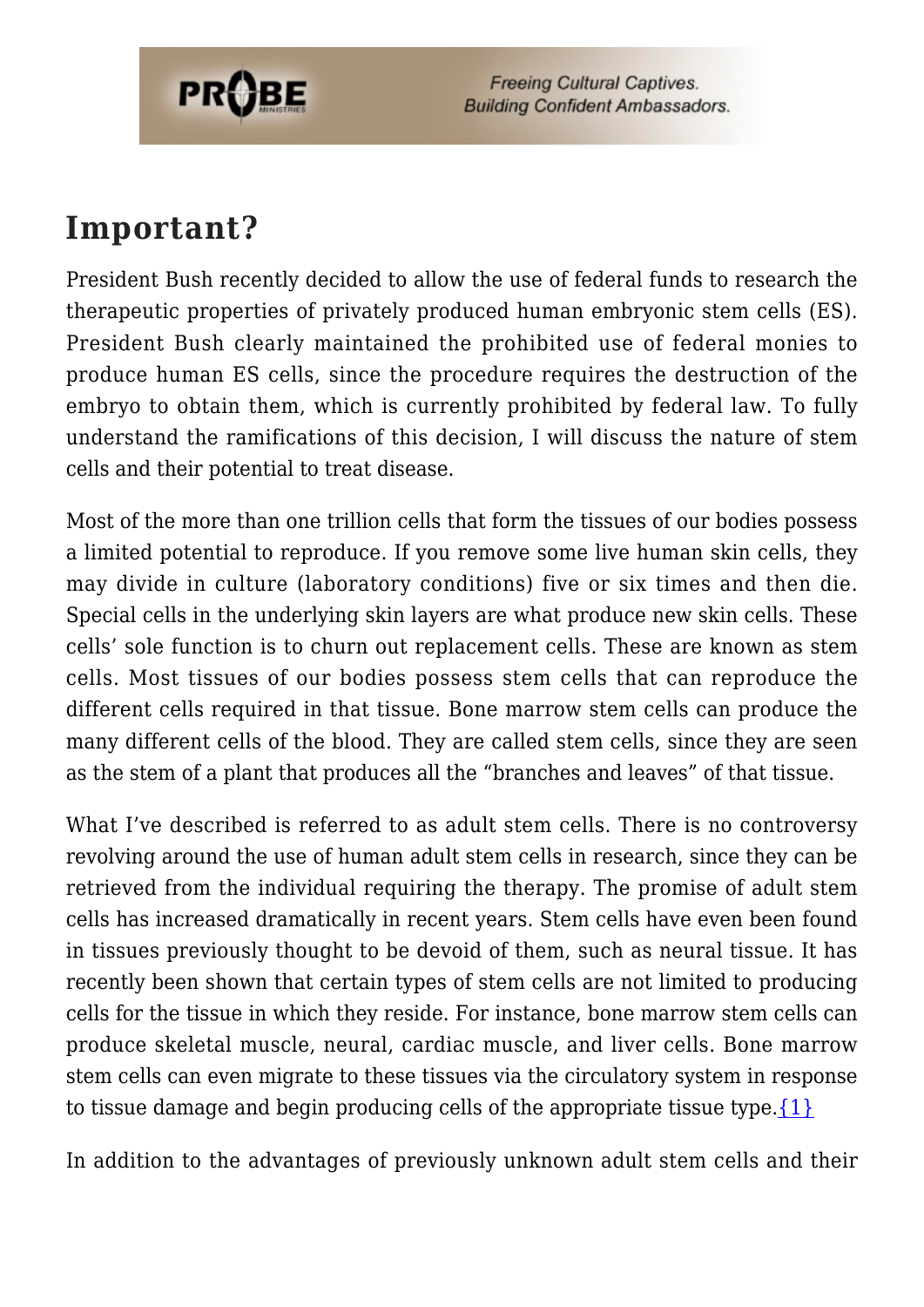

unexpected ability to produce numerous types of cells, adult stem cells carry the added potential of not causing any immune complications. Conceivably adult stem cells could be harvested from the individual needing the therapy, grown in culture to increase their number, and then be reinserted back into the same individual. This means the treatment could be carried out with the patient's own cells, virtually eliminating any rejection problems. Adult stem cells may also be easier to control since they already possess the ability to produce the needed cells simply by being placed in the vicinity of the damaged tissue.

## **Human Embryonic Stem Cells**

The advances in adult stem cell research has only come about in the last three years. Traditionally it was thought that ES cells carried the greatest potential to treat wide-ranging degenerative diseases such as diabetes, Parkinson's, multiple sclerosis, spinal chord injuries, and Alzheimer's. Since ES cells derive from the inner cell mass of the early embryo (5-7 day old blastocyst), they are capable of forming all the tissues of the body. Therefore, researchers have long felt that human ES cells hold the greatest potential for treatment of degenerative diseases.

While the potential has always existed, the problem has been that in order to obtain these human ES cells, the embryo is destroyed during the harvesting procedure. In addition, while ES cells had been obtained and grown successfully in culture from several mammals, including mice, efforts at producing ES cells from other mammals had failed. Nobody was sure human ES cells could even be successfully produced until November 1998 when James Thomson from the University of Wisconsin announced the establishment of five independent human ES cell lines. $\{2\}$  (A cell line is a population of cells grown from a single cell that has been manipulated to continue growing indefinitely in culture, while maintaining its cellular integrity.) Geron Corporation funded Thomson's work, so it did not violate the federal ban on government funds being used for such purposes. But his announcement immediately opened up a desire by federally funded researchers to use his already established human ES cells.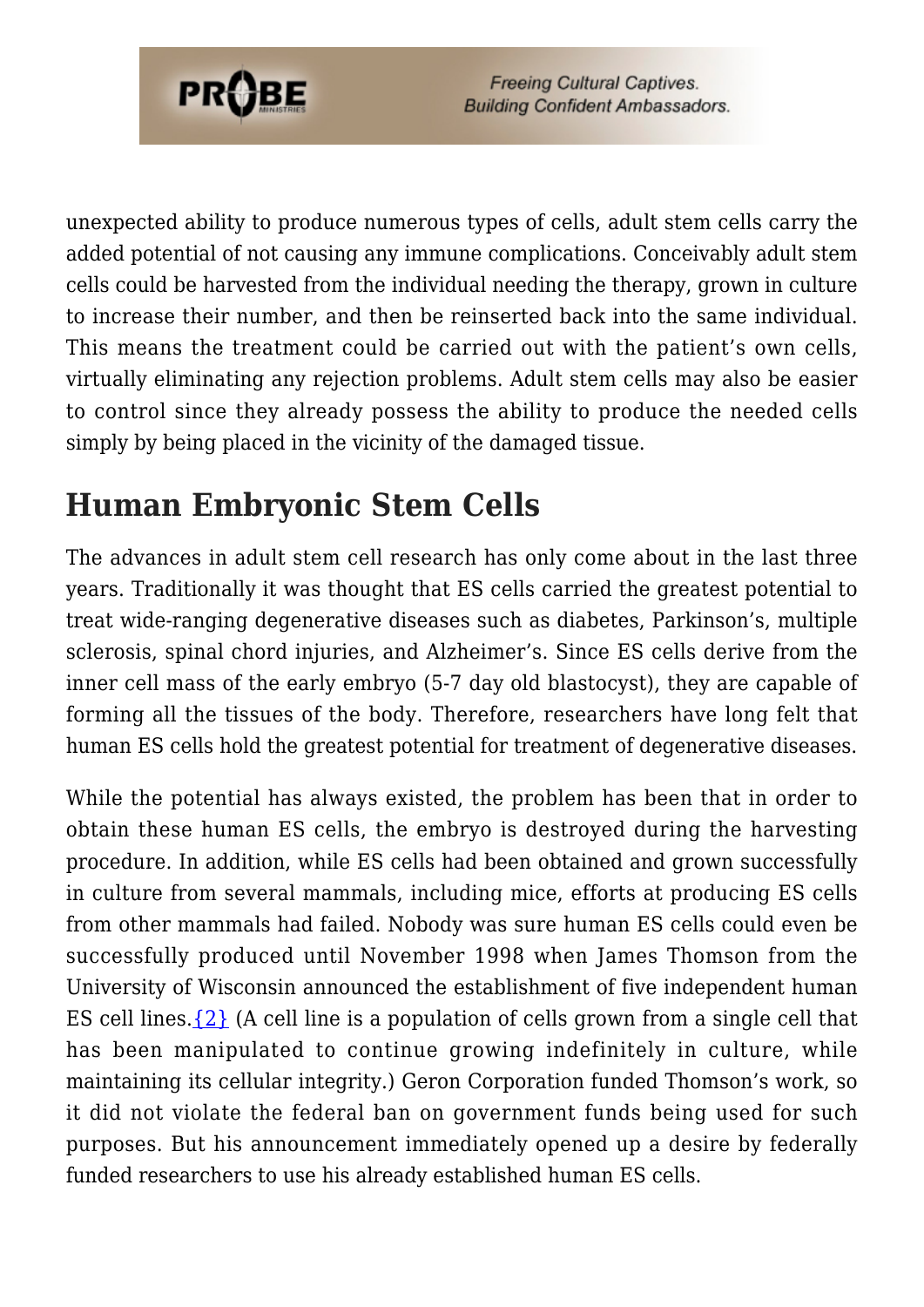

But there are potential problems and uncertainties in both adult and ES cells. While the ethical difficulties are non-existent for adult stem cells, they may not prove as helpful as ES cells. ES cells have the potential for universal application, but this may not be realized. As stated earlier, establishing ES cell lines requires destruction of human embryos. An ethical quagmire is unavoidable.

Whereas adult stem cells can be coaxed into producing the needed cells by proximity to the right tissue, the cues needed to get ES cells to produce the desired cells is not known yet. Some in the biotech industry estimate that we may be twenty years away from developing commercially available treatments using ES cells[.{3}](#page-64-2) Clinical trials using adult stem cells in humans are already under way.

In August of 2000, NIH announced new guidelines allowing federally funded researchers access to human ES cell lines produced through private funding. The Clinton administration hailed the new guidelines, but Congressional pro-life advocates vowed a legal confrontation claiming the new guidelines were illegal.

### **The Options for President Bush**

This was the situation facing President Bush when he took office. The pressure to open up federally funded human ES cell research mounted from patient advocacy groups for diabetes, spinal chord injuries, Parkinson's disease, and Alzheimer's. Additional pressure to reject federal funding of human ES cell research came from traditional pro-life groups including National Right to Life and the Catholic Church, with personal lobbying from Pope John Paul II.

One option open to the President and advocated by the scientific community was to free up all research avenues to fully explore all possibilities from ES cells regardless of their source. This would include federal funding for ES cells derived from embryos specifically created for this purpose. Few openly advocated this, but the oldest fertility clinic in the U. S. (in Virginia) announced recently that they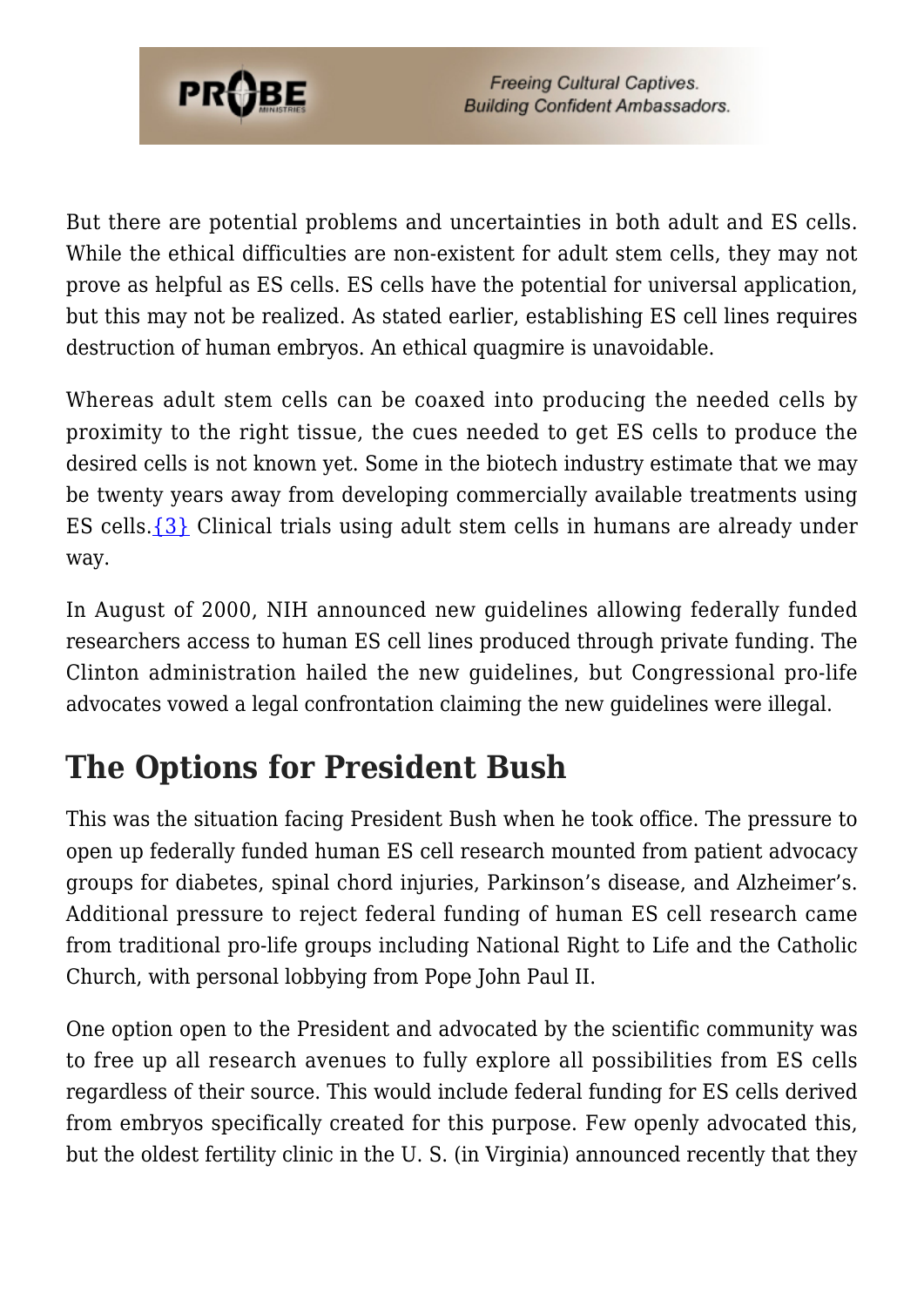

were doing just that. Few within the government or research communities offered much protest.

Another option on the opposite end of the spectrum would have been to not only prohibit all federal funding on the creation and use of ES cells, but to also propose a law which would effectively ban all such research in the U. S., regardless of the funding source. Because of my view of the sanctity of human life from the moment of conception, this would be the ideal solution. However, this is not practical, since Roe v. Wade still is the rule of law in the U. S. This means that by law, a mother can choose to do with her embryo whatever she wants. If she wishes to end its life by abortion or by donation for research as a source of ES cells, she is free to do so.

A third option open to the President, and the one advocated by most in the research community, was to open up federal funding for the use and creation of ES cells derived from leftover embryos destined for destruction at fertility clinics. Some have estimated that there are over 100,000 such embryos in frozen storage in the U. S. alone. The intent is to find some use or ascribe some value to these leftover embryos. It is common practice in fertility clinics to fertilize 8-9 eggs at a time to hedge your bet against failure and to minimize expenses. As many as half of these embryos are left over after a successful pregnancy is achieved. These embryos are either left in frozen storage or destroyed at the request of the parents. So why not use them for research?

### **Other Options Available to President Bush**

Advocates for ES cell research argue that if the embryos left over from infertility clinics are going to be wasted anyway, why not put them to some use and allow their lives to be spent helping to save someone else? The first mistake was to generate extra embryos without a clear intent to use all of them or give them up for adoption. Second, these tiny embryos are already of infinite value to God. We're not going to redeem them by killing them for research. Each embryo is a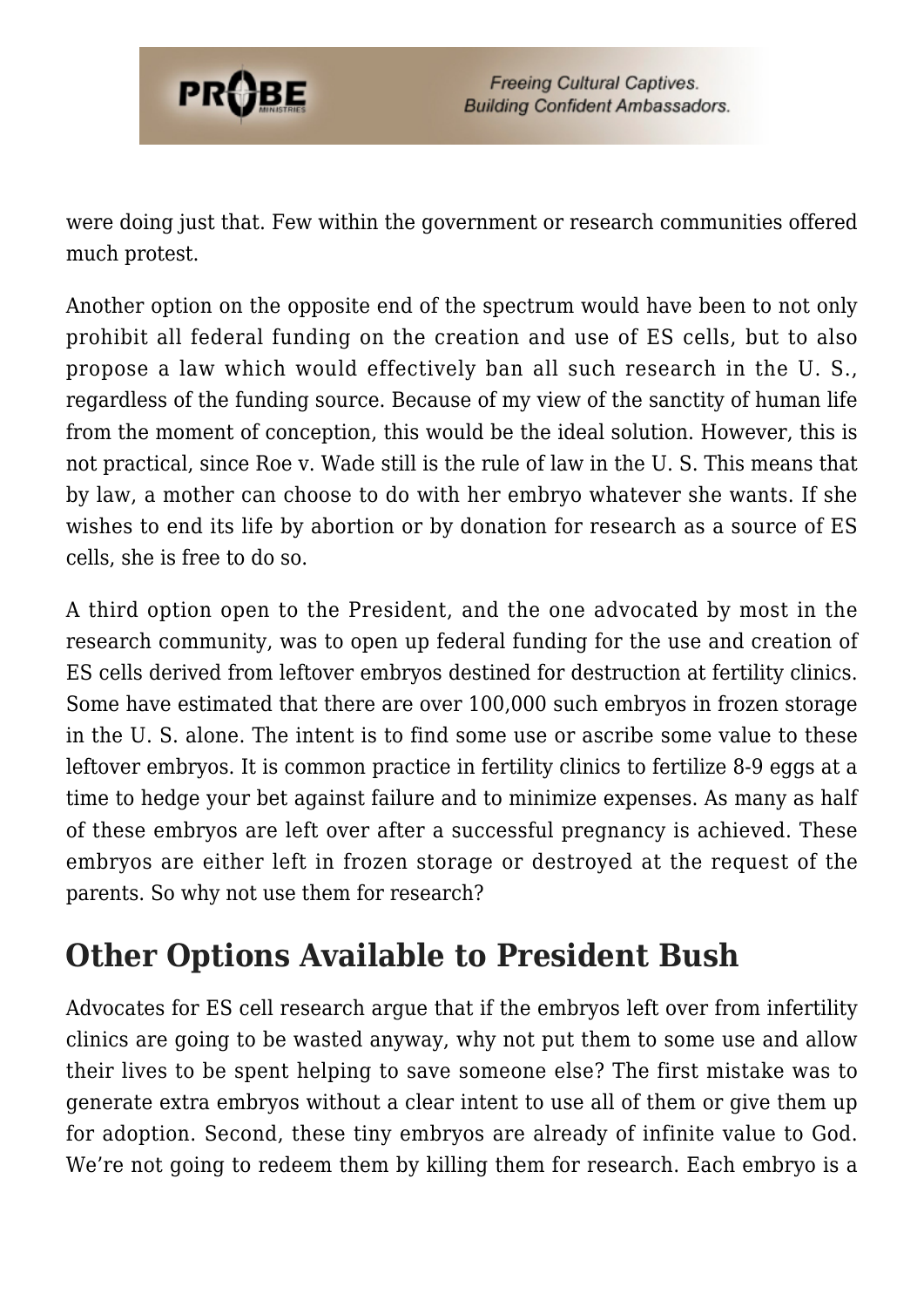

unique human being with the full potential to develop into an adult. Each of us is a former embryo. We are not former sperm cells or egg cells.

Third, this is essentially using the dangerous ethical maxim that "the end justifies the means." A noble end or purpose does not justify the crime. Just because a bank robber wants to donate all the money to charity doesn't make the bank heist right. Nazi researchers gained valuable information through their many lifethreatening experiments on Jews and other "undesirables" in the concentration camps of WWII. But most would not dignify these experiments by examining and using their findings.

A fourth option that I prefer is to close off all federal funding for human ES cell research. This would allow private dollars to fund human ES cell research, and federal dollars can be used to vigorously pursue the ethically preferable alternative offered by adult stem cells, which have shown great promise of late.

This would undoubtedly slow the progress on human ES cells and some researchers. Because of their dependence on federal research grants, they would not be able to pursue this line of research. But nowhere is it written that scientists have a right to pursue whatever research goals they conceive as long as they see a benefit to it. For years the U. S. Congress passed the Hyde Amendment that prohibited the use of federal funds for abortions, even though abortions were legal. The creation of human ES cells may be legal in the U. S. but that doesn't mean researchers have a right to government monies to do so.

The President did decide to allow the use of federal funds only for research involving the 60 already existing human ES cell lines. The President expressly prohibited the use of government dollars to create new ES cell lines, even from leftover embryos. Researchers and patient advocates are unhappy, because this will limit the available research if these already existing ES cell lines don't work out. Pro-life groups are unhappy, because the decision implicitly approves of the destruction of the embryos used to create these ES cell lines.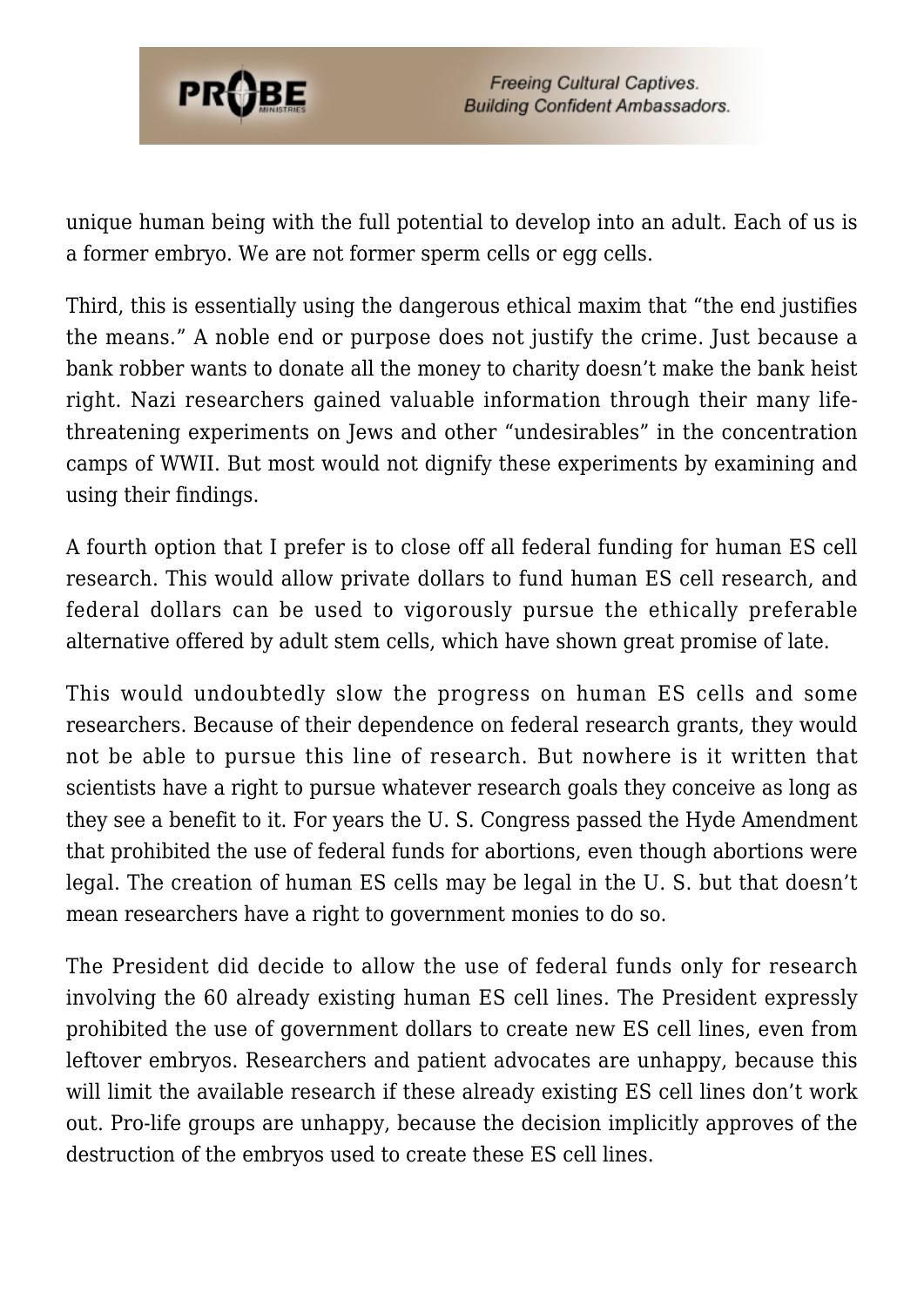

## **Stem Cells in the News Since the President's Decision**

When the President decided to open up federal funding for research on already existing human embryonic stem cell lines, just about everybody was unhappy. Researchers and patient advocates were unhappy, because this will limit the available research if these already existing cell lines don't work out. The supply just might not meet the research demand. Pro-life groups were unhappy, including myself, because the decision implicitly approves of the destruction of the embryos used to create these ES cell lines. They will cost researchers at least \$5,000 per cell line. Therefore, to purchase them for research indirectly supports their creation. Since both sides are unhappy, it was probably a good political decision even if it was not the right decision.

We certainly haven't heard the end of this debate. Members of Congress are already positioning to strengthen or weaken the ban by law. Either way, the policy of the United States has clearly stated that innocent human life can be sacrificed without its consent, if the common good is deemed significant enough to warrant its destruction. I fully believe that this is a dangerous precedent that we will come to regret, if not now, then decades into the future. The long predicted ethical slippery slope from the abortion decision continues to threaten and gobble up the weak, the voiceless, and the defenseless of our society.

What has alarmed me the most since the President's decision is the full assault in the media by scientists to gain even greater access to more human embryonic stem cells, regardless of how they are produced. The ethical question virtually dropped from the radar screen as scientists debated whether the existing cell lines would be enough.

This attitude is reflected in the increasing attention given to potential benefits, while downplaying the setbacks and problems. The scientists speaking through the media emphasize the new therapies as if they are only a few years down the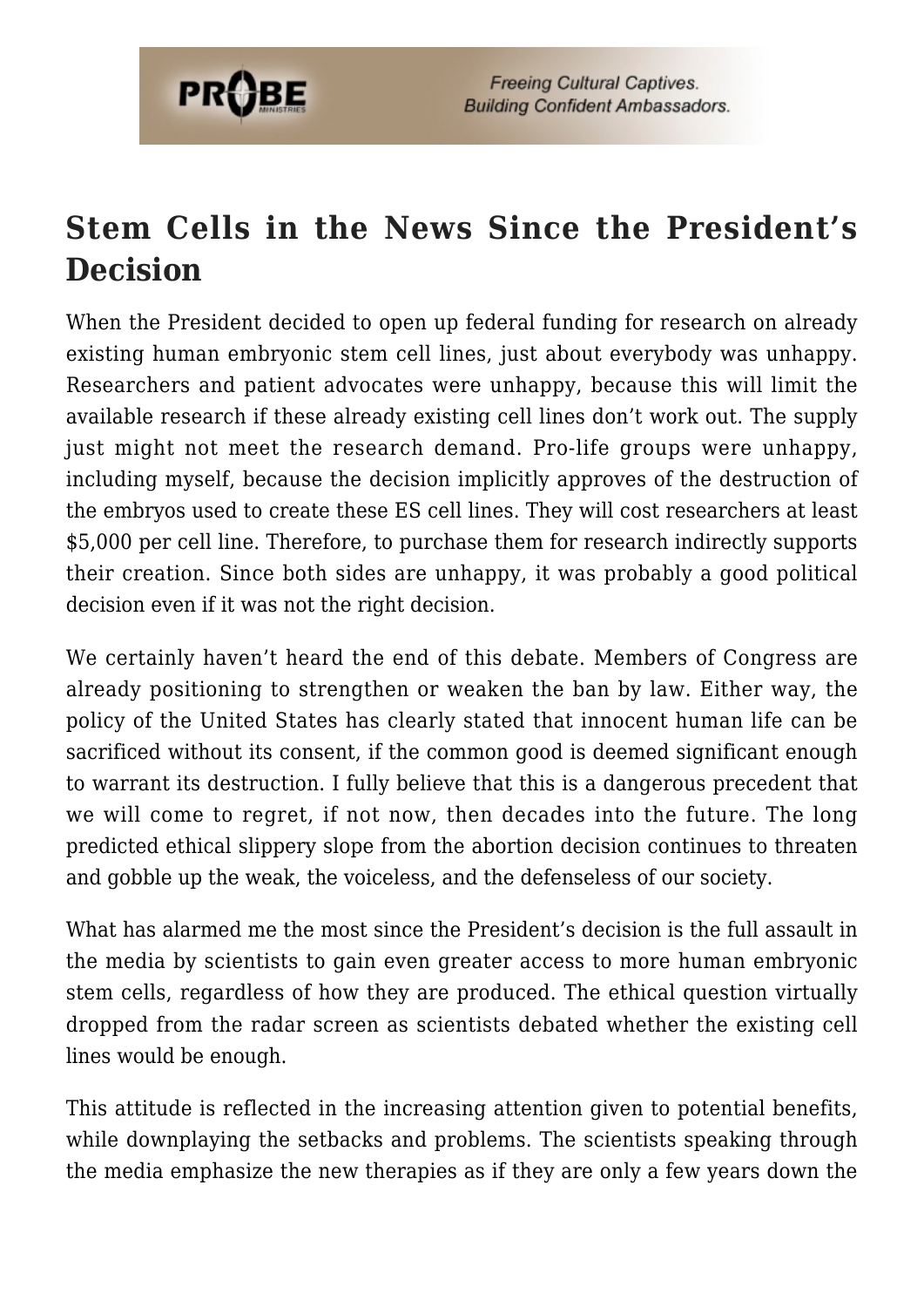

road. The more likely scenario is that they are decades away. Your grandmother isn't likely to be helped by this research.

Virtually nobody knows about the failure of human fetal cells to reverse the effects of Parkinson's disease in adults. About 15 percent of patients from a recent trial were left with uncontrollable writhing and jerking movements that appear irreversible. The others in the study weren't helped at all.  $\{4\}$  Chinese scientists implanted human embryonic stem cells into a suffering Parkinson's patient's brain only to have them transform into a powerful tumor that eventually killed him[.{5}](#page-55-0)

Research with mouse embryonic stem cells has not faired much better. Scientists from the University of Wisconsin recently announced success in tricking human embryonic stem cells into forming blood cell-producing stem cells. Enthusiastic claims of future therapies overshadowed the reality that the same procedure has been successful in mice, except that when these cells are transplanted into mice, nothing happens. They don't start producing blood cells and nobody knows why. $\{6\}$ 

This debate will continue. Stay tuned.

#### **Notes**

1. H. M. Blau, T. R. Brazelton, and J. M. Weiman, 2001, "The evolving concept of a stem cell:entity or function," *Cell* Vol. 105 (June 29, 2001), p. 829-841.

2. James A. Thomson, et al., 1998, "Embryonic stem cell lines derived from human blastocysts." *Science* Vol. 282 (November 6, 1998): 1145-1147. Also in same issue see Perspective article by John Gearhart, "New potential for human embryonic stem cells," p. 1061-1062.

3. David Hamilton and Antonio Regaldo, 2001, "Biotech industry – unfettered, but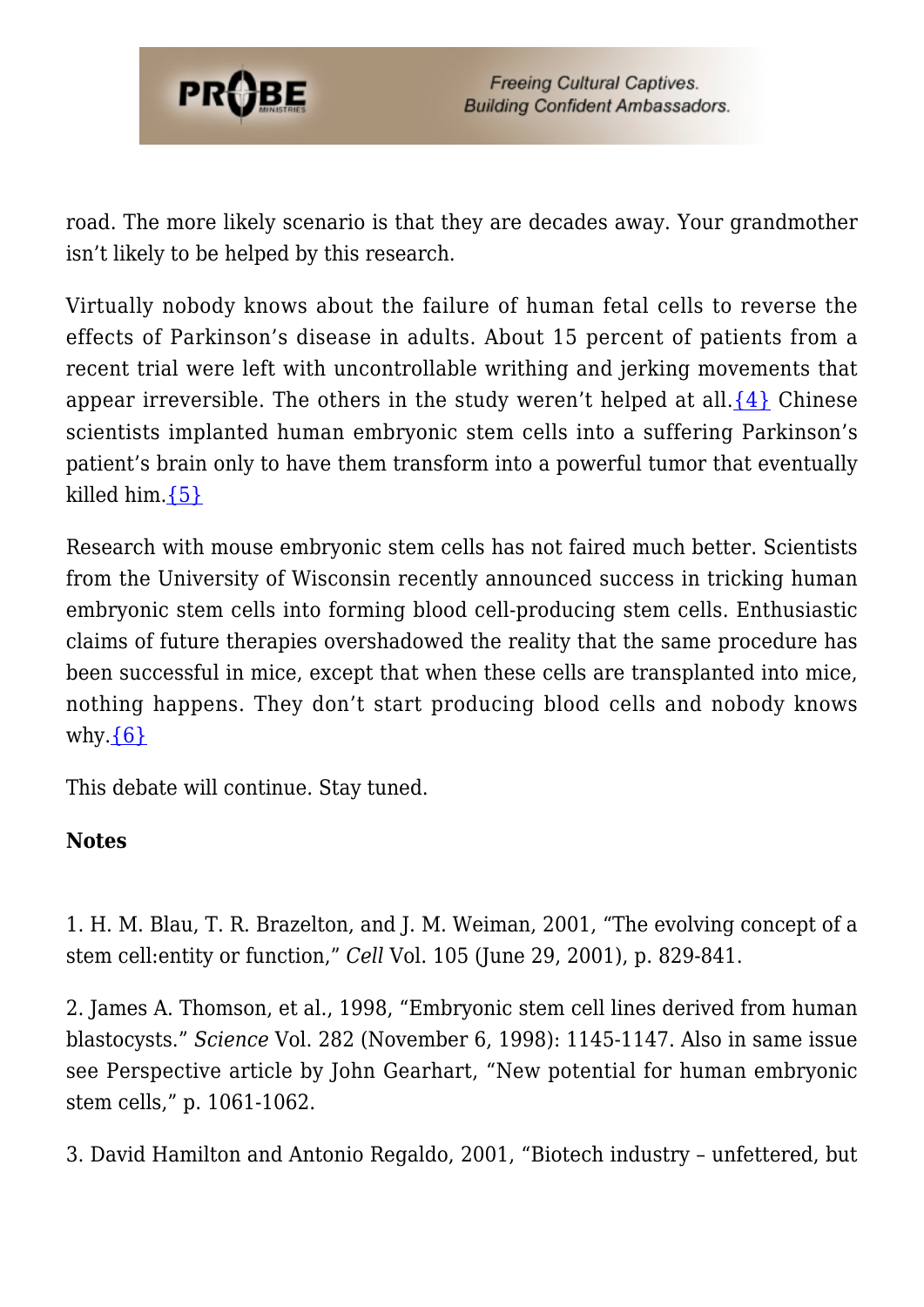

possibly unfilfulled," *Wall Street Journal*, August 13, 2001, p. B1.

4. Tracy Maddox, 2001, Fetal tissue fails to cure Parkinson's patients. http://www.pointofview.net/ar\_fetal.html. 3/21/01.

5. Charles Krauthammer, 2001, "The great stem cell hoax," *The Weekly Standard*, August 20/August 27, 2001, p. 12

6. Nicholas Wade, 2001, "Blood cells from stem cells," *Dallas Morning News,* September 4, 2001, p. A1. The article was a New York Times News Service report.

©2001 Probe Ministries

# **[Stem Cells and the Controversy](https://probe.org/stem-cells-and-the-controversy-over-therapeutic-cloning/) [Over Therapeutic Cloning](https://probe.org/stem-cells-and-the-controversy-over-therapeutic-cloning/)**

Dr. Ray Bohlin

*Dr. Ray Bohlin explains stem cells and where they come from, insisting the potential of stem cell therapy must be weighed against the personhood of the embryo.*

### **What Are Stem Cells and Why Are They Important?**

President Bush recently decided to allow the use of federal funds to research the therapeutic properties of privately produced human embryonic stem cells (ES). President Bush clearly maintained the prohibited use of federal monies to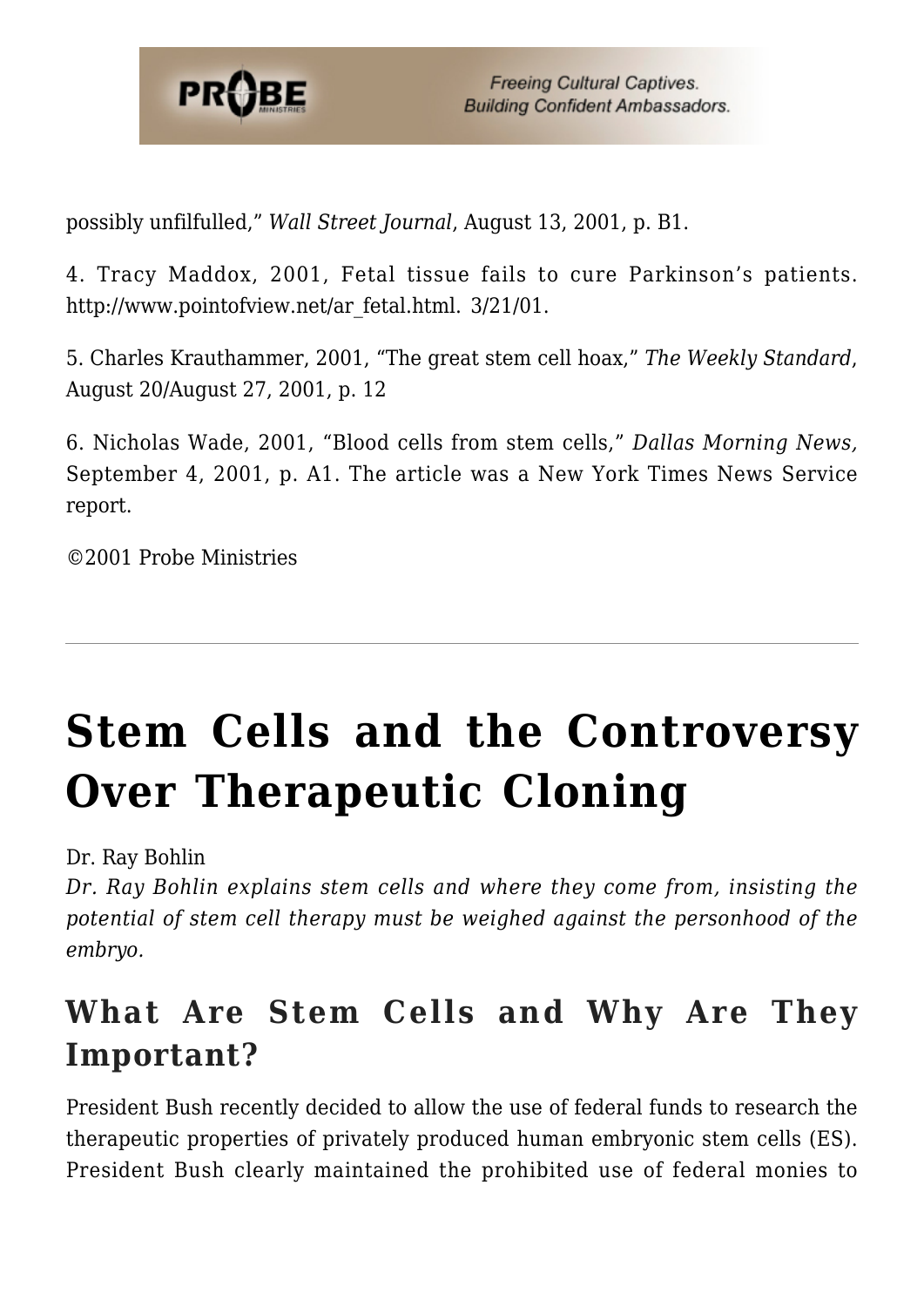

produce human ES cells, since the procedure requires the destruction of the embryo to obtain them, which is currently prohibited by federal law. To fully understand the ramifications of this decision, I will discuss the nature of stem cells and their potential to treat disease.

Most of the more than one trillion cells that form the tissues of our bodies possess a limited potential to reproduce. If you remove some live human skin cells, they may divide in culture (laboratory conditions) five or six times and then die. Special cells in the underlying skin layers are what produce new skin cells. These cells' sole function is to churn out replacement cells. These are known as stem cells. Most tissues of our bodies possess stem cells that can reproduce the different cells required in that tissue. Bone marrow stem cells can produce the many different cells of the blood. They are called stem cells, since they are seen as the stem of a plant that produces all the "branches and leaves" of that tissue.

What I've described is referred to as adult stem cells. There is no controversy revolving around the use of human adult stem cells in research, since they can be retrieved from the individual requiring the therapy. The promise of adult stem cells has increased dramatically in recent years. Stem cells have even been found in tissues previously thought to be devoid of them, such as neural tissue. It has recently been shown that certain types of stem cells are not limited to producing cells for the tissue in which they reside. For instance, bone marrow stem cells can produce skeletal muscle, neural, cardiac muscle, and liver cells. Bone marrow stem cells can even migrate to these tissues via the circulatory system in response to tissue damage and begin producing cells of the appropriate tissue type.  $\{1\}$ 

In addition to the advantages of previously unknown adult stem cells and their unexpected ability to produce numerous types of cells, adult stem cells carry the added potential of not causing any immune complications. Conceivably adult stem cells could be harvested from the individual needing the therapy, grown in culture to increase their number, and then be reinserted back into the same individual. This means the treatment could be carried out with the patient's own cells,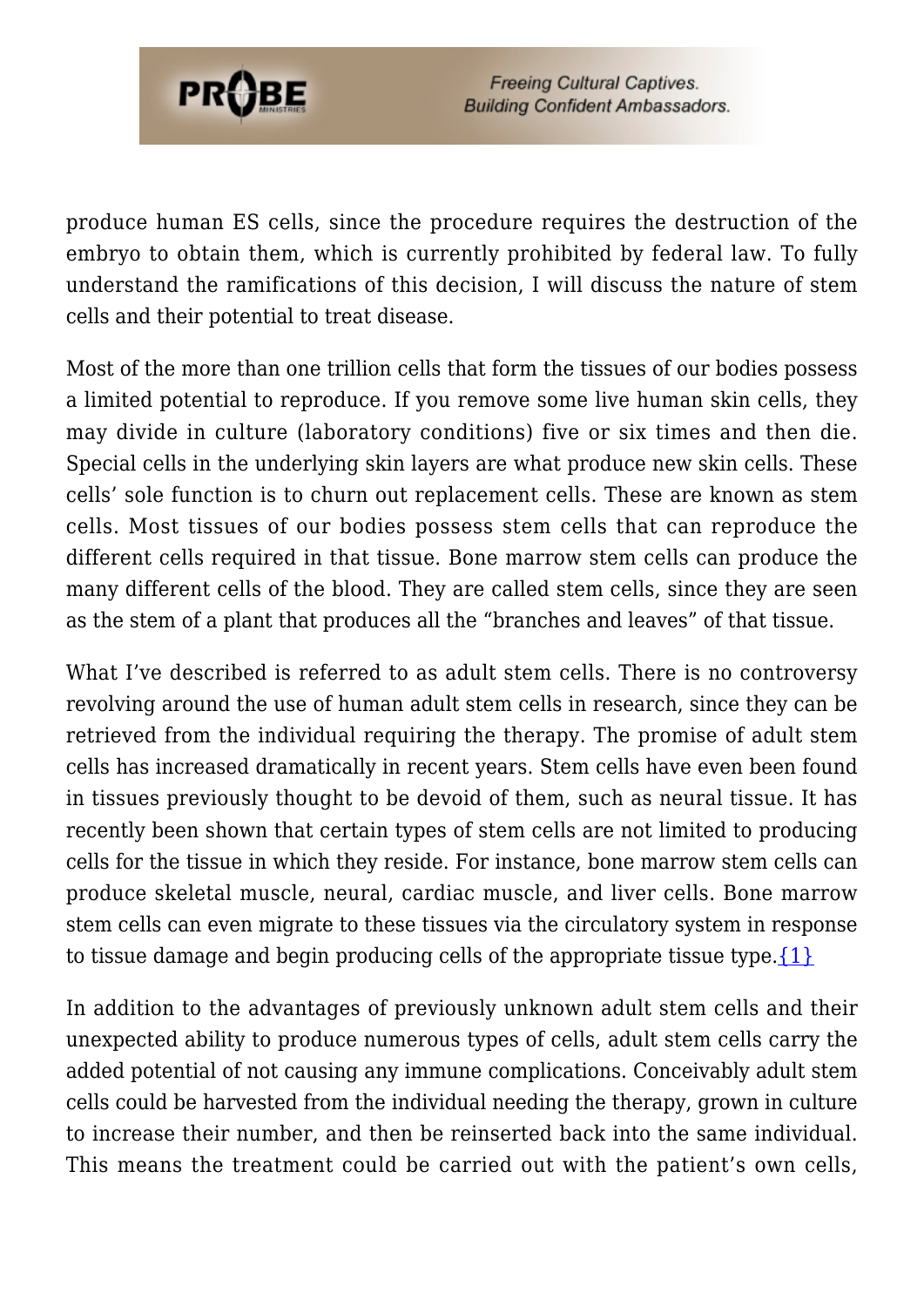

virtually eliminating any rejection problems. Adult stem cells may also be easier to control since they already possess the ability to produce the needed cells simply by being placed in the vicinity of the damaged tissue.

## **Human Embryonic Stem Cells**

The advances in adult stem cell research has only come about in the last three years. Traditionally it was thought that ES cells carried the greatest potential to treat wide-ranging degenerative diseases such as diabetes, Parkinson's, multiple sclerosis, spinal chord injuries, and Alzheimer's. Since ES cells derive from the inner cell mass of the early embryo (5-7 day old blastocyst), they are capable of forming all the tissues of the body. Therefore, researchers have long felt that human ES cells hold the greatest potential for treatment of degenerative diseases.

While the potential has always existed, the problem has been that in order to obtain these human ES cells, the embryo is destroyed during the harvesting procedure. In addition, while ES cells had been obtained and grown successfully in culture from several mammals, including mice, efforts at producing ES cells from other mammals had failed. Nobody was sure human ES cells could even be successfully produced until November 1998 when James Thomson from the University of Wisconsin announced the establishment of five independent human ES cell lines[.{2}](#page-64-1) (A cell line is a population of cells grown from a single cell that has been manipulated to continue growing indefinitely in culture, while maintaining its cellular integrity.) Geron Corporation funded Thomson's work, so it did not violate the federal ban on government funds being used for such purposes. But his announcement immediately opened up a desire by federally funded researchers to use his already established human ES cells.

But there are potential problems and uncertainties in both adult and ES cells. While the ethical difficulties are non-existent for adult stem cells, they may not prove as helpful as ES cells. ES cells have the potential for universal application, but this may not be realized. As stated earlier, establishing ES cell lines requires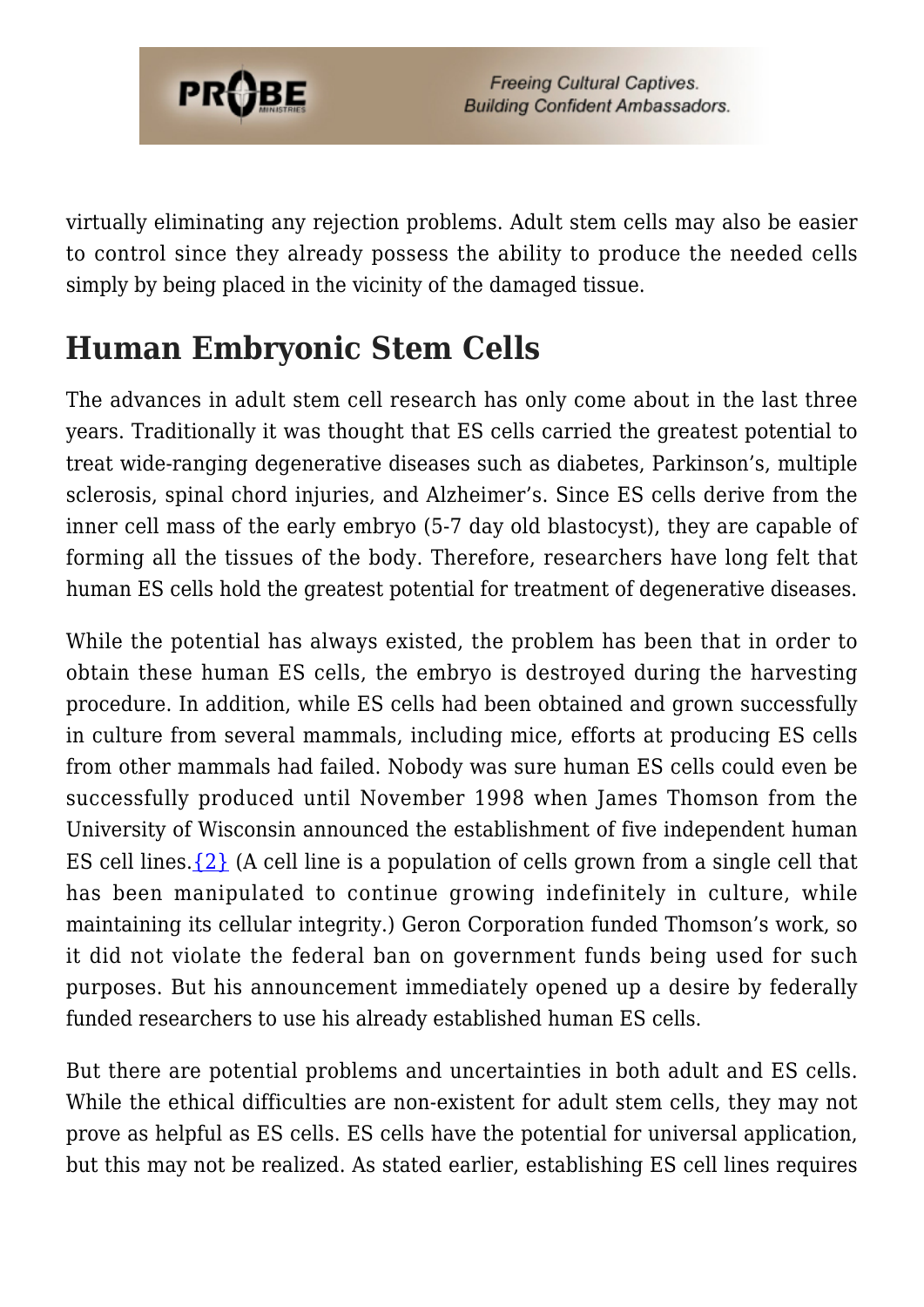

destruction of human embryos. An ethical quagmire is unavoidable.

Whereas adult stem cells can be coaxed into producing the needed cells by proximity to the right tissue, the cues needed to get ES cells to produce the desired cells is not known yet. Some in the biotech industry estimate that we may be twenty years away from developing commercially available treatments using ES cells[.{3}](#page-64-2) Clinical trials using adult stem cells in humans are already under way.

In August of 2000, NIH announced new guidelines allowing federally funded researchers access to human ES cell lines produced through private funding. The Clinton administration hailed the new guidelines, but Congressional pro-life advocates vowed a legal confrontation claiming the new guidelines were illegal.

## **The Options for President Bush**

This was the situation facing President Bush when he took office. The pressure to open up federally funded human ES cell research mounted from patient advocacy groups for diabetes, spinal chord injuries, Parkinson's disease, and Alzheimer's. Additional pressure to reject federal funding of human ES cell research came from traditional pro-life groups including National Right to Life and the Catholic Church, with personal lobbying from Pope John Paul II.

One option open to the President and advocated by the scientific community was to free up all research avenues to fully explore all possibilities from ES cells regardless of their source. This would include federal funding for ES cells derived from embryos specifically created for this purpose. Few openly advocated this, but the oldest fertility clinic in the U. S. (in Virginia) announced recently that they were doing just that. Few within the government or research communities offered much protest.

Another option on the opposite end of the spectrum would have been to not only prohibit all federal funding on the creation and use of ES cells, but to also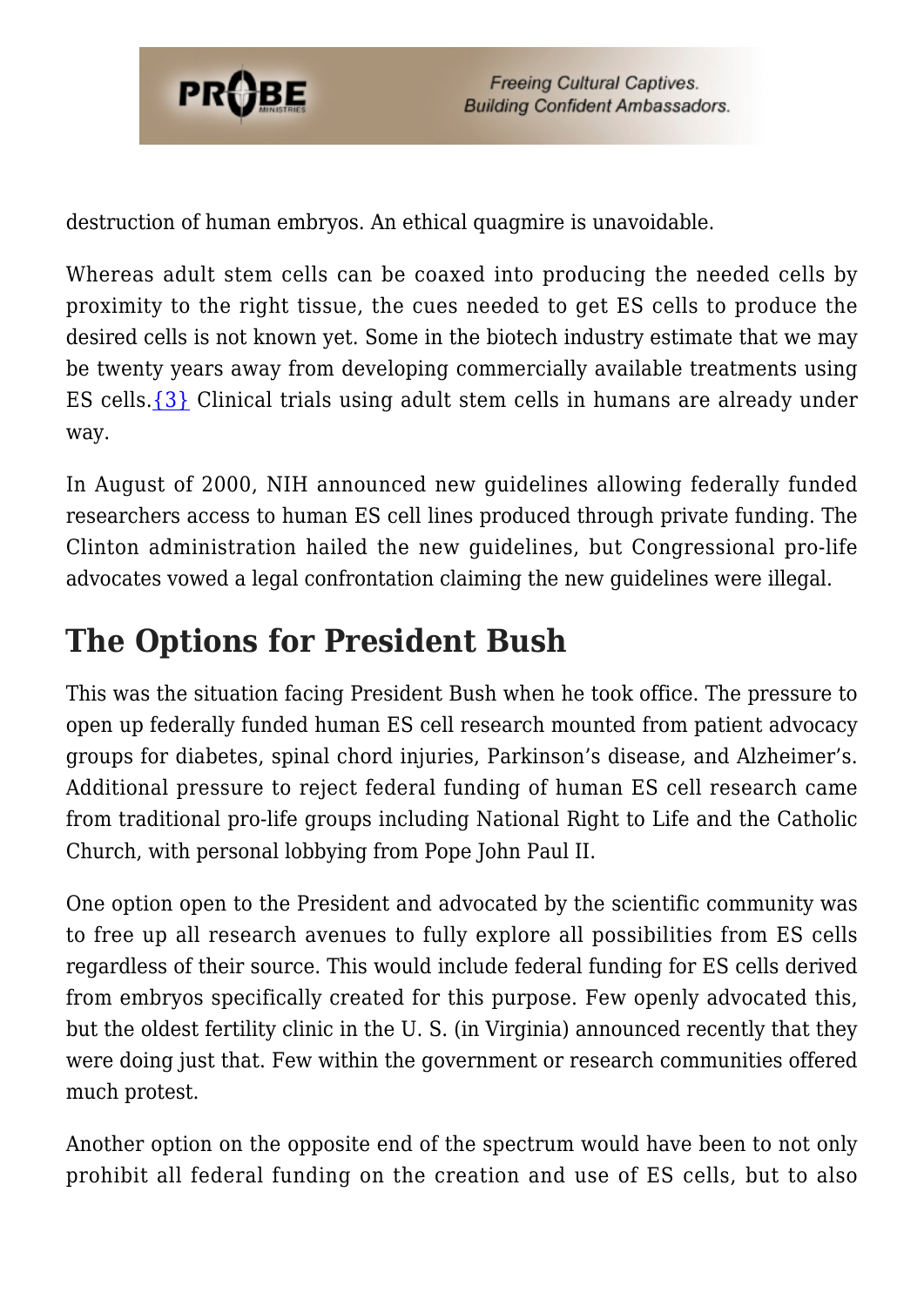

propose a law which would effectively ban all such research in the U. S., regardless of the funding source. Because of my view of the sanctity of human life from the moment of conception, this would be the ideal solution. However, this is not practical, since Roe v. Wade still is the rule of law in the U. S. This means that by law, a mother can choose to do with her embryo whatever she wants. If she wishes to end its life by abortion or by donation for research as a source of ES cells, she is free to do so.

A third option open to the President, and the one advocated by most in the research community, was to open up federal funding for the use and creation of ES cells derived from leftover embryos destined for destruction at fertility clinics. Some have estimated that there are over 100,000 such embryos in frozen storage in the U. S. alone. The intent is to find some use or ascribe some value to these leftover embryos. It is common practice in fertility clinics to fertilize 8-9 eggs at a time to hedge your bet against failure and to minimize expenses. As many as half of these embryos are left over after a successful pregnancy is achieved. These embryos are either left in frozen storage or destroyed at the request of the parents. So why not use them for research?

### **Other Options Available to President Bush**

Advocates for ES cell research argue that if the embryos left over from infertility clinics are going to be wasted anyway, why not put them to some use and allow their lives to be spent helping to save someone else? The first mistake was to generate extra embryos without a clear intent to use all of them or give them up for adoption. Second, these tiny embryos are already of infinite value to God. We're not going to redeem them by killing them for research. Each embryo is a unique human being with the full potential to develop into an adult. Each of us is a former embryo. We are not former sperm cells or egg cells.

Third, this is essentially using the dangerous ethical maxim that "the end justifies the means." A noble end or purpose does not justify the crime. Just because a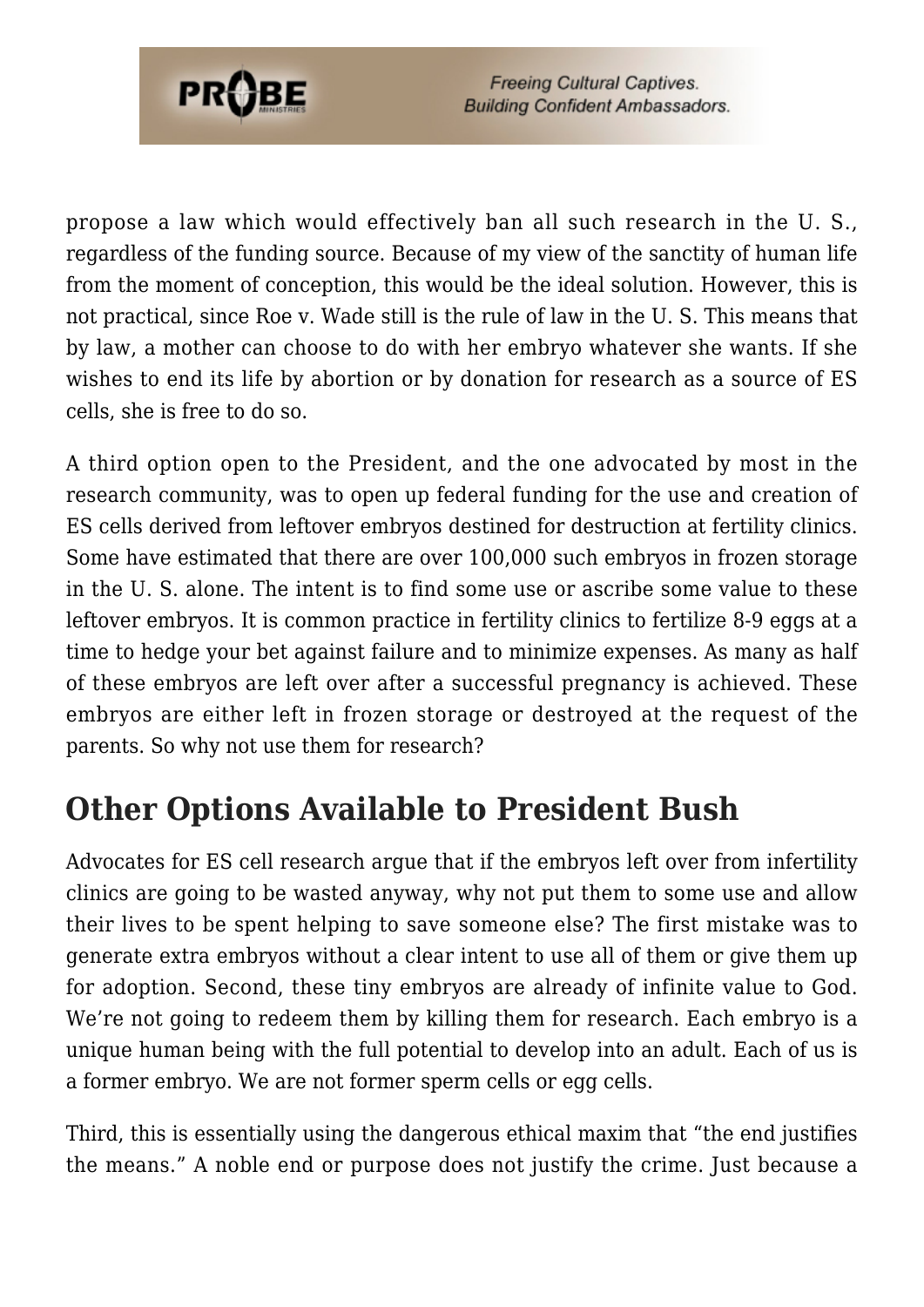

bank robber wants to donate all the money to charity doesn't make the bank heist right. Nazi researchers gained valuable information through their many lifethreatening experiments on Jews and other "undesirables" in the concentration camps of WWII. But most would not dignify these experiments by examining and using their findings.

A fourth option that I prefer is to close off all federal funding for human ES cell research. This would allow private dollars to fund human ES cell research, and federal dollars can be used to vigorously pursue the ethically preferable alternative offered by adult stem cells, which have shown great promise of late.

This would undoubtedly slow the progress on human ES cells and some researchers. Because of their dependence on federal research grants, they would not be able to pursue this line of research. But nowhere is it written that scientists have a right to pursue whatever research goals they conceive as long as they see a benefit to it. For years the U. S. Congress passed the Hyde Amendment that prohibited the use of federal funds for abortions, even though abortions were legal. The creation of human ES cells may be legal in the U. S. but that doesn't mean researchers have a right to government monies to do so.

The President did decide to allow the use of federal funds only for research involving the 60 already existing human ES cell lines. The President expressly prohibited the use of government dollars to create new ES cell lines, even from leftover embryos. Researchers and patient advocates are unhappy, because this will limit the available research if these already existing ES cell lines don't work out. Pro-life groups are unhappy, because the decision implicitly approves of the destruction of the embryos used to create these ES cell lines.

## **Stem Cells in the News Since the President's Decision**

When the President decided to open up federal funding for research on already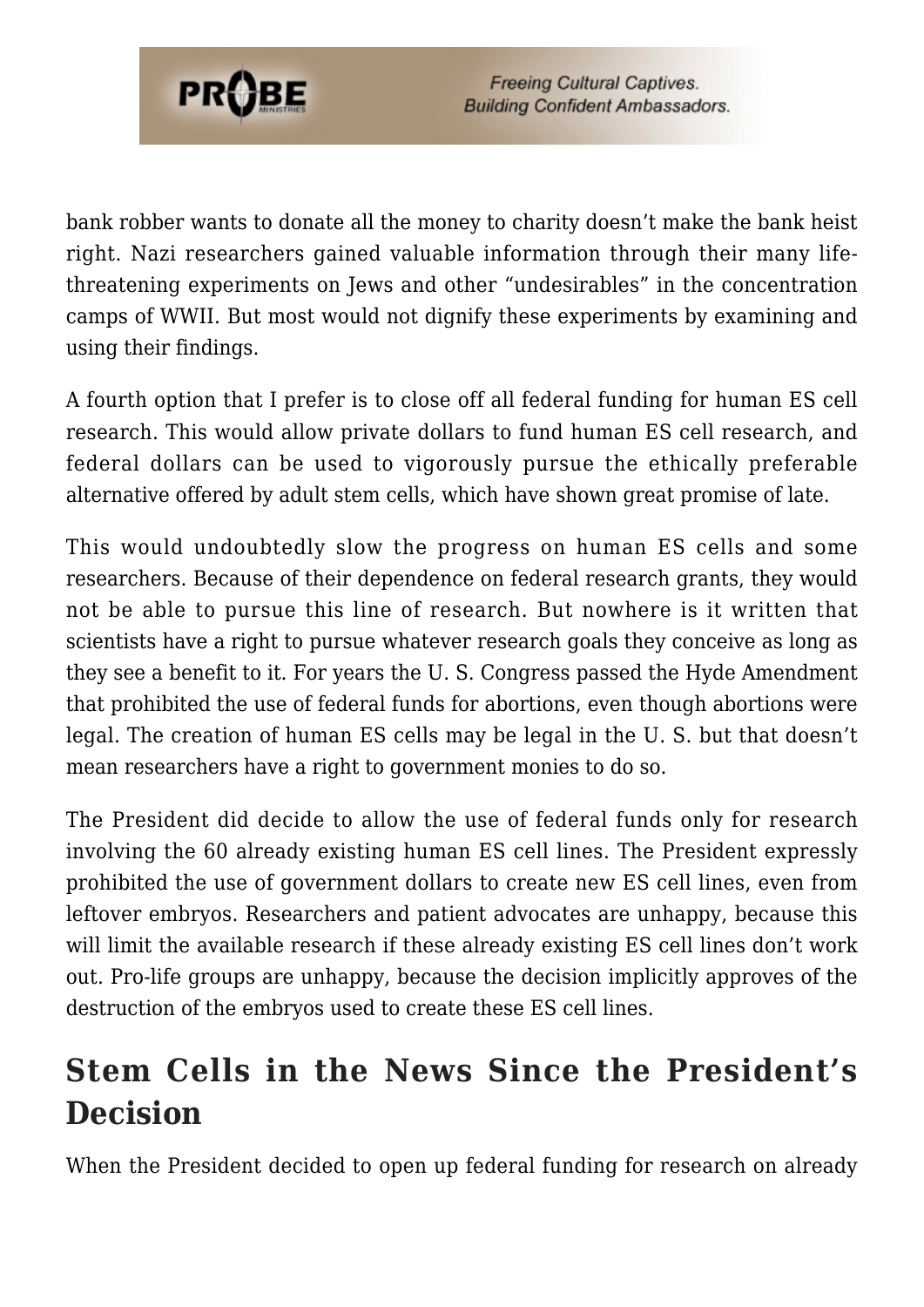

existing human embryonic stem cell lines, just about everybody was unhappy. Researchers and patient advocates were unhappy, because this will limit the available research if these already existing cell lines don't work out. The supply just might not meet the research demand. Pro-life groups were unhappy, including myself, because the decision implicitly approves of the destruction of the embryos used to create these ES cell lines. They will cost researchers at least \$5,000 per cell line. Therefore, to purchase them for research indirectly supports their creation. Since both sides are unhappy, it was probably a good political decision even if it was not the right decision.

We certainly haven't heard the end of this debate. Members of Congress are already positioning to strengthen or weaken the ban by law. Either way, the policy of the United States has clearly stated that innocent human life can be sacrificed without its consent, if the common good is deemed significant enough to warrant its destruction. I fully believe that this is a dangerous precedent that we will come to regret, if not now, then decades into the future. The long predicted ethical slippery slope from the abortion decision continues to threaten and gobble up the weak, the voiceless, and the defenseless of our society.

What has alarmed me the most since the President's decision is the full assault in the media by scientists to gain even greater access to more human embryonic stem cells, regardless of how they are produced. The ethical question virtually dropped from the radar screen as scientists debated whether the existing cell lines would be enough.

This attitude is reflected in the increasing attention given to potential benefits, while downplaying the setbacks and problems. The scientists speaking through the media emphasize the new therapies as if they are only a few years down the road. The more likely scenario is that they are decades away. Your grandmother isn't likely to be helped by this research.

Virtually nobody knows about the failure of human fetal cells to reverse the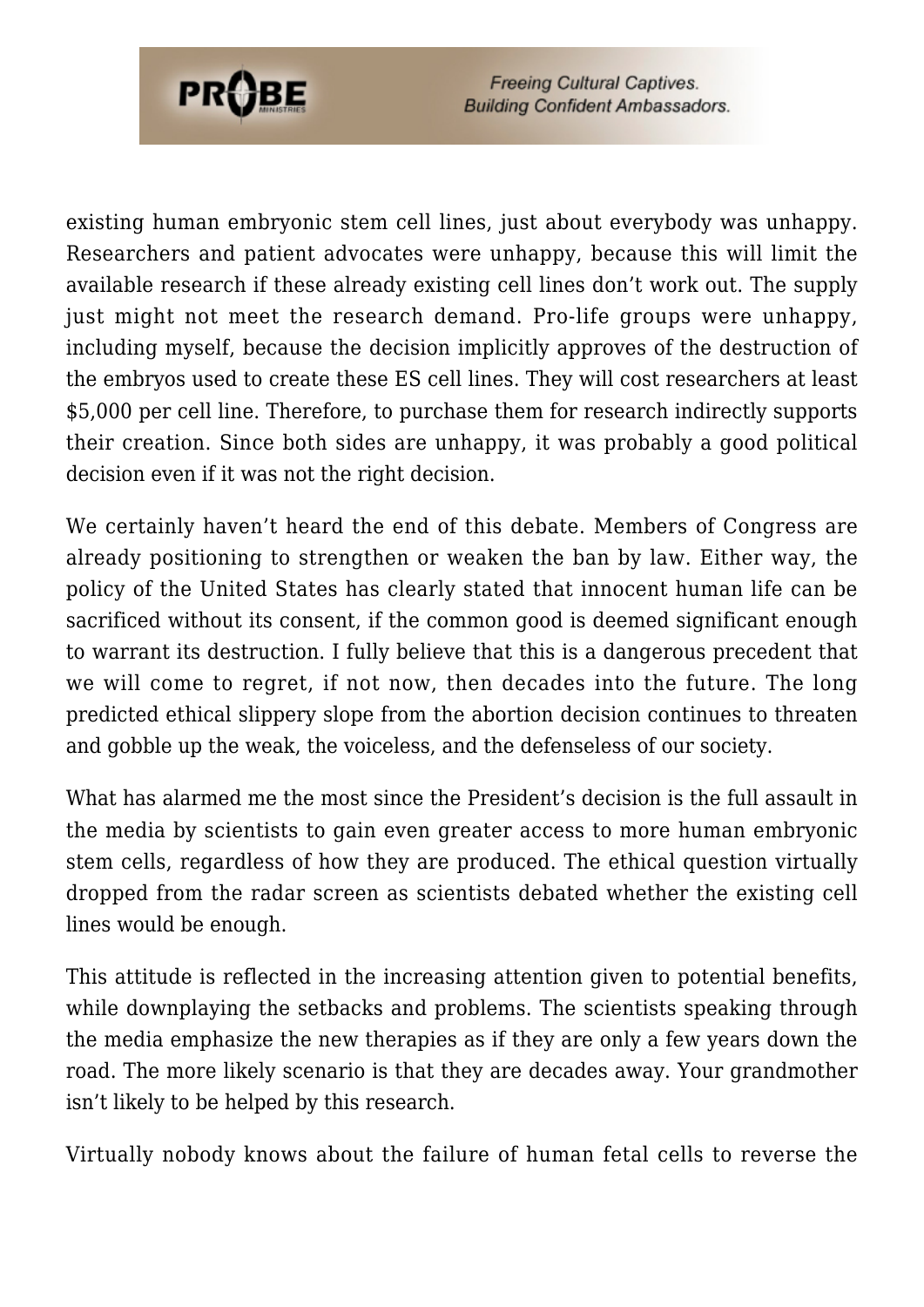

effects of Parkinson's disease in adults. About 15 percent of patients from a recent trial were left with uncontrollable writhing and jerking movements that appear irreversible. The others in the study weren't helped at all. $\{4\}$  Chinese scientists implanted human embryonic stem cells into a suffering Parkinson's patient's brain only to have them transform into a powerful tumor that eventually killed him. ${5}$ 

Research with mouse embryonic stem cells has not faired much better. Scientists from the University of Wisconsin recently announced success in tricking human embryonic stem cells into forming blood cell-producing stem cells. Enthusiastic claims of future therapies overshadowed the reality that the same procedure has been successful in mice, except that when these cells are transplanted into mice, nothing happens. They don't start producing blood cells and nobody knows why. $\{6\}$ 

This debate will continue. Stay tuned.

#### **Notes**

1. H. M. Blau, T. R. Brazelton, and J. M. Weiman, 2001, "The evolving concept of a stem cell:entity or function," *Cell* Vol. 105 (June 29, 2001), p. 829-841.

2. James A. Thomson, et al., 1998, "Embryonic stem cell lines derived from human blastocysts." *Science* Vol. 282 (November 6, 1998): 1145-1147. Also in same issue see Perspective article by John Gearhart, "New potential for human embryonic stem cells," p. 1061-1062.

3. David Hamilton and Antonio Regaldo, 2001, "Biotech industry – unfettered, but possibly unfilfulled," *Wall Street Journal*, August 13, 2001, p. B1.

4. Tracy Maddox, 2001, Fetal tissue fails to cure Parkinson's patients. [www.pointofview.net/ar\\_fetal.html.](http://www.pointofview.net/ar_fetal.html) 3/21/01.

5. Charles Krauthammer, 2001, "The great stem cell hoax," *The Weekly Standard*,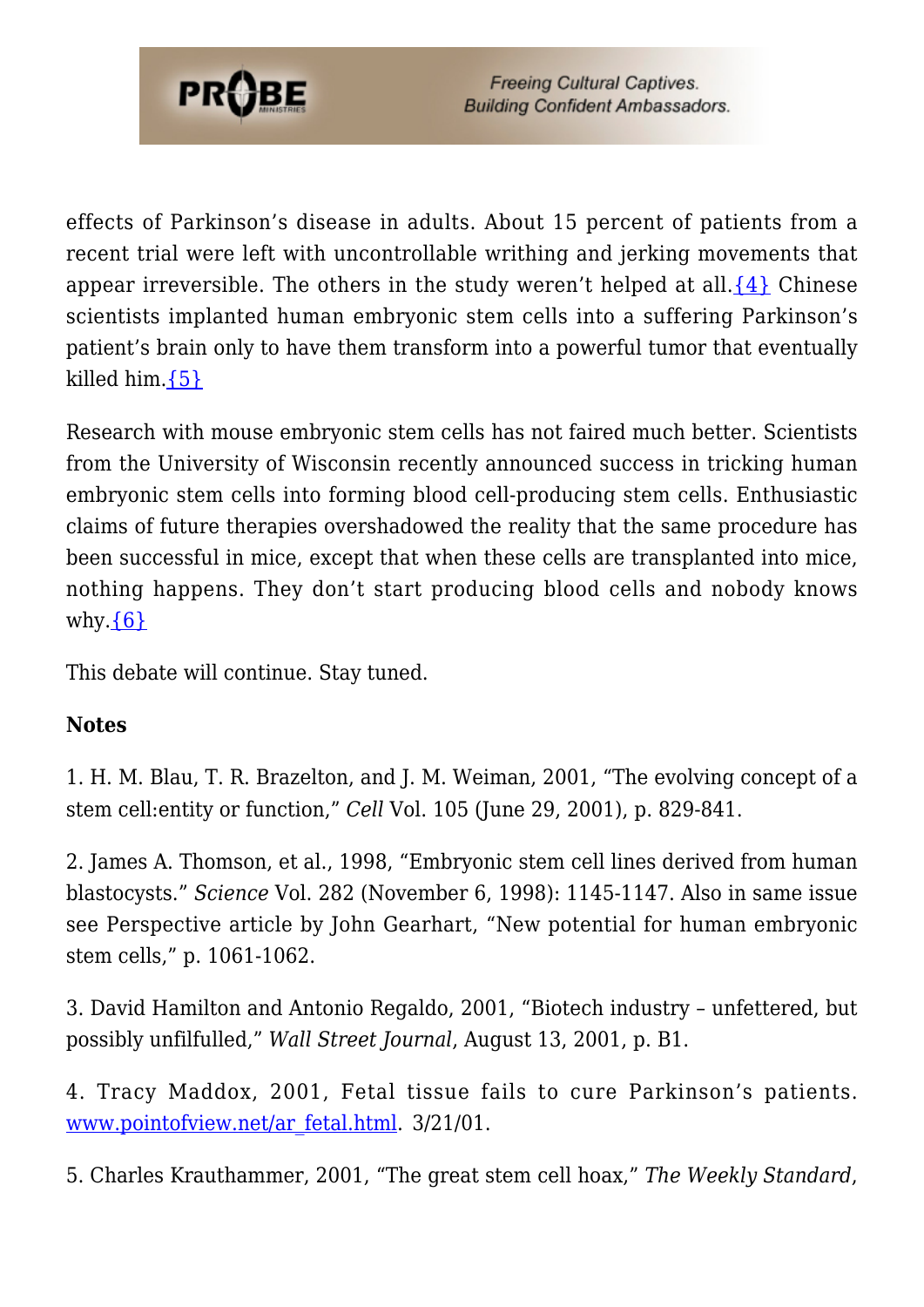

August 20/August 27, 2001, p. 12.

6. Nicholas Wade, 2001, "Blood cells from stem cells," *Dallas Morning News,* September 4, 2001, p. A1. The article was a *New York Times* News Service report.

© 2001 Probe Ministries

# **[Human Genome Project](https://probe.org/human-genome-project/)**

Dr. Ray Bohlin

*Dr. Ray Bohlin takes a brief look at the accomplishment, purpose and consequence of the Human Genome Project.*

 *This article is also available in [Spanish.](https://ministeriosprobe.org/docs/genoma.html)*

### **What's All the Fuss About the Human Genome Project?**

In February of 2001, virtually every media outlet, whether TV news, newspapers, radio, Internet news services, or news magazines, was all worked up about the announcement of the completion of the Human Genome Project. In this article we will explore this monumental achievement and what it means for the future of medicine and our understanding of ourselves.

To appreciate this important accomplishment, we need to review a little basic genetics. It may actually astonish most adults just how much genetics the National Institutes of Health assumes we know about our genetic heritage. The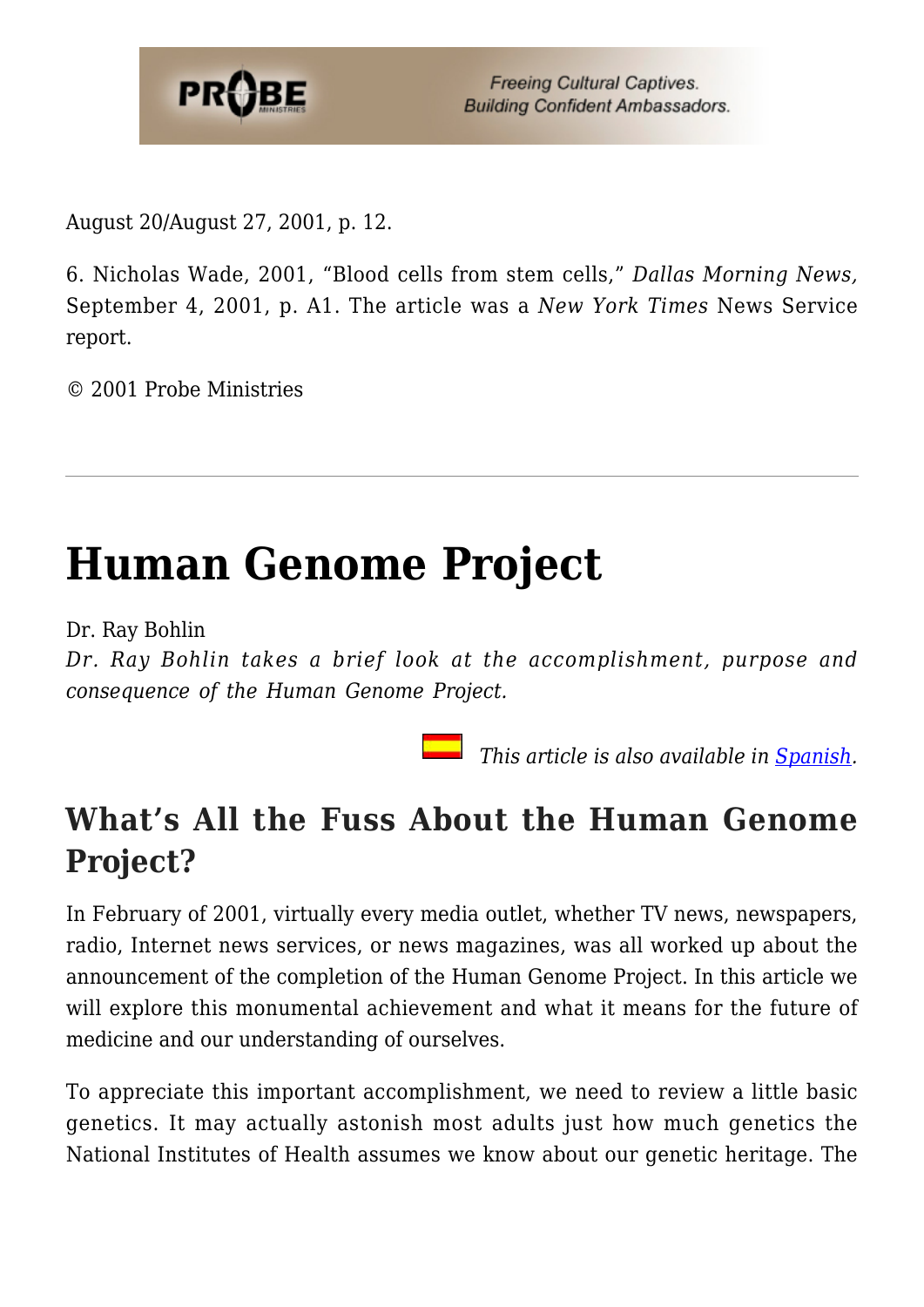

educational video from the HGP includes a three-minute review of basic genetic processes like DNA packaging, transcription of DNA into message RNA, and the translation of message RNA into protein. It's no exaggeration to say that when I played this short piece during a lecture for high school students and their parents, mom and dad were left in the dust.

Honestly, I did that intentionally; because we are only in the beginning stages of a genetic revolution that will transform the way we diagnose and treat disease and how we may even alter our genetic structure. These new technologies bring with them numerous ethical and moral dilemmas we have only begun to address and for which there may not be simple answers. If we don't take the time to familiarize ourselves with genetic research and its implications, we risk responding out of fear and ignorance and potentially throwing away crucial medical advances.

I have contended for a long time that we can no longer afford to remain ignorant of genetic technologies. They simply harbor far too great a power for both tremendous good and tremendous evil. We must work hard to take every thought captive to Christ and see what there is of benefit and what avenues of research and application we need to avoid to preserve human freedom and dignity.

Well let's talk about our genome, the sum total of all our genes. In most of the 100 trillion cells of our body are 46 chromosomes. These chromosomes are tightly coiled and packed strings of a remarkable molecule called DNA (Deoxyribonucleic Acid). DNA is a polymer, a repetitive sequence of four molecules, which I will only refer to by their one-letter abbreviations, A, G, C, and T. The human genome sequence is simply the sequence of these four molecules in DNA from all our chromosomes. If you laid out the DNA from all our chromosomes in each of our cells end to end, it would stretch six feet long.

A gene is a segment of DNA that contains the precise coding sequence for a protein. And proteins do all the real work in our cells. By looking at our completed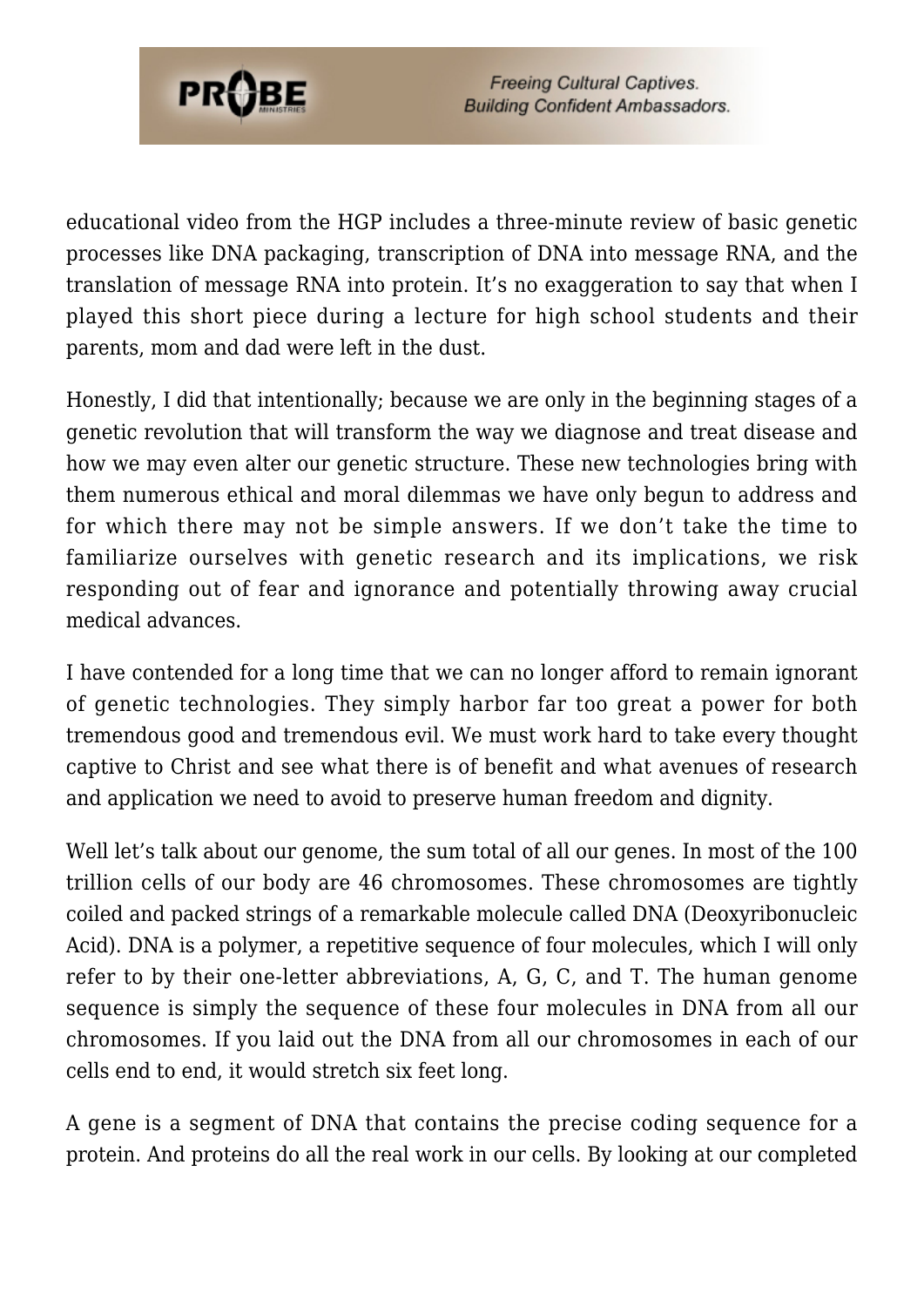

sequence, it is predicted that our genome consists of 30,000 to 45,000 genes in each of our cells. So, now that we have the sequence, what does it mean? We'll begin answering that question in the next section.

### **What Does the Human Genome Project Hope to Accomplish?**

The National Institutes of Health in cooperation with several international research organizations began the HGP in 1990 in the U.S. There were four primary objectives among the many goals of the  $HGP{1}$ .

The first and primary goal of the HGP was to map and sequence the entire human genome. There is a critical and significant difference between a map and the sequence. There are over three billion letters, or base pairs, in the human genome, spread out over 23 pairs of chromosomes. Trying to locate a sequence of say 1,000 letters, the code for a large protein, is a one in a million task. Therefore, researchers needed a refined roadmap to the genome. The map entails particular sequences that can be used like signs on a road map. If the trait a scientist is studying always seems to be present with this marker, the gene involved is probably nearby. In 1995, a detailed map was published with over 15,000 markers, one for every 200,000 base pairs. This will aid greatly in associating genes with particular diseases. And now with the sequence nearly complete, with over 99% accuracy, determining the precise effect of this gene on disease will be even easier.

A second critical goal was to map and sequence the genomes of several important model organisms: specifically, the bacterium E. coli, yeast, the roundworm, fruit fly, and mouse. This information is helpful, because each of these organisms have been used for laboratory studies for decades. Being able to coordinate knowledge of their genomes with cellular and biological processes will certainly inform our study of the human genome and its various functions.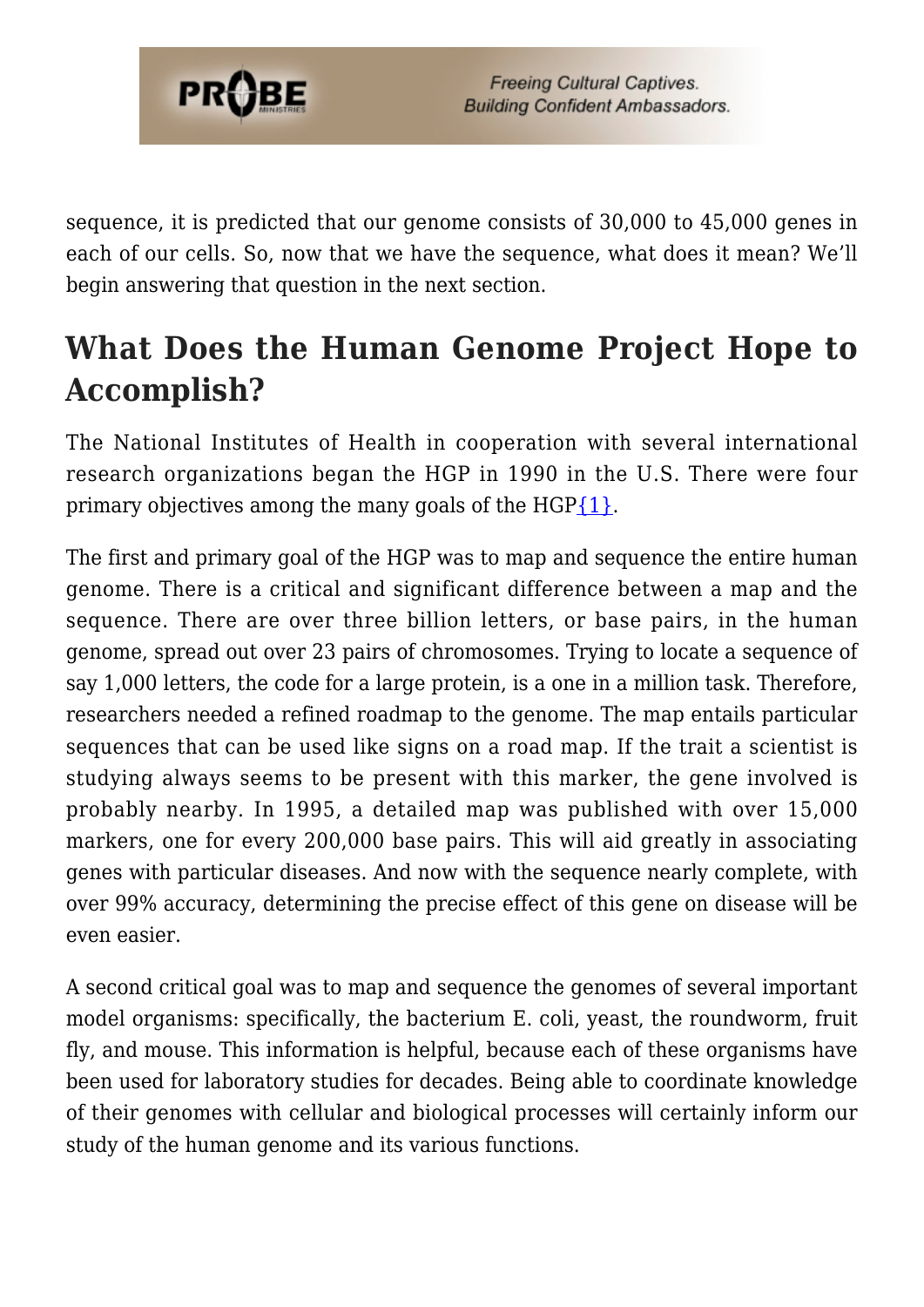

The third important objective of the HGP was to systemize and distribute the information it gathered. Any sequence over 2,000 base pairs is released within 24 hours. The sequence and map data is contained in publicly accessible databases on the Internet. The HGP has also been creating software and other tools for large-scale DNA analysis.

The fourth and final primary goal of the HGP was to study the ethical, legal, and social implications of genetic research. A full 5% of all funds appropriated for the HGP have been earmarked for these kinds of considerations. There are many concerns revolving around the use of genetic sequence data. Not the least of which are worries about ownership, patenting, access to personal sequence data by insurance companies, potential for job discrimination based on personal sequence data, and the prospects for genetic screening, therapy, and engineering. In the next section we'll begin investigating how the HGP thinks this information can be used.

### **What are the Long Term Hopes for the HGP?**

The completion of the sequence was announced jointly in February 2001 in the journals *Nature*[{2}](#page-64-1) and *Science*[{3}.](#page-64-2) Both *Science* and *Nature* have made these landmark issues available, without subscription, on their websites.

The importance of recognizing the sequence of a particular gene has three important ramifications.  $\{4\}$  The first is diagnosis. Over the last few years, single genes have been found leading to deafness and epilepsy. Numerous genes, however, will influence most diseases in complex ways. Recently, genetic influences have been found in many forms of hypertension, diabetes, obesity, heart disease, and arteriosclerosis $\{5\}$ . Genetic analysis of cancer tumors may someday help determine the most effective drug therapy with the fewest side effects. Genetic diagnosis has the potential to more precisely prescribe treatments for many medical conditions.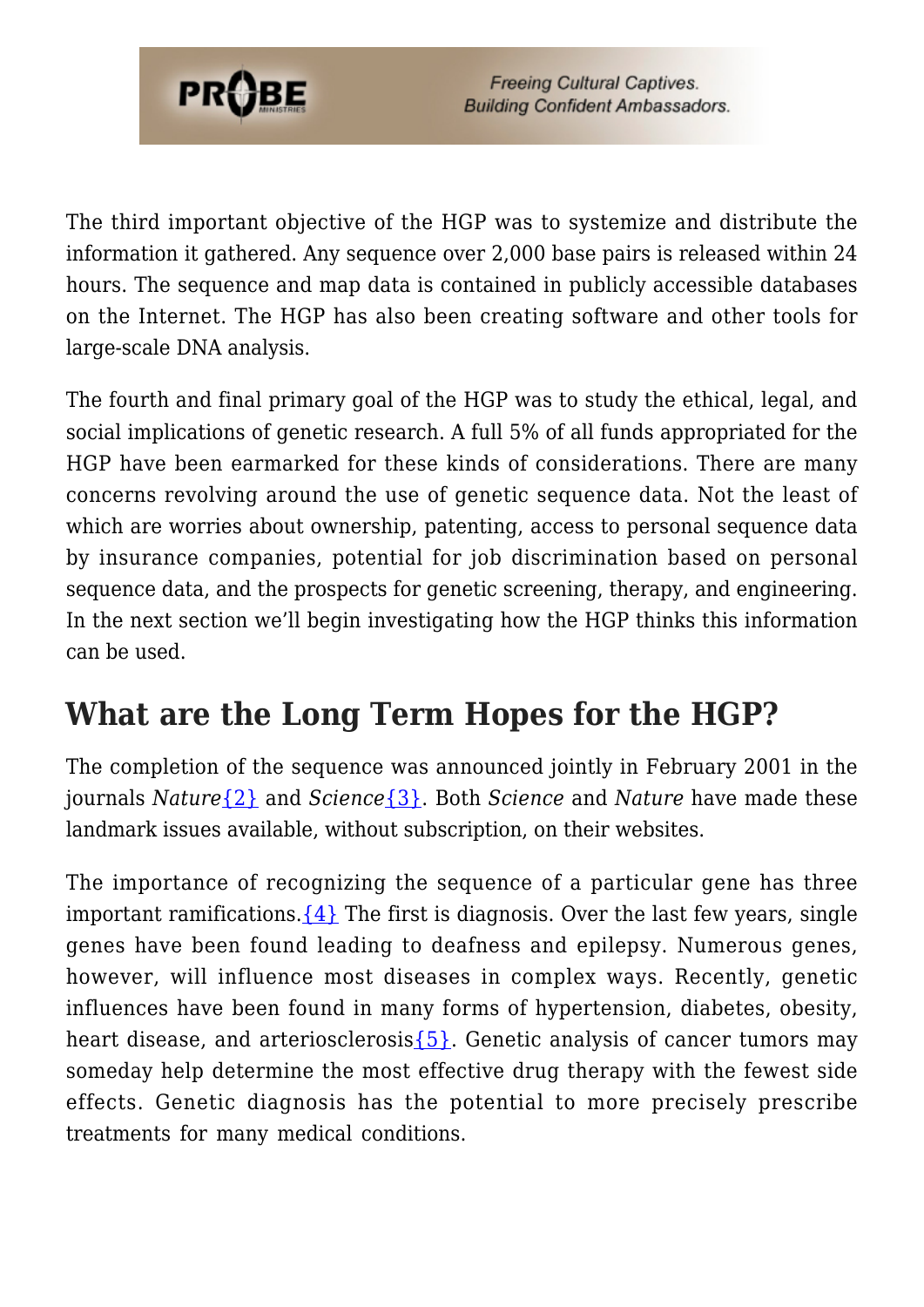

Second, diagnosing ailments with more precision with genetics will also lead to more reliable predictions about the course of a disease. Genetic information about an individual's cholesterol chemistry will aid in predicting the course of potential heart disease. Obtaining a genetic fingerprint of a cancerous tumor will provide information concerning its degree of malignancy. Third, more precise genetic information will also lead to the development of better strategies for prevention of disease.

Many more ailments in newborns can eventually be screened more specifically to avoid disorders later in life. Currently, babies in the U.S. and other countries are routinely screened for PKU, a metabolic disorder that prevents the breakdown of a specific amino acid found in proteins. This condition becomes toxic to the nervous system, but can be prevented and managed with appropriate diet. Without dietary changes, affected babies face extreme mental retardation. Hopefully, the number of conditions this type of screening applies to can be expanded.

Screening can also be done for adults, to see if they may be carriers of potential genetic conditions. Certain Jewish and Canadian populations regularly obtain voluntary screening for Tay-Sachs disease, a known child-killer. This information has been used to help make decisions about future marriage partners.

Perhaps the greatest benefit will come from what is called gene-based therapy. Understanding the molecular workings of genes and the proteins they encode will lead to more precise drug treatments. The more precise the drug treatment, the fewer and milder will be the side effects.

Actual gene therapy, replacing a defective gene with its normal counterpart, is still very experimental. There are still many hurdles to overcome involving how to deliver the gene to the proper cells, controlling where that gene is inserted into a chromosome, and how it is activated.

Not surprisingly, some have seen the human genome sequence as a vindication of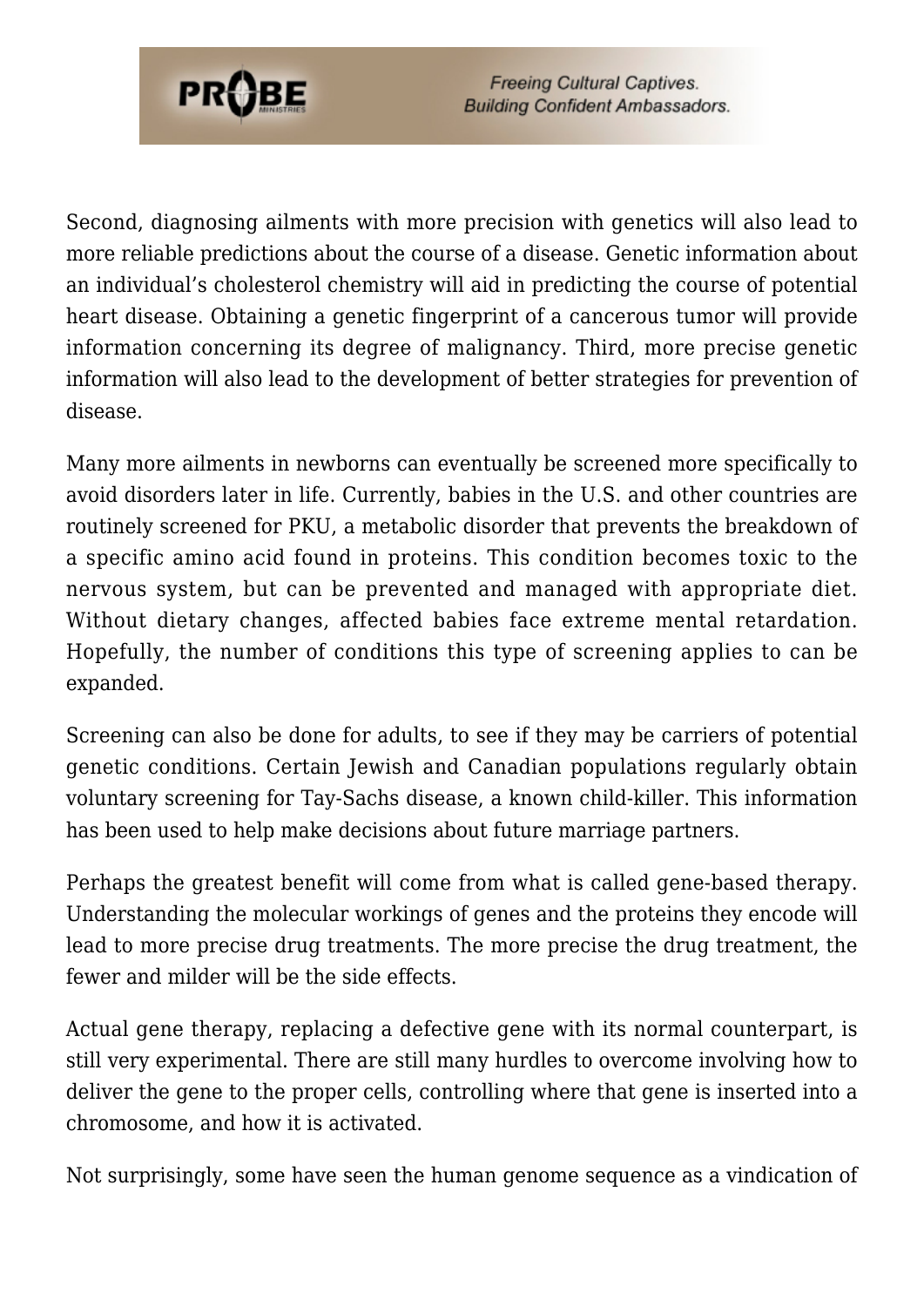

Darwin. We'll examine that contention next.

## **Did the Human Genome Sequence Vindicate Darwin?**

Amid the controversy and exultation over the release of the near complete human genome sequence has been a not so quiet triumphal howling from evolutionary biologists. The similarity of many genes across boundaries of species, the seemingly messy patchwork nature of the genome, and the presence of numerous apparently useless repetitive and copied sequences all have been laid out for us as clear validations of evolution. Really!

If Darwin were alive today, he would be astounded and humbled by what we now understand about the human genome and the genomes of other organisms.

Let's take a closer look at the claims of one bioethicist, Arthur Caplan $\{6\}$ , who thought the major news story was missed. So let's just pick a few of the more glaring statements to help us understand that little in his comments should be trusted.

First, Caplan says, "Eric Lander of the Whitehead Institute in Cambridge, Mass., said that if you look at our genome it is clear that evolution must make new genes from old parts."

While it may be true that we can see some examples of shared sequences between genes, it is by no means true that we see wholesale evidence of gene duplication throughout the genome. According to one group of researchers,  $\{7\}$  less than 4,000 genes share even 30% of their sequences with other genes.

Over 25,000 genes, as much as 62% of the human genes mapped by the Human Genome Project, were unique, i.e., not likely the result of copying.

Second, Caplan says, "The core recipe of humanity carries clumps of genes that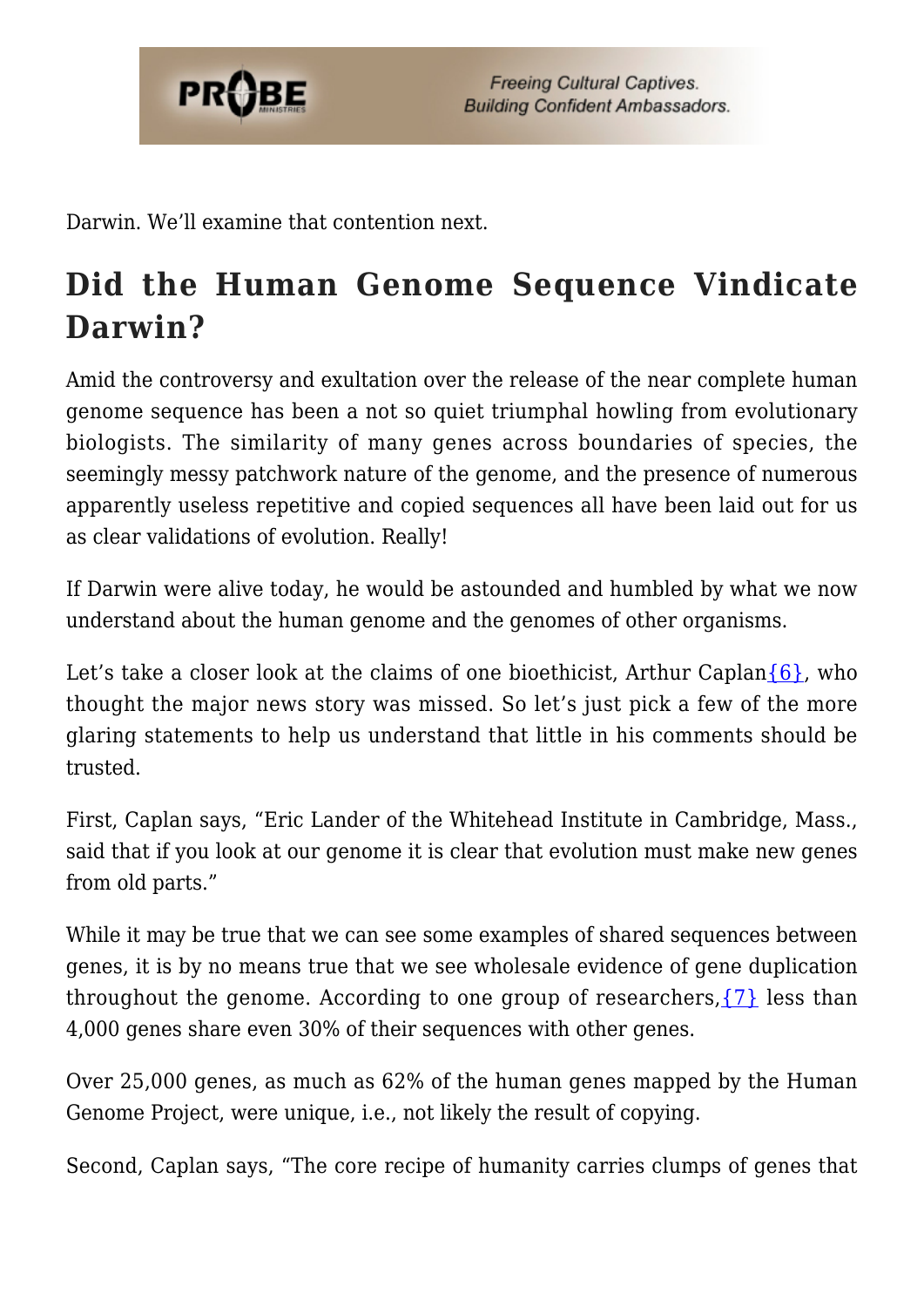

show we are descended from bacteria. There is no other way to explain the jerryrigged nature of the genes that control key aspects of our development."

Not everyone agrees. The complexity of the genome does not mean, necessarily, that it has been jerry-rigged by evolution. There is still so much we do not know. Caplan is speaking more out of ignorance and assumption than data. Listen to this comment from Gene Meyers, one of the principal geneticists from Celera Genomics, from a story in the *San Francisco Chronicle*:

*'What really astounds me is the architecture of life,' he said. 'The system is extremely complex. It's like it was designed.'*

*My ears perked up. 'Designed? Doesn't that imply a designer, an intelligence, something more than the fortuitous bumping together of chemicals in the primordial slime?'*

*Myers thought before he replied. 'There's a huge intelligence there. I don't see that as being unscientific. Others may, but not me.['{8}](#page-55-3)*

Jerry-rigged? Hardly! Confusing at the moment? Certainly! But more likely to reveal hidden levels of complexity, rather than messy jerry-rigging.

It will take more than bluster to convince me that our genome is solely the result of evolution. The earmarks of design are clear, that is, if you have eyes to see.

### **What are the Challenges of the Human Genome Project?**

In closing, I would like to address what are many people's concerns about the potential for abuse of this information. While there is great potential for numerous positive uses of the human genome, many fear unintended consequences for human freedom and dignity.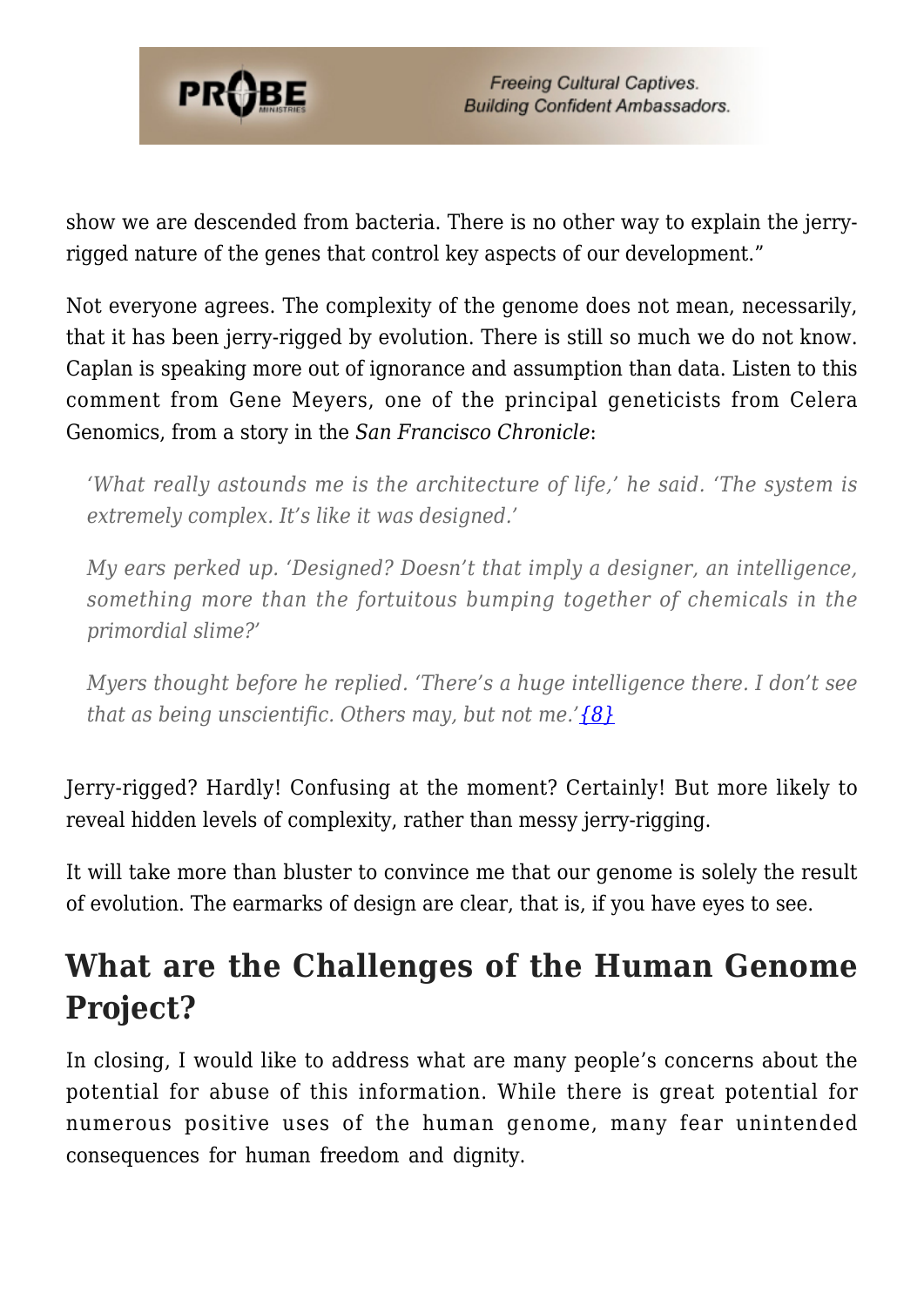

Some are justifiably worried about the rush to patent human genes. The public consortium, through the National Institutes of Health, has made all its information freely available and intends to patent nothing. However, there are several patent requests pending on human genes from the time before the HGP was completed.

It is important to realize that these patents are not necessarily for the genes themselves. What the patent does protect is the holder's right to priority to any products derived from using the sequence in research. With the full sequence fully published, this difficult question becomes even more muddled. No one is anxious for the courts to try its hand at settling the issue. Somehow companies will need some level of protection to provide new therapies based on genetic information without hindering the public confidence and health.

Another concern is the availability of information about individual genetic conditions. There are legitimate worries about employers using genetic information to discriminate over whom they will hire or when current employees will be laid off or forced into retirement. Upwards of 80-90% of Americans believe their genetic information should be private and obtained or accessed only with their permission. The same fears arise as to the legality of insurance companies using private genetic information to assess coverage and rates. A recent bill (June 29,2000) before Congress to address these very concerns was amended to the Health and Human Services appropriations bill, but was removed in committee. The bill will be reintroduced this session.  $\{9\}$  I would be very surprised if some level of privacy protection is not firmly in place by 2002.

Moreover, many are apprehensive about the general speed of discovery and the very real possibilities of genetic engineering creating a new class, the genetically enhanced. Certainly, there is cause for vigilance and a watchful eye. I have said many times that we can no longer afford to be ignorant of genetic technologies. And while I agree that the pace of progress could afford to slow down a little, let's be careful not to throw the baby out with the bathwater.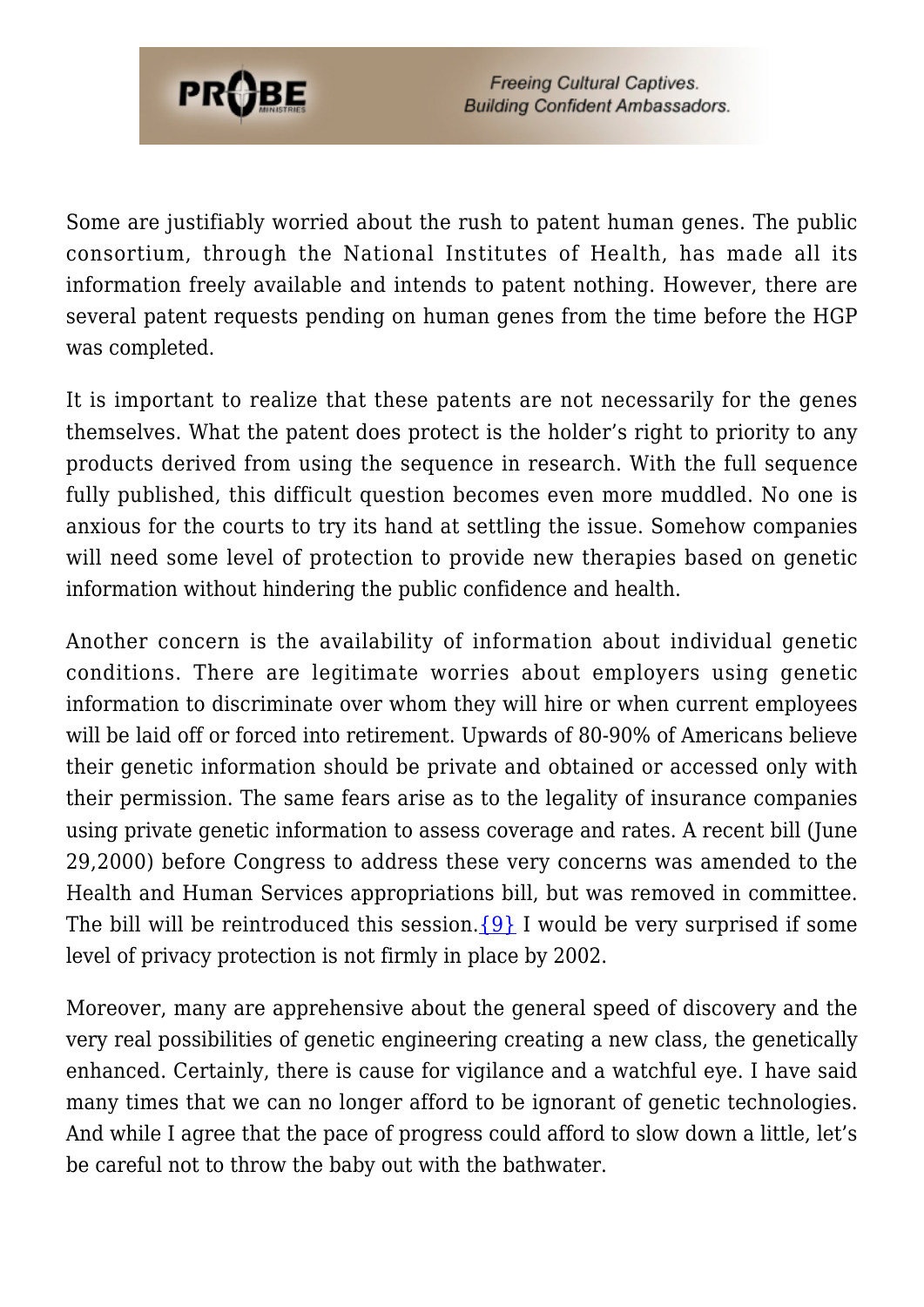

After a series of lectures on genetic engineering and human cloning at a Christian high school, one student wrote me to say:

*I am a senior, in an AP Biology class, and I find genetics absolutely fascinating. It's both fascinating and scary at the same time. . . . [You have inspired me] to not be afraid of the world and science in particular, but to take on its challenge and trust God.*

Amen to that!

#### **Notes**

- 1. "Genetics: The Future of Medicine," *NIH*, Publication No. 00-4873, 2.
- 2. *Nature*, 409 (15 February, 2001), www.nature.com.
- 3. *Science*, 291 (16 February, 2001), www.sciencemag.org.
- 4. Genetics: The Future of Medicine, 9-11.

5. Kevin Davies, "After the genome: DNA and human disease," *Cell*, 104 (Feb. 23, 2001), 465-467.

6. [www.probe.org/did-the-human-genome-project-prove-that-darwin-was-right/](https://www.probe.org/did-the-human-genome-project-prove-that-darwin-was-right/).

7. Wen-Siung Li, Zhenglong Gu, Haidong Waing, and Anton Nekrutenko, "Evolutionary analyses of the human genome," *Nature*, 409 (15 Feb 2001):847-849.

8. Tom Abate, "Human Genome Map Has Scientists Talking About the Divine – Surprisingly low number of genes raises big questions," Monday, February 19, 2001, *San Francisco Chronicle*.

9. James M. Jeffords and Tom Daschle, "Political issues in the genomic era," *Science*, 291 (16 February, 2001), 1249-1251.

© 2001 Probe Ministries International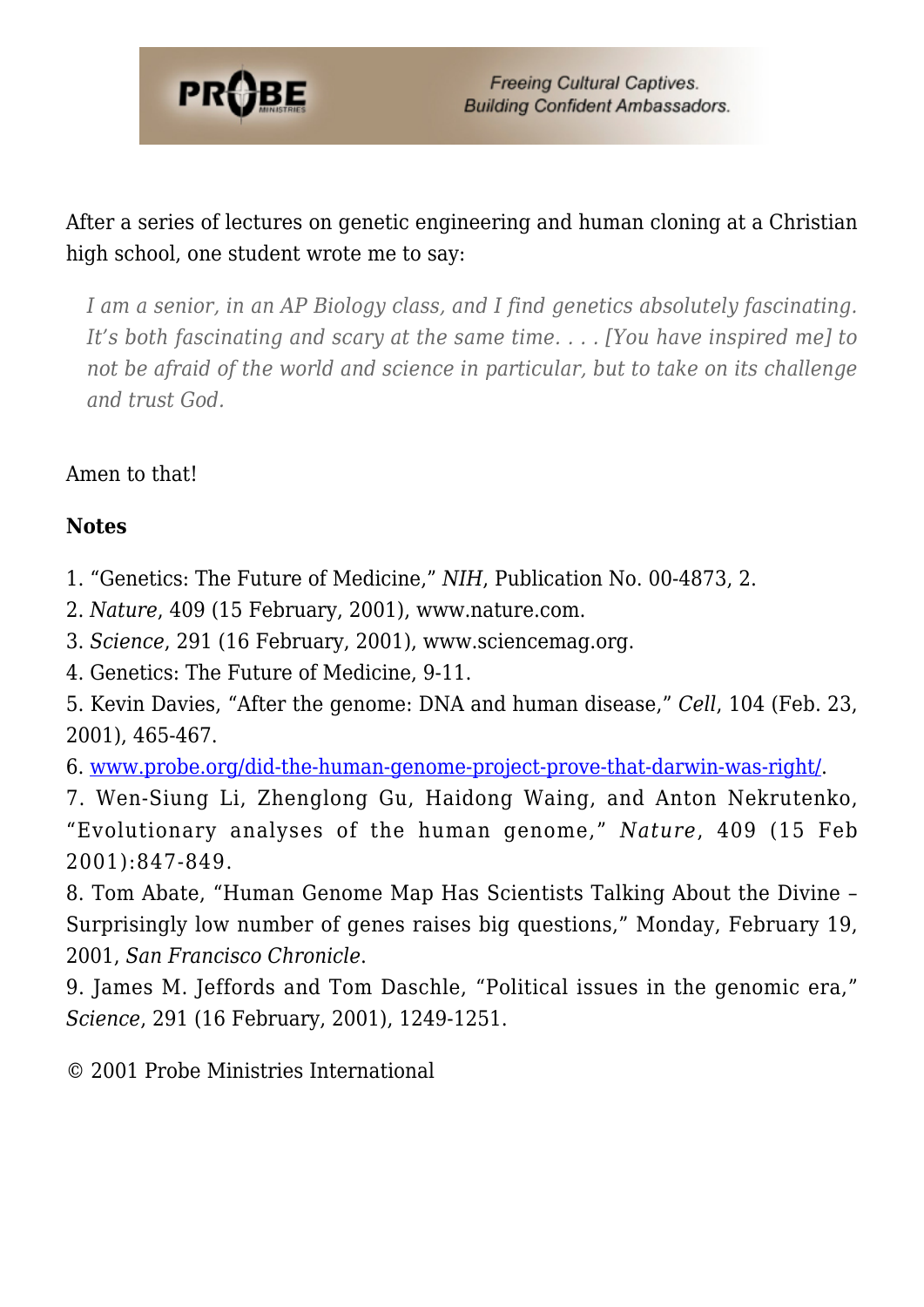# **[A War of Words in Bioethics](https://probe.org/a-war-of-words-in-bioethics/)**

#### Kerby Anderson

Political battles are often won or lost with definitions. Proponents of abortion learned this lesson well. They didn't want to be described as those who were willing to kill innocent life. So they changed the focus from the baby to the woman and emphasized her personal choice. Those who are pro-abortion called themselves "pro-choice" and supported "a woman's right to choose." Changing the words and modifying the definitions allowed them to be more successful and more socially acceptable.

Homosexuals learned the same lesson. If the focus was on their sexual activity, the public would not be on their side. So they began to talk about sexual orientation and alternate lifestyles. Then they began to focus on attacks on homosexuals and argue that teaching tolerance of homosexuality was important to the safety of homosexuals. Again, changing the words and the debate made the issue more socially acceptable.

Now this same war of words is being waged over cloning and stem cell research. The recent debate in Congress about cloning introduced a new term: therapeutic cloning. Those who want to use cloning argued that there are really two kinds of cloning. One is reproductive cloning which involves the creation of a child. The other is called therapeutic cloning which involves cloning human embryos which are eventually destroyed rather than implanted in a mother's womb.

Representative Jim Greenwood (R-PA) sponsored a bill that would permit this second form of human cloning for embryonic stem cell research while outlawing the first form of cloning to produce children. Although it was put forward as a compromise, pro-life advocates rightly called his legislation a "clone and kill bill."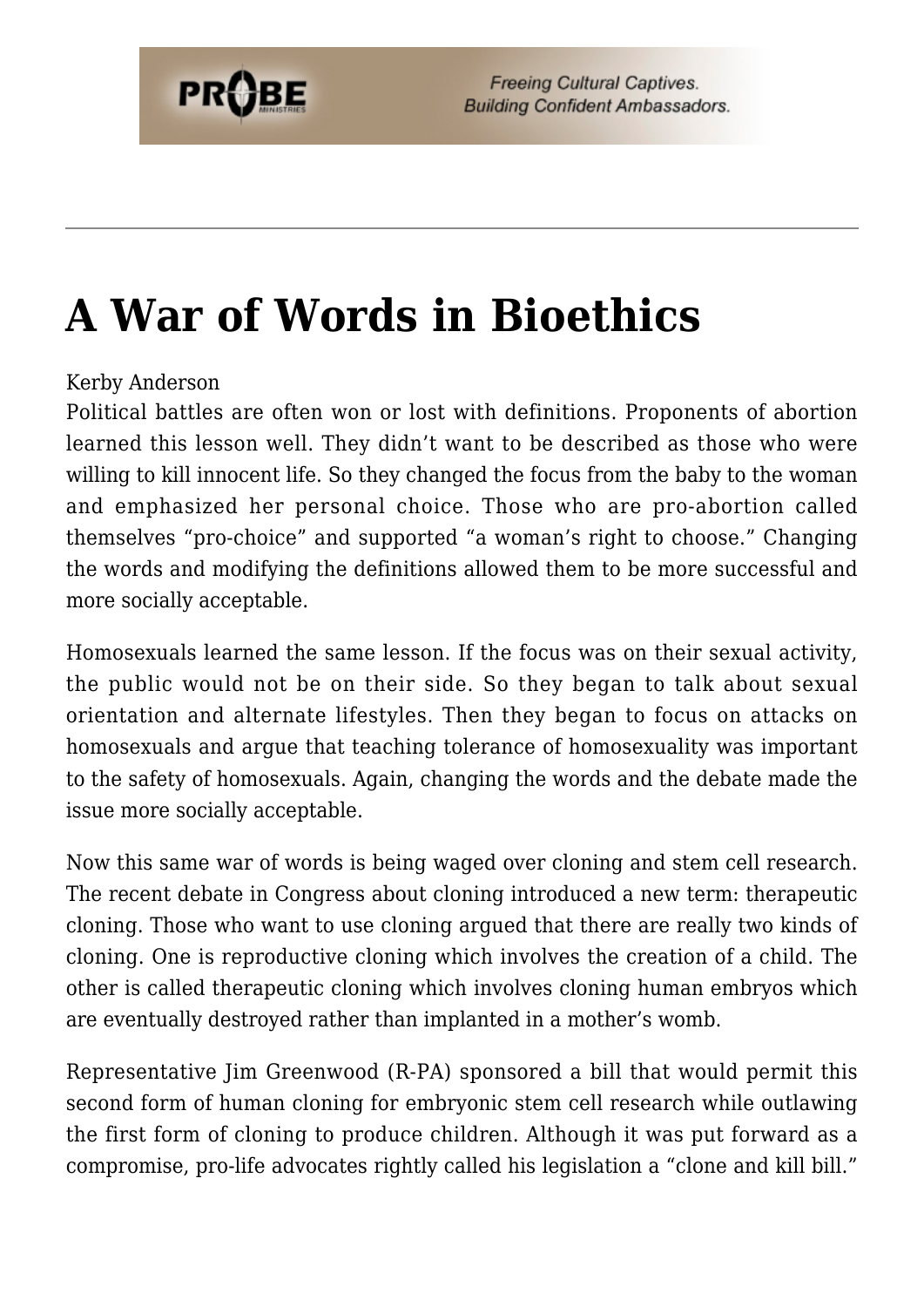

Fortunately, the Greenwood bill was defeated, and a bill banning all cloning sponsored by Representative Dave Weldon (R-FL) passed the House and was sent to the Senate.

Another example of this war of words can be seen in the floor debate over these two bills. The opponents of the "clone and kill bill" were subjected to harsh criticism and stereotypes. Both the debate on cloning and the debate on stem cells has often been presented as a battle between compassion and conservatives or between science and religion. Here are just a few of the statements made during the House debate on cloning:

Anna Eshoo (D-CA): "As we stand on the brink of finding the cures to diseases that have plagued so many millions of Americans, unfortunately, the Congress today in my view is on the brink of prohibiting this critical research."

Zoe Lofgren (D-CA): "If your religious beliefs will not let you accept a cure for your child's cancer, so be it. But do not expect the rest of America to let their loved ones suffer without cure."

Jerold Nadler (D-NY): "We must not say to millions of sick or injured human beings, 'go ahead and die, stay paralyzed, because we believe the blastocyst, the clump of cells, is more important than you are.' . . . It is a sentence of death to millions of Americans."

Notice too how a human embryo is merely called a blastocyst. Though a correct biological term, it is used to diminish the humanity of the unborn. In the stem cell debate, it was disturbing to see how much attention was given to those who might potentially benefit from the research and how little attention was given to the reality that human beings would be destroyed to pursue the research.

Moreover, the claims of immediate success were mostly hype and hyperbole. Columnist Charles Krauthammer called it "The Great Stem Cell Hoax." He believes that any significant cures are decades away.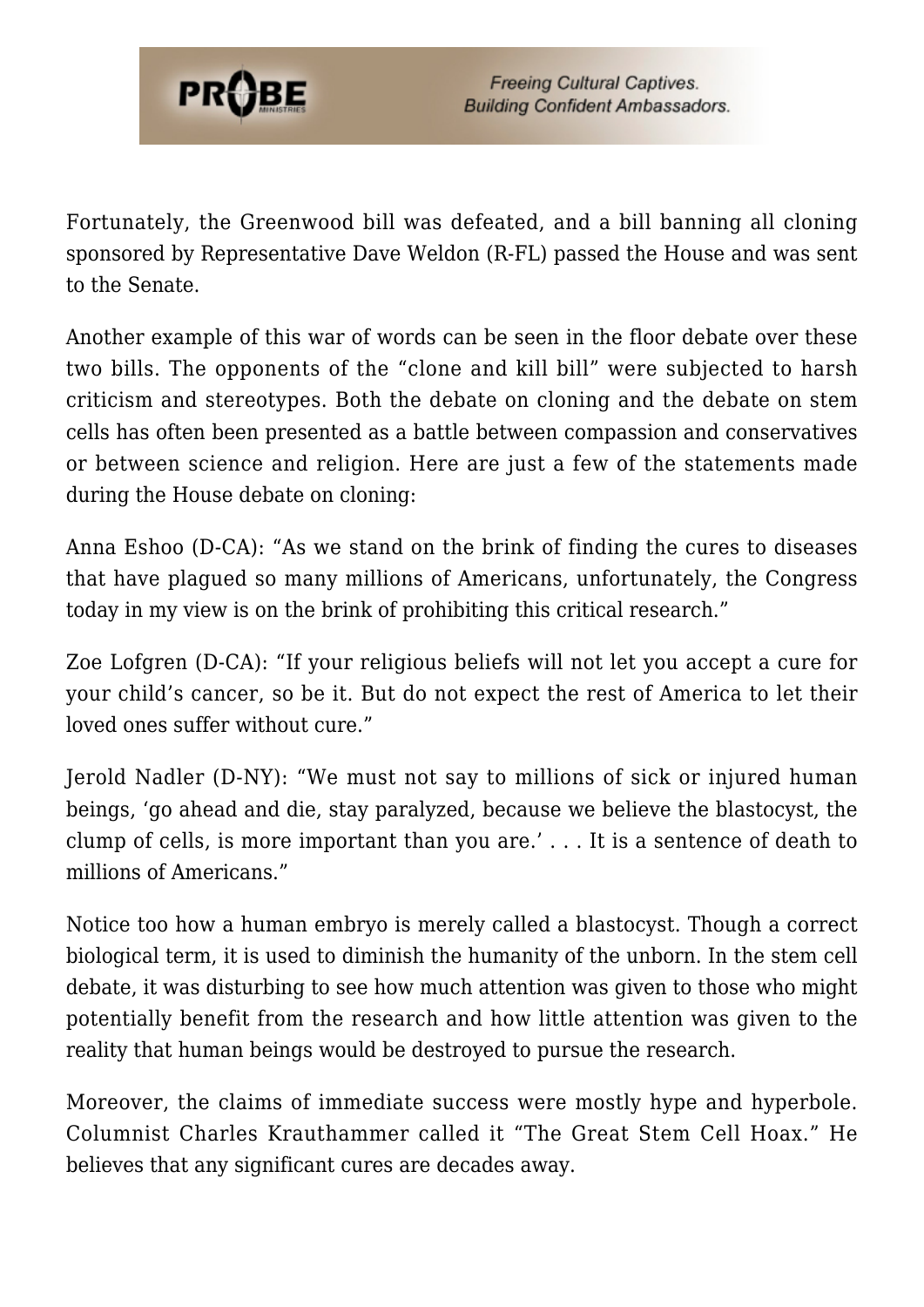

He also points out how it has become politically correct to "sugarcoat the news." The most notorious case was the article in the prestigious scientific journal *Science*. The authors' research showed that embryonic stem cells of mice were genetically unstable. Their article concluded by saying that this research might put into question the clinical applicability of stem cell research.

Well, such a critical statement just couldn't be allowed to be stated publicly. So in a highly unusual move, the authors withdrew the phrase that the genetic instability of stem cells "might limit their use in clinical applications" just days before publication.

Charles Krauthammer says, "This change in text represents a corruption of science that mirrors the corruption of language in the congressional debate. It is corrupting because this study might have helped to undermine the extravagant claims made by stem cell advocates that a cure for Parkinson's or spinal cord injury or Alzheimer's is in the laboratory and just around the corner, if only those right-wing, antiabortion nuts would let it go forward."

So the current debate in bioethics not only brings in Huxley's *Brave New World*, but also George Orwell's newspeak. The debate about cloning and stem cells is not only a debate about the issues but a war of words where words and concepts are redefined.

©2001 Probe Ministries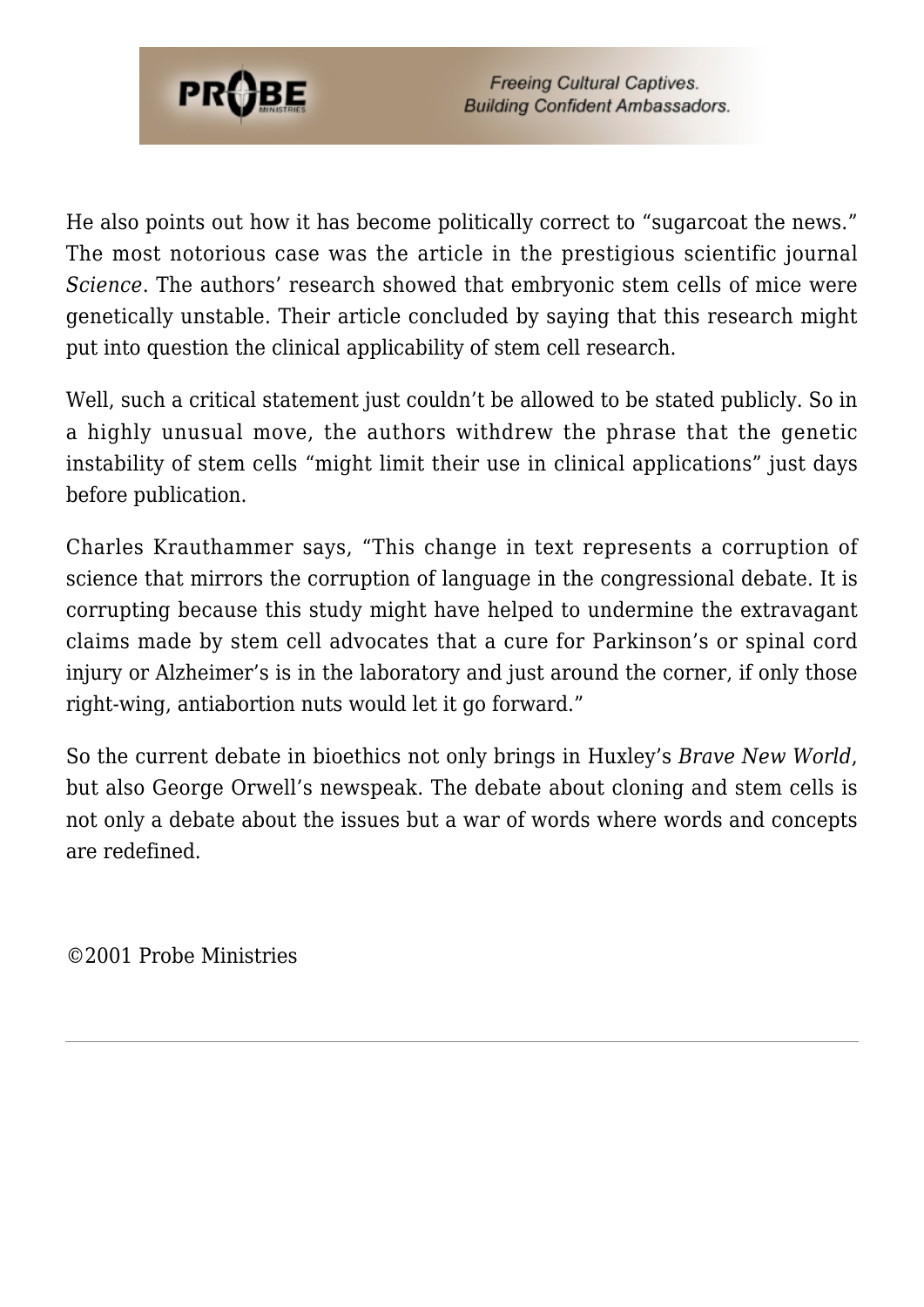

# **[Human Genetic Engineering](https://probe.org/human-genetic-engineering/)**

#### Dr. Ray Bohlin

*Although much has occurred in this field since this article was written in 2000, the questions addressed by Dr. Bohlin are still timely and relevant. Is manipulating our genetic code simply a tool or does it deal with deeper issues? Dealing with genetic engineering must be done within the context of the broader ethical and theological issues involved. In the article, Dr. Bohlin provides an excellent summary driven from his biblical worldview perspective.*

### **What forms of genetic engineering can be done in human beings?**

Genetic technology harbors the potential to change the human species forever. The soon to be completed Human Genome Project will empower genetic scientists with a human biological instruction book. The genes in all our cells contain the code for proteins that provide the structure and function to all our tissues and organs. Knowing this complete code will open new horizons for treating and perhaps curing diseases that have remained mysteries for millennia. But along with the commendable and compassionate use of genetic technology comes the specter of both shadowy purposes and malevolent aims.

For some, the potential for misuse is reason enough for closing the door completely–the benefits just aren't worth the risks. In this article, I'd like to explore the application of genetic technology to human beings and apply biblical wisdom to the eventual ethical quagmires that are not very far away. In this section we'll investigate the various ways humans can be engineered.

Since we have introduced foreign genes into the embryos of mice, cows, sheep, and pigs for years, there's no technological reason to suggest that it can't be done in humans too. Currently, there are two ways of pursuing gene transfer. One is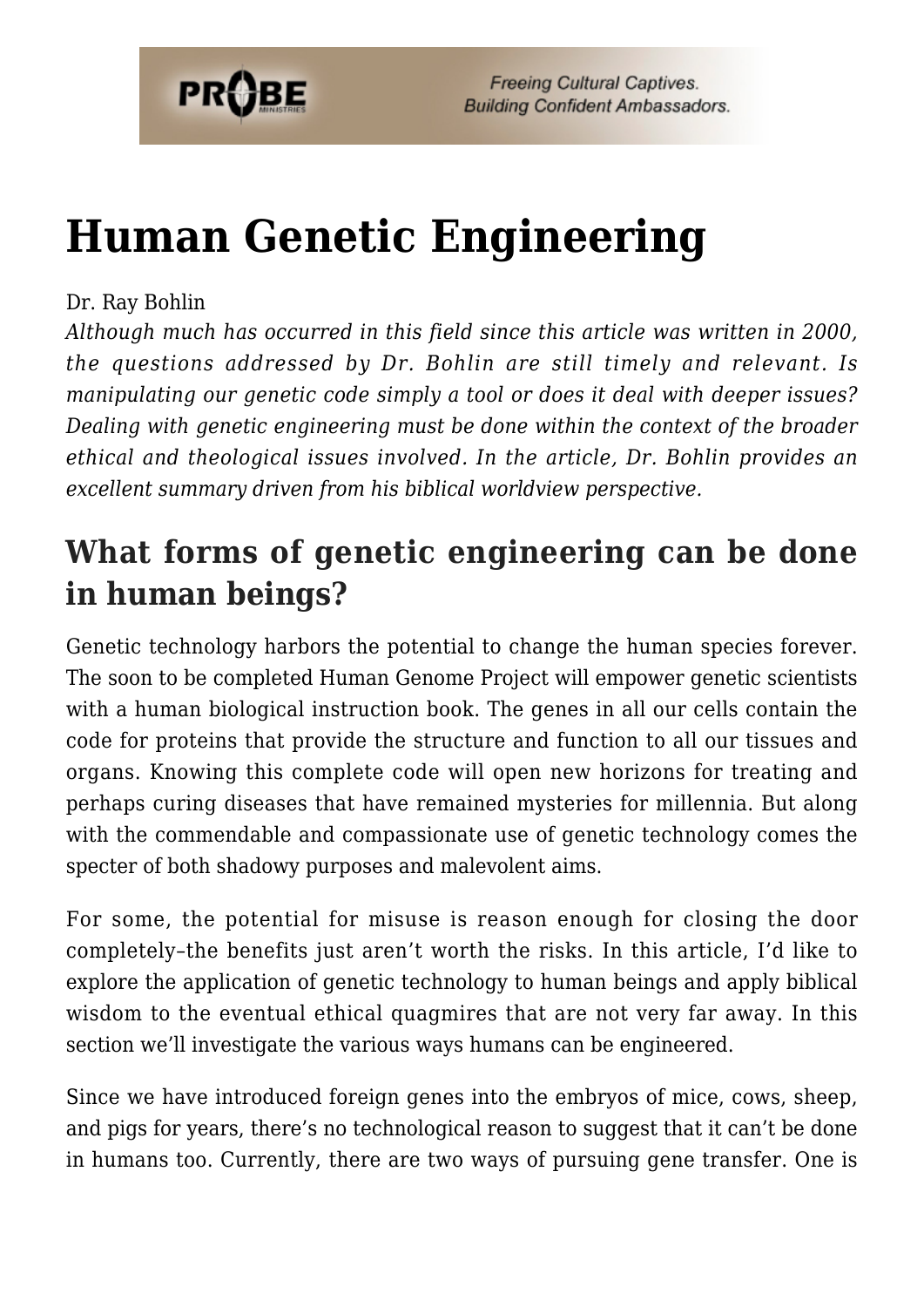

simply to attempt to alleviate the symptoms of a genetic disease. This entails gene therapy, attempting to transfer the normal gene into only those tissues most affected by the disease. For instance, bronchial infections are the major cause of early death for patients with cystic fibrosis (CF). The lungs of CF patients produce thick mucus that provides a great growth medium for bacteria and viruses. If the normal gene can be inserted in to the cells of the lungs, perhaps both the quality and quantity of their life can be enhanced. But this is not a complete cure and they will still pass the CF gene on to their children.

In order to cure a genetic illness, the defective gene must be replaced throughout the body. If the genetic defect is detected in an early embryo, it's possible to add the gene at this stage, allowing the normal gene to be present in all tissues including reproductive tissues. This technique has been used to add foreign genes to mice, sheep, pigs, and cows.

However, at present, no laboratory is known to be attempting this well-developed technology in humans. Princeton molecular biologist Lee Silver offers two reasons.[{1}](#page-64-0) First, even in animals, it only works 50% of the time. Second, even when successful, about 5% of the time, the new gene gets placed in the middle of an existing gene, creating a new mutation. Currently these odds are not acceptable to scientists and especially potential clients hoping for genetic engineering of their offspring. But these are only problems of technique. It's reasonable to assume that these difficulties can be overcome with further research.

### **Should genetic engineering be used for curing genetic diseases?**

The primary use for human genetic engineering concerns the curing of genetic disease. But even this should be approached cautiously. Certainly within a Christian worldview, relieving suffering wherever possible is to walk in Jesus' footsteps. But what diseases? How far should our ability to interfere in life be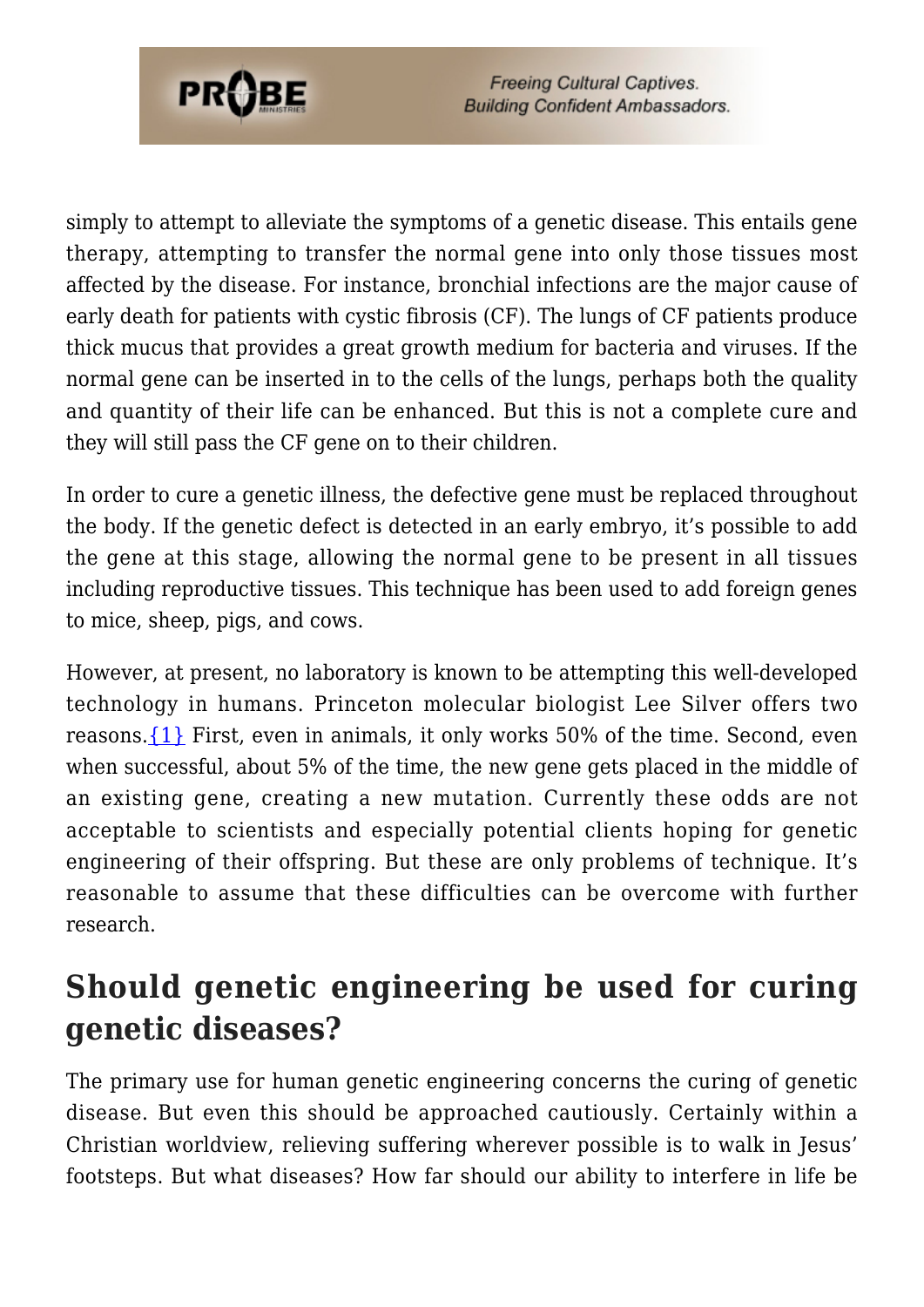

allowed to go? So far gene therapy is primarily tested for debilitating and ultimately fatal diseases such as cystic fibrosis.

The first gene therapy trial in humans corrected a life-threatening immune disorder in a two-year-old girl who, now ten years later, is doing well. The gene therapy required dozens of applications but has saved the family from a \$60,000 per year bill for necessary drug treatment without the gene therapy.  $\{2\}$  Recently, sixteen heart disease patients, who were literally waiting for death, received a solution containing copies of a gene that triggers blood vessel growth by injection straight into the heart. By growing new blood vessels around clogged arteries, all sixteen showed improvement and six were completely relieved of pain.

In each of these cases, gene therapy was performed as a last resort for a fatal condition. This seems to easily fall within the medical boundaries of seeking to cure while at the same time causing no harm. The problem will arise when gene therapy will be sought to alleviate a condition that is less than life-threatening and perhaps considered by some to simply be one of life's inconveniences, such as a gene that may offer resistance to AIDS or may enhance memory. Such genes are known now and many are suggesting that these goals will and should be available for gene therapy.

The most troublesome aspect of gene therapy has been determining the best method of delivering the gene to the right cells and enticing them to incorporate the gene into the cell's chromosomes. Most researchers have used crippled forms of viruses that naturally incorporate their genes into cells. The entire field of gene therapy was dealt a severe setback in September 1999 upon the death of Jesse Gelsinger who had undergone gene therapy for an inherited enzyme deficiency at the University of Pennsylvania. $\{3\}$  Jesse apparently suffered a severe immune reaction and died four days after being injected with the engineered virus.

The same virus vector had been used safely in thousands of other trials, but in this case, after releasing stacks of clinical data and answering questions for two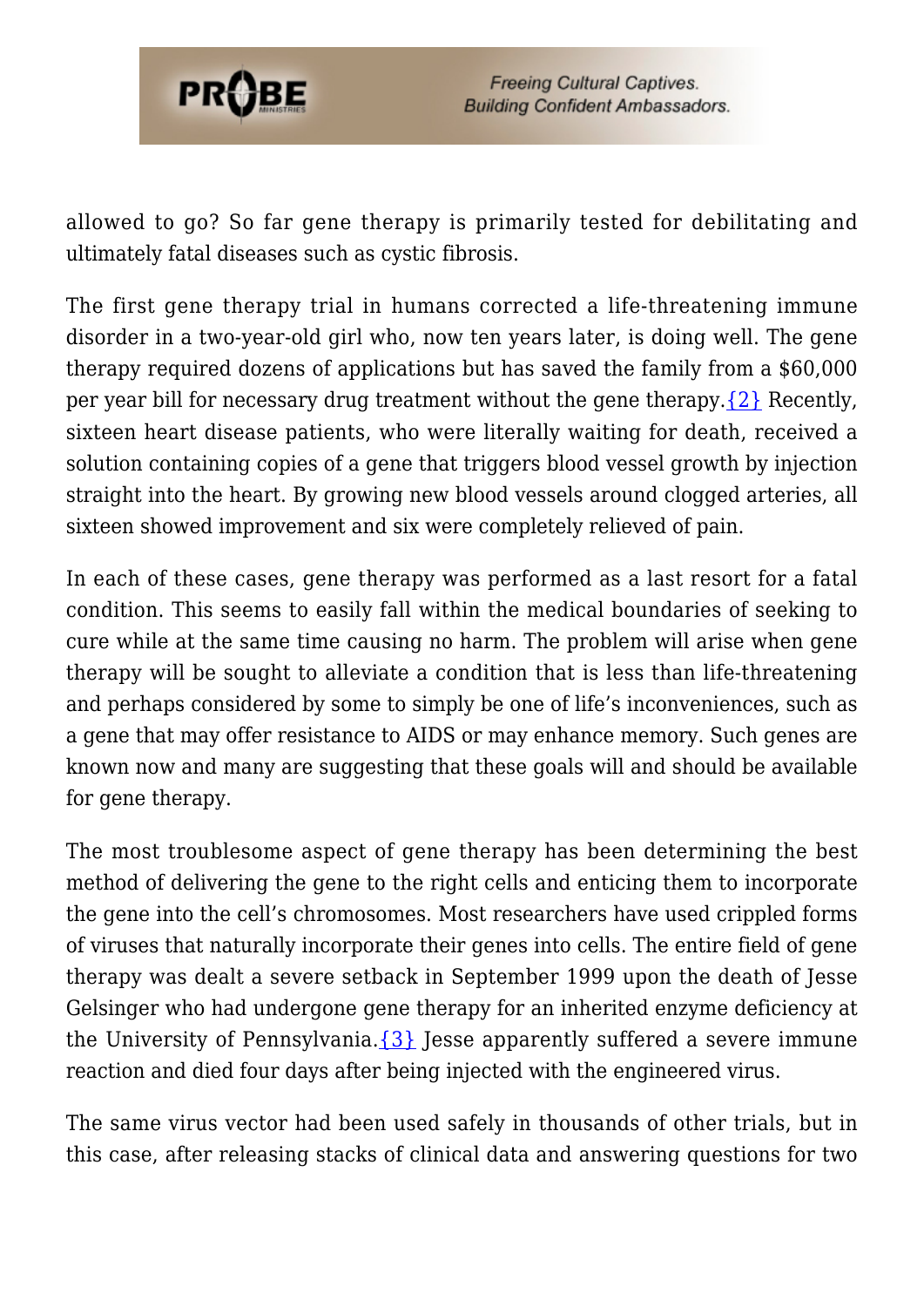

days, the researchers didn't fully understand what had gone wrong.  $\{4\}$  Other institutions were also found to have failed to file immediate reports as required of serious adverse events in their trials, prompting a congressional review.[{5}](#page-55-0) All this should indicate that the answers to the technical problems of gene therapy have not been answered and progress will be slowed as guidelines and reporting procedures are studied and reevaluated.

### **Will correcting my genetic problem, prevent it in my descendants?**

The simple answer is no, at least for the foreseeable future. Gene therapy currently targets existing tissue in a existing child or adult. This may alleviate or eliminate symptoms in that individual, but will not affect future children. To accomplish a correction for future generations, gene therapy would need to target the germ cells, the sperm and egg. This poses numerous technical problems at the present time. There is also a very real concern about making genetic decisions for future generations without their consent.

Some would seek to get around these difficulties by performing gene therapy in early embryos before tissue differentiation has taken place. This would allow the new gene to be incorporated into all tissues, including reproductive organs. However, this process does nothing to alleviate the condition of those already suffering from genetic disease. Also, as mentioned earlier this week, this procedure would put embryos at unacceptable risk due to the inherent rate of failure and potential damage to the embryo.

Another way to affect germ line gene therapy would involve a combination of gene therapy and cloning.[{6}](#page-55-1) An embryo, fertilized *in vitro*, from the sperm and egg of a couple at risk for sickle-cell anemia, for example, could be tested for the sickle-cell gene. If the embryo tests positive, cells could be removed from this early embryo and grown in culture. Then the normal hemoglobin gene would be added to these cultured cells.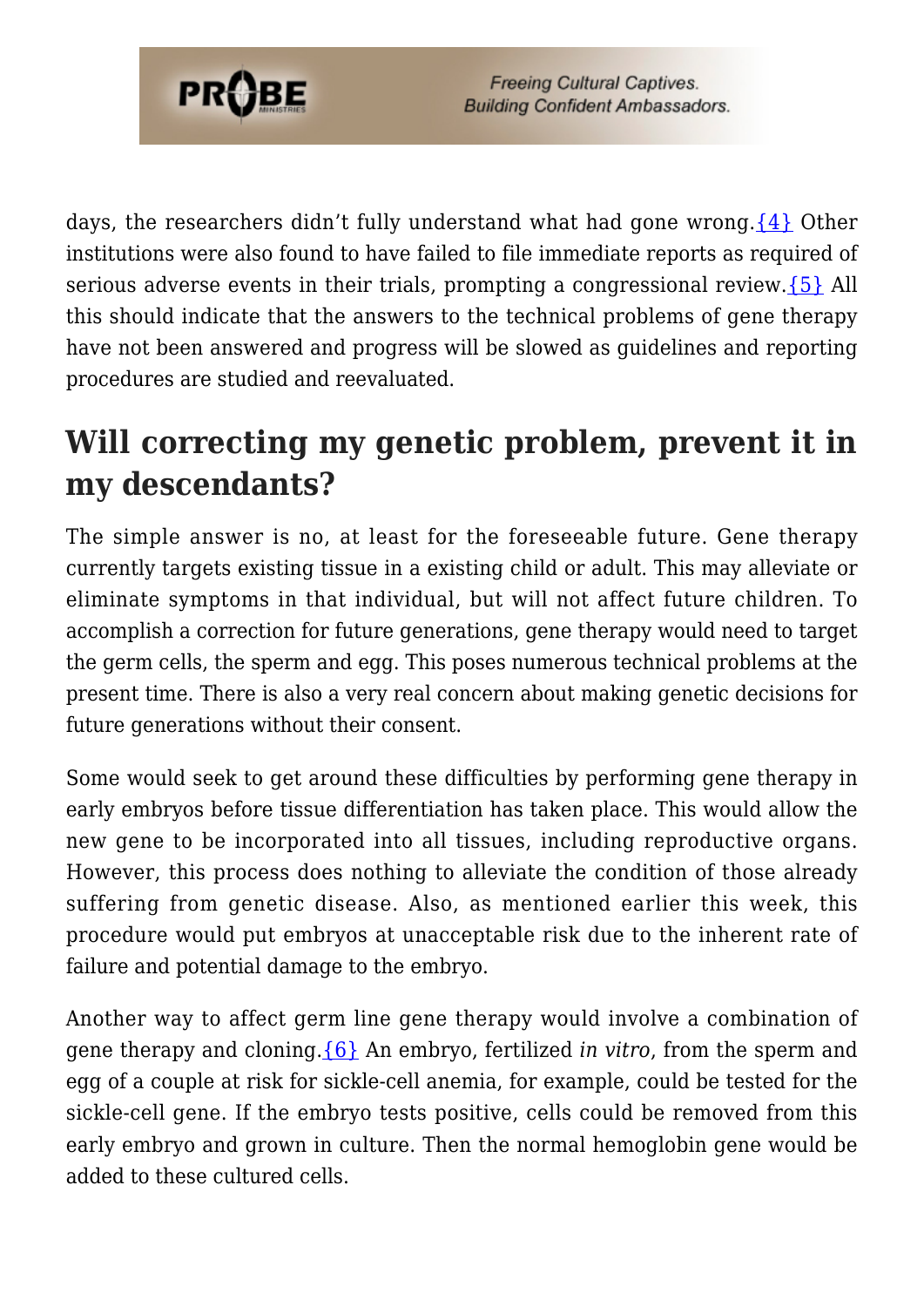

If the technique for human cloning could be perfected, then one of these cells could be cloned to create a new individual. If the cloning were successful, the resulting baby would be an identical twin of the original embryo, only with the sickle-cell gene replaced with the normal hemoglobin gene. This would result in a normal healthy baby. Unfortunately, the initial embryo was sacrificed to allow the engineering of its identical twin, an ethically unacceptable trade-off.

So what we have seen, is that even human gene therapy is not a long-term solution, but a temporary and individual one. But even in condoning the use of gene therapy for therapeutic ends, we need to be careful that those for whom gene therapy is unavailable either for ethical or monetary reasons, don't get pushed aside. It would be easy to shun those with uncorrected defects as less than desirable or even less than human. There is, indeed, much to think about.

### **Should genetic engineering be used to produce super-humans?**

The possibility of someone or some government utilizing the new tools of genetic engineering to create a superior race of humans must at least be considered. We need to emphasize, however, that we simply do not know what genetic factors determine popularly desired traits such as athletic ability, intelligence, appearance and personality. For sure, each of these has a significant component that may be available for genetic manipulation, but it's safe to say that our knowledge of each of these traits is in its infancy.

Even as knowledge of these areas grows, other genetic qualities may prevent their engineering. So far, few genes have only a single application in the body. Most genes are found to have multiple effects, sometimes in different tissues. Therefore, to engineer a gene for enhancement of a particular trait–say memory–may inadvertently cause increased susceptibility to drug addiction.

But what if in the next 50 to 100 years, many of these unknowns can be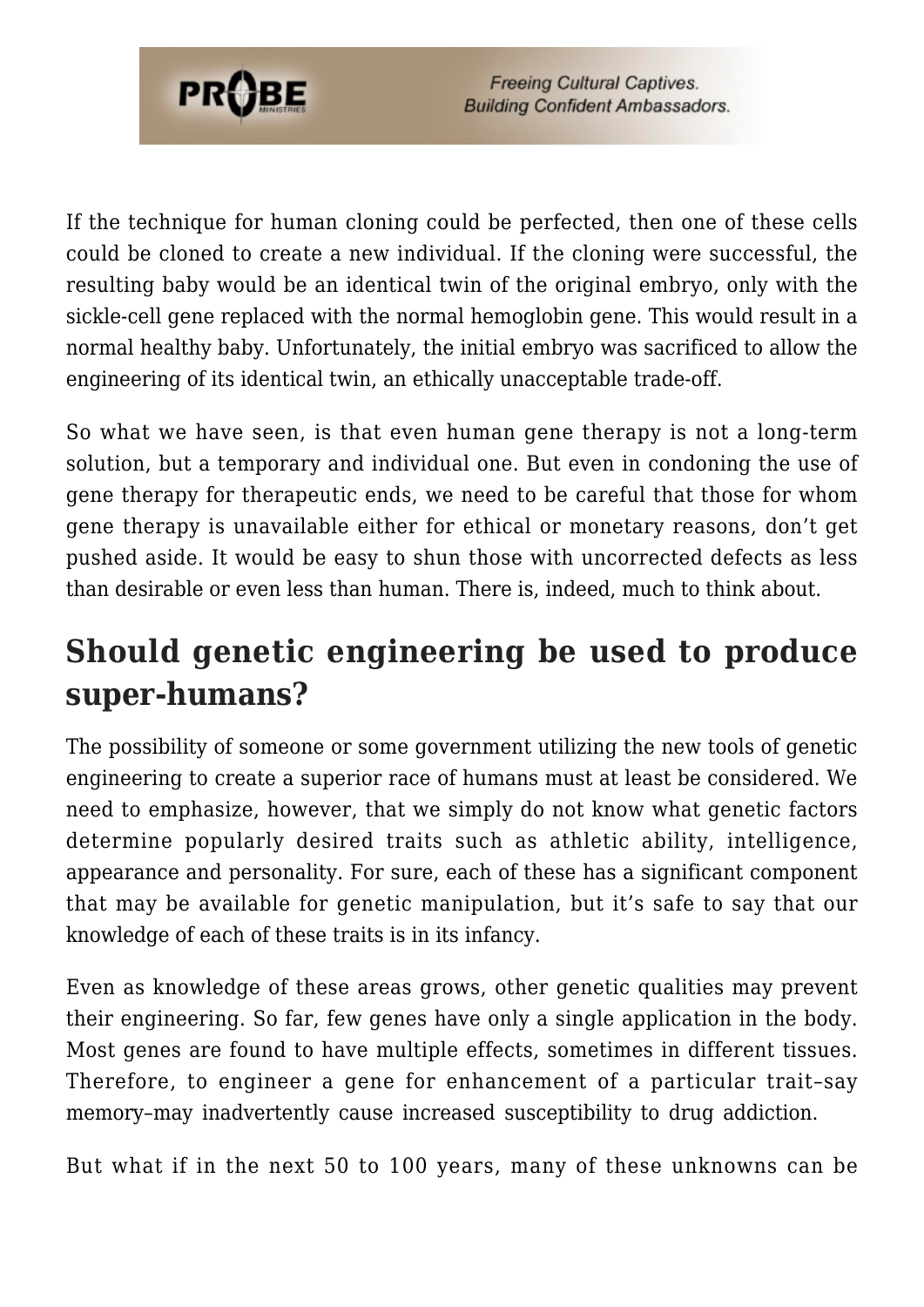

anticipated and engineering for advantageous traits becomes possible. What can we expect? Our concern is that without a redirection of the worldview of the culture, there will be a growing propensity to want to take over the evolution of the human species. The many people see it, we are simply upright, large-brained apes. There is no such thing as an independent mind. Our mind becomes simply a physical construct of the brain. While the brain is certainly complicated and our level of understanding of its intricate machinery grows daily, some hope that in the future we may comprehend enough to change who and what we are as a species in order to meet the future demands of survival.

Edward O. Wilson, a Harvard entomologist, believes that we will soon be faced with difficult genetic dilemmas. Because of expected advances in gene therapy, we will not only be able to eliminate or at least alleviate genetic disease, we may be able to enhance certain human abilities such as mathematics or verbal ability. He says, "Soon we must look deep within ourselves and decide what we wish to become.["{7}](#page-55-2) As early as 1978, Wilson reflected on our eventual need to "decide how human we wish to remain." $\{8\}$ 

Surprisingly, Wilson predicts that future generations will opt only for repair of disabling disease and stop short of genetic enhancements. His only rationale however, is a question. "Why should a species give up the defining core of its existence, built by millions of years of biological trial and error?" $\{9\}$  Wilson is naively optimistic. There are loud voices already claiming that man can intentionally engineer our "evolutionary" future better than chance mutations and natural selection. The time to change the course of this slow train to destruction is now, not later.

### **Should I be able to determine the sex of my child?**

Many of the questions surrounding the ethical use of genetic engineering practices are difficult to answer with a simple yes or no. This is one of them. The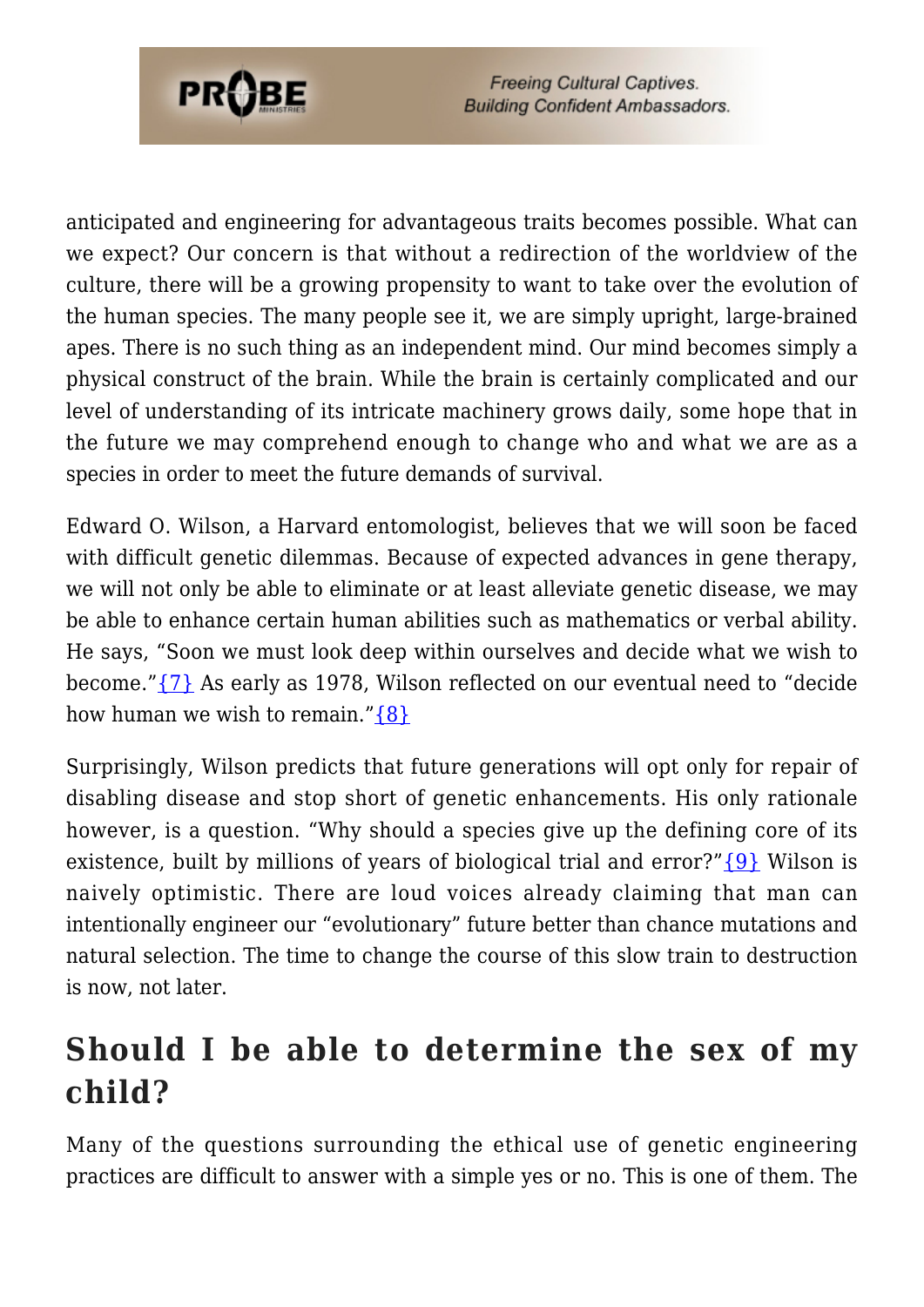

answer revolves around the method used to determine the sex selection and the timing of the selection itself.

For instance, if the sex of a fetus is determined and deemed undesirable, it can only be rectified by termination of the embryo or fetus, either in the lab or in the womb by abortion. There is every reason to prohibit this process. First, an innocent life has been sacrificed. The principle of the sanctity of human life demands that a new innocent life not be killed for any reason apart from saving the life of the mother. Second, even in this country where abortion is legal, one would hope that restrictions would be put in place to prevent the taking of a life simply because it's the wrong sex.

However, procedures do exist that can separate sperm that carry the Y chromosome from those that carry the X chromosome. Eggs fertilized by sperm carrying the Y will be male, and eggs fertilized by sperm carrying the X will be female. If the sperm sample used to fertilize an egg has been selected for the Y chromosome, you simply increase the odds of having a boy  $(-90\%)$  over a girl. So long as the couple is willing to accept either a boy or girl and will not discard the embryo or abort the baby if it's the wrong sex, it's difficult to say that such a procedure should be prohibited.

One reason to utilize this procedure is to reduce the risk of a sex-linked genetic disease. Color-blindness, hemophilia, and fragile X syndrome can be due to mutations on the X chromosome. Therefore, males (with only one X chromosome) are much more likely to suffer from these traits when either the mother is a carrier or the father is affected. (In females, the second X chromosome will usually carry the normal gene, masking the mutated gene on the other X chromosome.) Selecting for a girl by sperm selection greatly reduces the possibility of having a child with either of these genetic diseases. Again, it's difficult to argue against the desire to reduce suffering when a life has not been forfeited.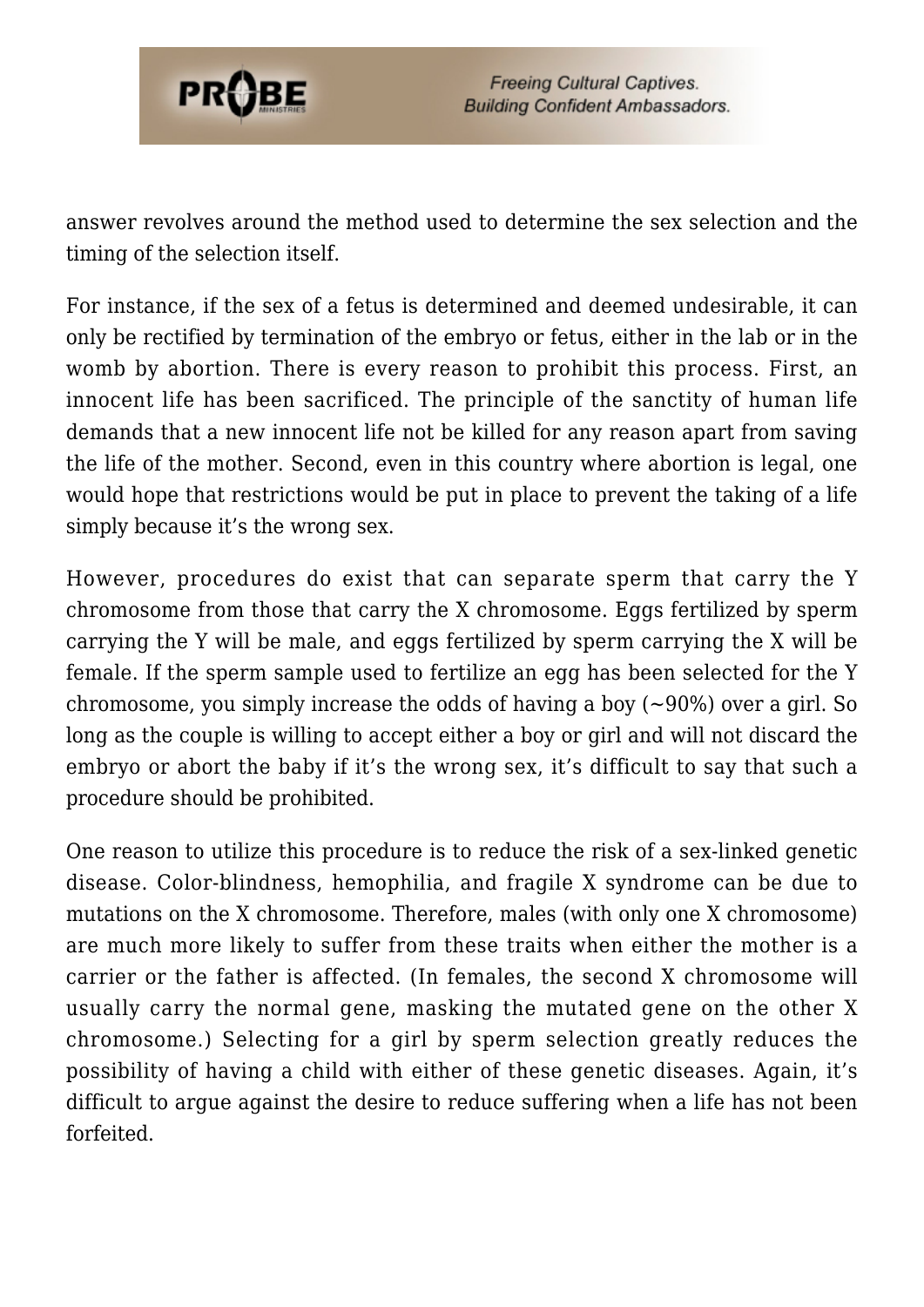

But we must ask, is sex determination by sperm selection *wise?* A couple that already has a boy and simply wants a girl to balance their family, seems innocent enough. But why is this important? What fuels this desire? It's dangerous to take more and more control over our lives and leave the sovereignty of God far behind. This isn't a situation of life and death or even reducing suffering.

But while it may be difficult to find anything seriously wrong with sex selection, it's also difficult to find anything good about it. Even when the purpose may be to avoid a sex-linked disease, we run the risk of communicating to others affected by these diseases that because they *could* have been avoided, their life is somehow less valuable. So while it may not be prudent to prohibit such practices, it certainly should not be approached casually either.

#### **Notes**

1. Lee Silver, *Remaking Eden: Cloning and Beyond in a Brave New World*, New York, NY: Avon Books, p. 230-231.

2. Leon Jaroff, Success stories, *Time*, 11 January 1999, p. 72-73.

3. Sally Lehrman, Virus treatment questioned after gene therapy death, *Nature* Vol. 401 (7 October 1999): 517-518.

4. Eliot Marshall, Gene therapy death prompts review of adenovirus vector, *Science* Vol. 286 (17 December 1999): 2244-2245.

5. Meredith Wadman, NIH under fire over gene-therapy trials, *Nature* Vol. 403 (20 January 1999): 237.

6. Steve Mirsky and John Rennie, What cloning means for gene therapy, *Scientific American*, June 1997, p. 122-123.

7. Ibid., p. 277.

8. Edward Wilson, O*n Human Nature*, Cambridge, Mass.: Harvard University Press, p. 6.

9. E. Wilson, *Consilience*, p. 277.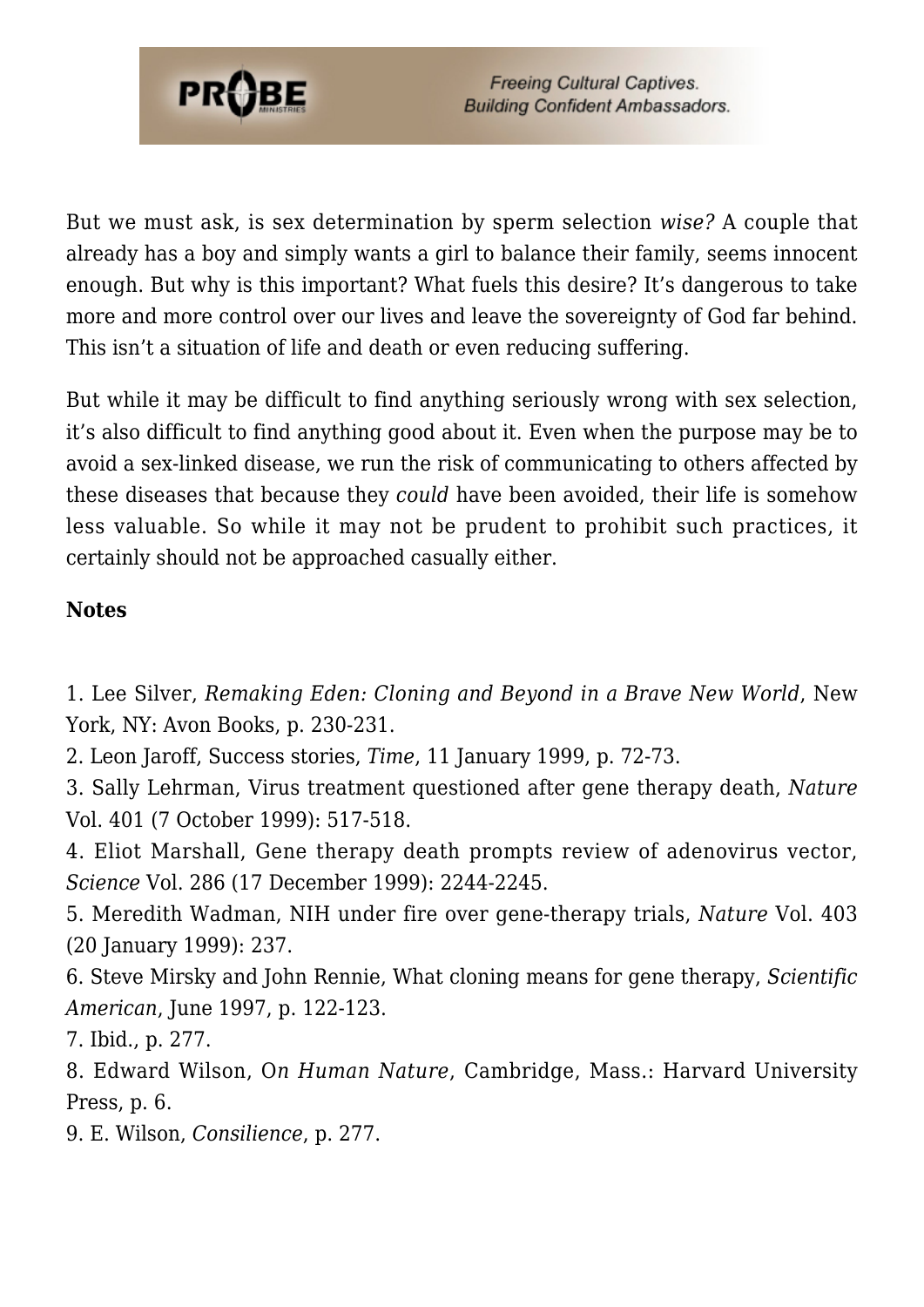©2000 Probe Ministries

# **[Putting the Brakes on Human](https://probe.org/putting-the-brakes-on-human-genetic-engineering/) [Genetic Engineering](https://probe.org/putting-the-brakes-on-human-genetic-engineering/)**

#### Dr. Michael Gleghorn

*Dr. Michael Gleghorn argues that a biblical view of man should both inform and limit how reproductive technology and genetic engineering are applied to humanity.*

### **Are We Speeding toward a Brave New World?**

With ongoing advances in reproductive technology and genetic engineering, man's ability to make himself what he pleases is increasingly within reach. For example, in a 1996 *Nature* editorial it was stated, "the growing power of molecular genetics confronts us with future prospects of being able to change the nature of our species." $\{1\}$  This raises serious ethical concerns. The power to change human nature says nothing at all about whether we *ought* to change it. How might we use such unprecedented power?

Both Aldous Huxley and C. S. Lewis made disturbing predictions about man's possible future. Both explored what might happen if technologies like genetic engineering and psychological conditioning were unwisely applied to mankind.

In Huxley's *Brave New World* children are no longer born to mothers and fathers (words considered disgusting and taboo); rather, they are "grown" in government owned "hatcheries."[{2}](#page-64-1) Human freedom is virtually non-existent because each person is genetically engineered and psychologically conditioned to fulfill a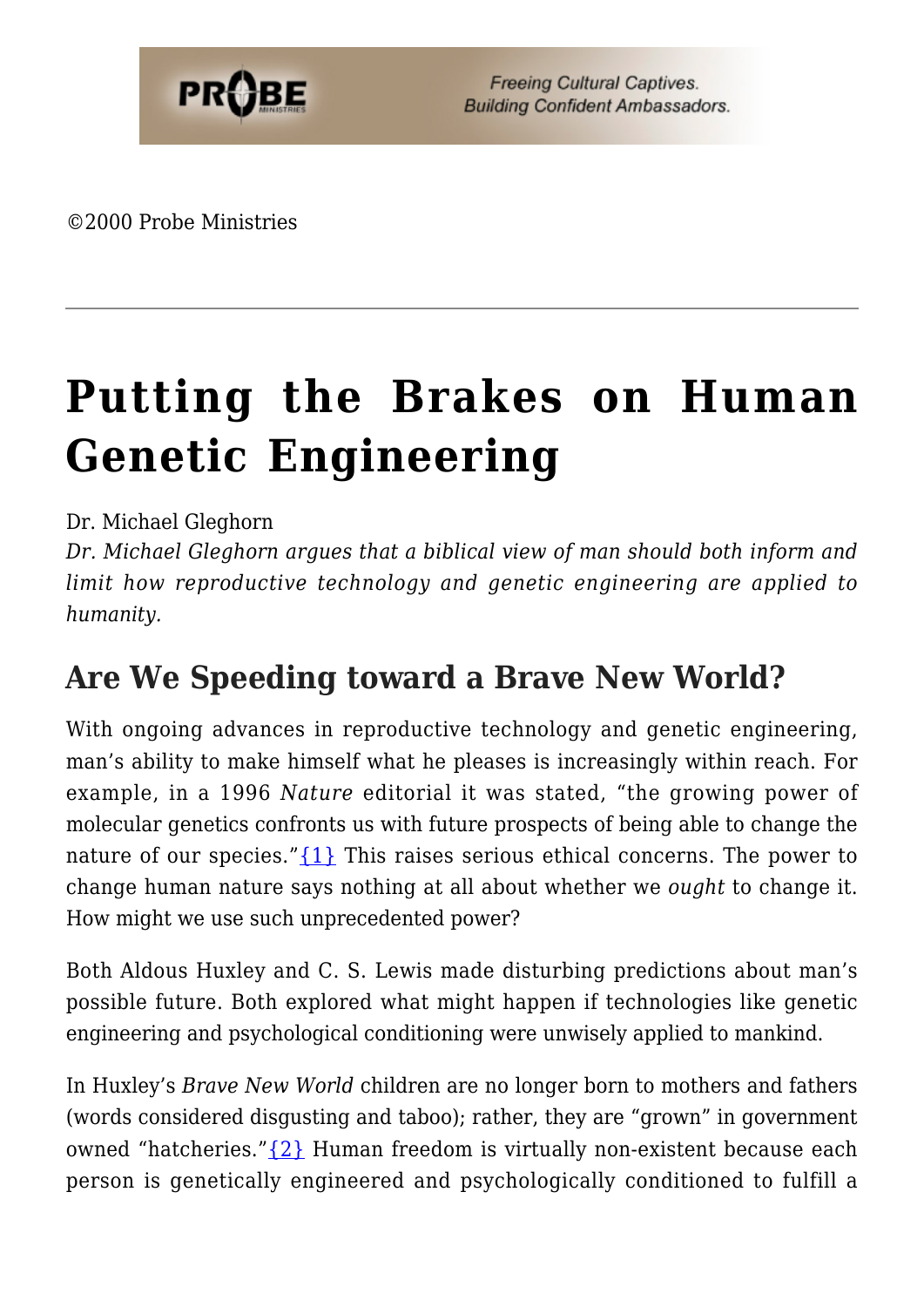

particular social role. Society is structured into five classes. On top are the Alphas, society's elite. They are the intellectuals, educators, and government officials. At bottom are the Epsilons. They handle society's most menial tasks. In the middle are the Betas, Gammas, and Deltas, each having responsibilities appropriate to their class.

In *The Abolition of Man*, C. S. Lewis argues that man's final conquest of nature may be his conquest of *human* nature. Lewis calls those who develop and gain such power *conditioners*. They can make humanity whatever they please. But what will it "please" them to make?

Neither Huxley nor Lewis seem optimistic. Consider, for instance, what could happen if the man-makers of the future abandon belief in objective moral values–the doctrine that some things are really right and others really wrong. Would they make humanity "better"? The idea of "better" implies a standard of comparison that is either absolute or relative. But these man-makers reject an *absolute* standard of right and wrong. For such moral relativists then, a claim that honesty is good and lying is evil means nearly the same as a claim that hot chocolate is good but coffee is disgusting! Claims about good and evil are merely matters of *personal* taste or preference, nothing more.

But what if there really are objective moral values? If so, such human conditioners could only make us better by accident, for they have rejected the very standard by which *genuine improvement* could ever be measured! And apart from this objective moral standard, "better" means *only* what they themselves happen to like.

In contrast to such moral relativism, the Bible teaches that objective moral values are real. It points to the moral perfection of God as the absolute standard against which all human moral actions should be measured. Therefore, if we let a biblical view of man and morality inform how we choose to apply genetic engineering, we may be able to embrace the benefits and avoid the pitfalls of this powerful new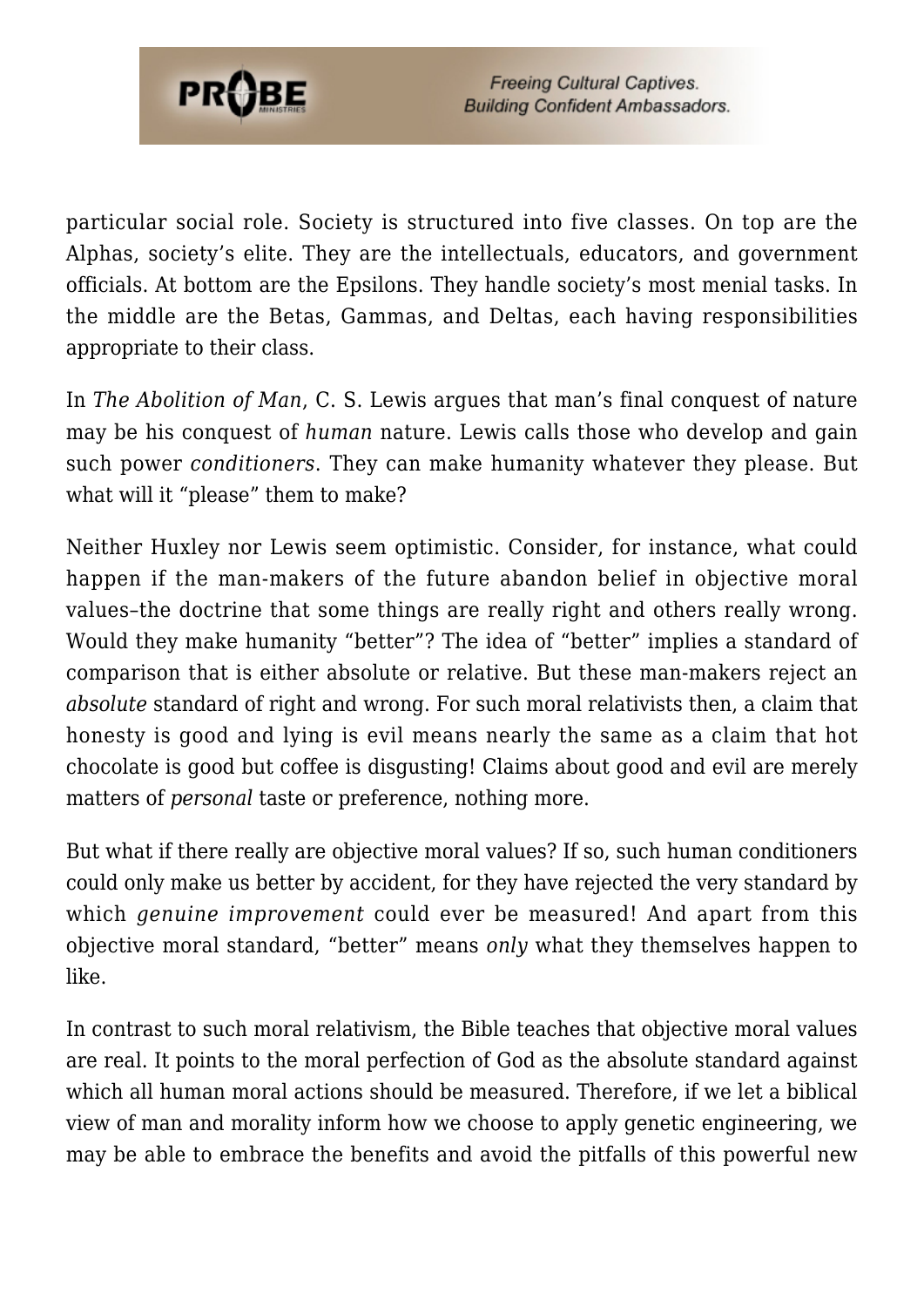

technology.

### **This Present Darkness**

Aldous Huxley and C. S. Lewis feared that if we misapply technologies like genetic engineering to ourselves we might soon become an endangered species! I share their concerns. Although I am *not* opposed to research and development in this area, I do think it should be constrained by a biblical view of man. Unfortunately, many researchers regard this view as little more than an antiquated myth. The biblical view of man has been rejected, or worse, entirely ignored. That such researchers should feel little incentive for placing biblical constraints on their work is therefore hardly surprising.

A good example of this mindset can be found in Lee Silver's 1997 book, *Remaking Eden: Cloning and Beyond in a Brave New World*. He endorses Huxley's prediction about the power man will gain over reproduction.  $\{3\}$  But while Huxley and Lewis thought the state would use such power to promote its own agenda, Silver believes parents will use it to enhance the lives of their children. He thinks it's inconsistent to allow parents to provide their children with the best home environment, the best health care, the best educational opportunities and cultural experiences, but *not* the best genes.  $\{4\}$  He predicts that if the technology to change or enhance genes becomes available, no one will be able to stop parents from using it.[{5}](#page-55-0) Since the amount of money to be made by such services would be staggering, "the global marketplace will reign supreme." $\{6\}$ 

So how close is the day when parents might request a genetic upgrade for their children? Well, judge for yourself. The successful development of in vitro fertilization in 1978 not only allowed scientists to cure a certain type of infertility, it also gave them access to the embryo. In principle, this makes it possible "to observe and modify . . . its genetic material before a pregnancy is initiated." $\{7\}$ Although such genetic modification has not yet taken place, it is now "possible to screen thousands of different genes within individual embryos" to see how such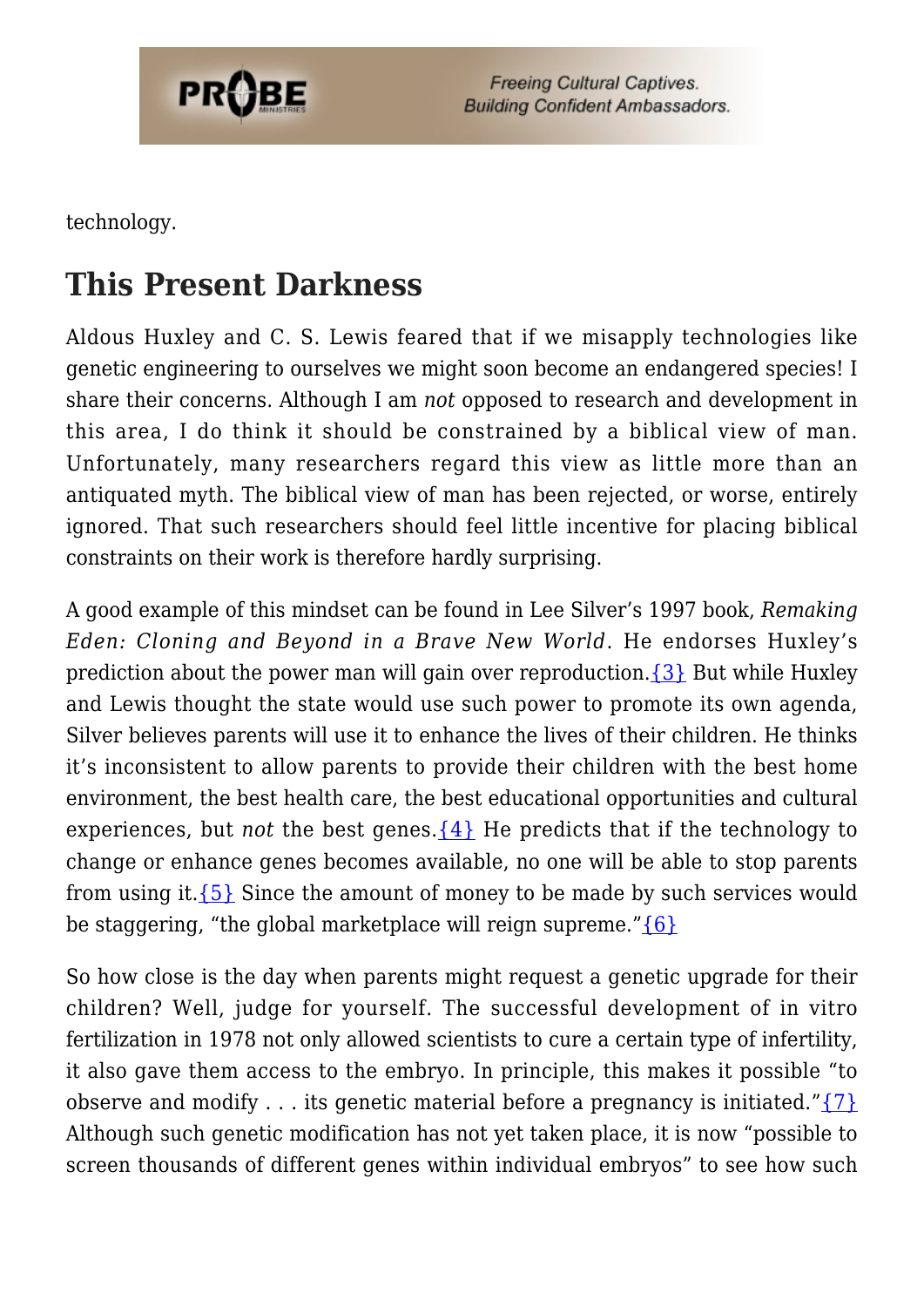

potential children might differ from one another[.{8}](#page-55-3)

Still, genetic *screening* is not genetic *engineering*. No genes are added or changed. $\{9\}$  It simply allows parents to choose from the selection of embryos generated by this procedure. But there is a problem: it's currently legal to destroy the embryos that aren't chosen! $\{10\}$  And this constitutes a serious infringement upon the rights of the unborn. Furthermore, Silver predicts that "genetic engineering of human embryos" will become feasible by the middle of this century. $\{11\}$ 

While such remarks may sound alarming, we must remember that it's not the technology itself, but its *misapplication* that's the problem.

### **What Might the Future Hold?**

One of the worst consequences of contemporary reproductive technology is the creation, and subsequent destruction, of numerous human embryos. Since 1997, genetic screening has made it "possible to screen thousands of different genes within individual embryos" to see how such potential children might differ from one another.[{12}](#page-55-7) This information allows prospective parents to choose the one embryo among many which they believe will make the best child. Unfortunately, the remaining embryos are simply destroyed! If such technology is not constrained by a biblical view of man, this new form of legalized eugenics may be only the beginning. In light of such advancing technologies, what might the future hold?

The future envisioned by Lee Silver in *Remaking Eden*is both fascinating and disturbing. He speculates that by the year 2350 two very distinct classes of people may exist: the *Naturals* and the *Gene-Enriched* or *GenRich*. Naturals are people like you and me, born by natural methods and not genetically enriched. The GenRich, who may account for roughly ten percent of the American population, are distinguished from Naturals in that they "all carry synthetic genes . . . that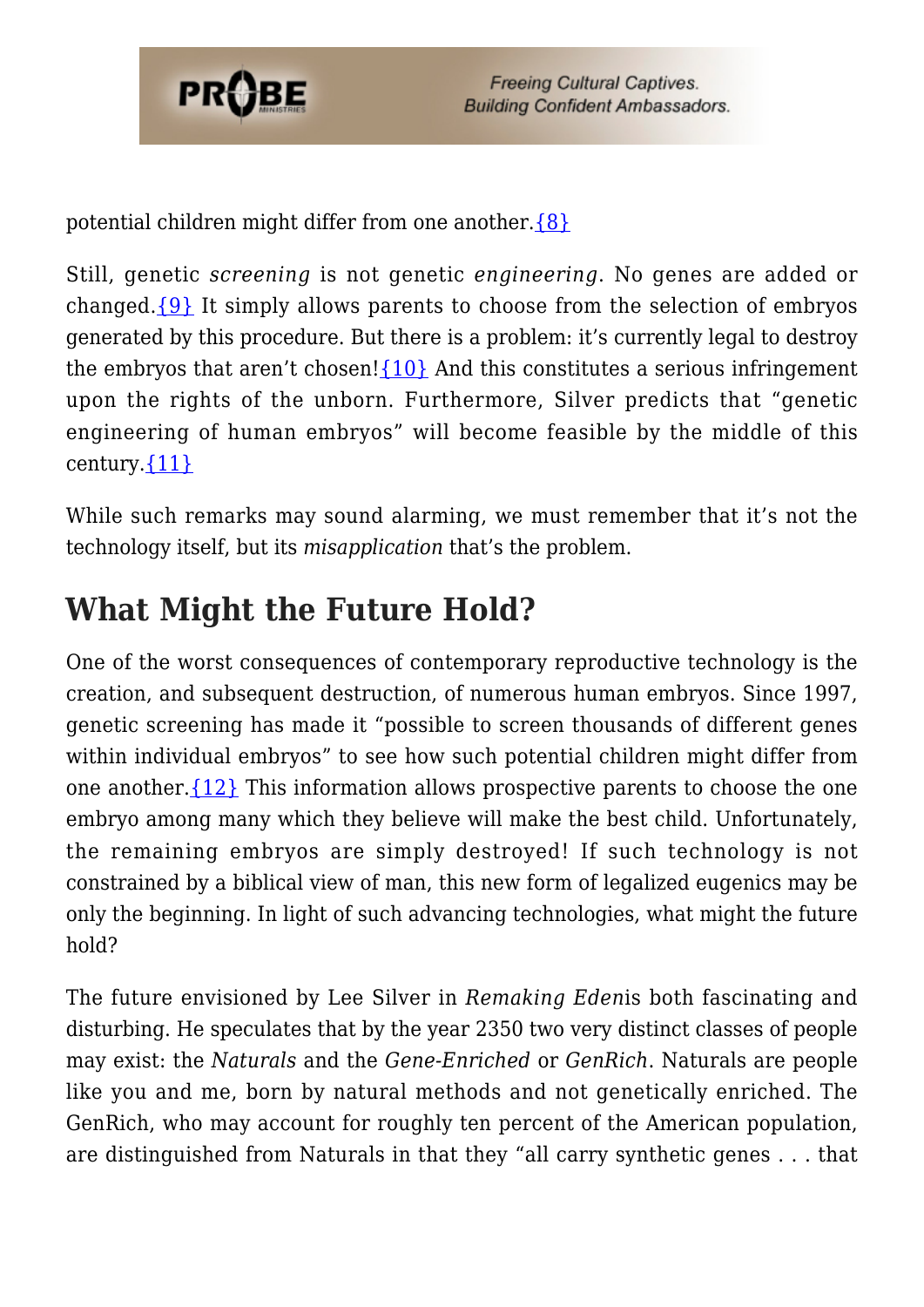

were created in the laboratory."[{13}](#page-55-8) Silver believes that over time the genetic distance between Naturals and the GenRich will become ever greater. Eventually all aspects of the government, economy, media, entertainment, and education will be controlled by the GenRich. $\{14\}$  "In contrast, Naturals [will] work as low-paid service providers or as laborers," and their children will only be taught the skills needed to do the jobs available to their class. $\{15\}$ 

If this social structure strikes you as loosely reminiscent of Aldous Huxley's *Brave New World* you're not alone. In fact, Silver subtitled his book, *Cloning and Beyond in a Brave New World*. But while Silver believes wealthy parents will use genetic engineering to enhance the lives of their children, Huxley thought such power would be controlled by the state. And here's where things get tricky.

Silver predicts that society will be "controlled by ... the GenRich." $\{16\}$  They will be the sole governing class and the sole controllers of all sophisticated technology, including genetic engineering. But then what can prevent the GenRich from passing laws that permit engineering the Naturals to be a class of servants? Would not the more powerful, but less numerous, GenRich want to prevent the Naturals from entertaining revolutionary ideas? And might they not do this through genetic engineering and psychological conditioning? Have we not returned to something like Huxley's *Brave New World*? How might we avoid such a future?

The biblical view of man provides an answer to this question.

### **The Biblical Doctrine of Man**

In his book *Remaking Eden*, Lee Silver anticipates a future in which we can genetically alter human nature. He predicts that "genetic engineering of human embryos" will become feasible by the middle of this century.  $\{17\}$  Suppose he is right about this. Does it follow that we *ought* to genetically engineer humans simply because we *can*? How we answer this question will largely depend on our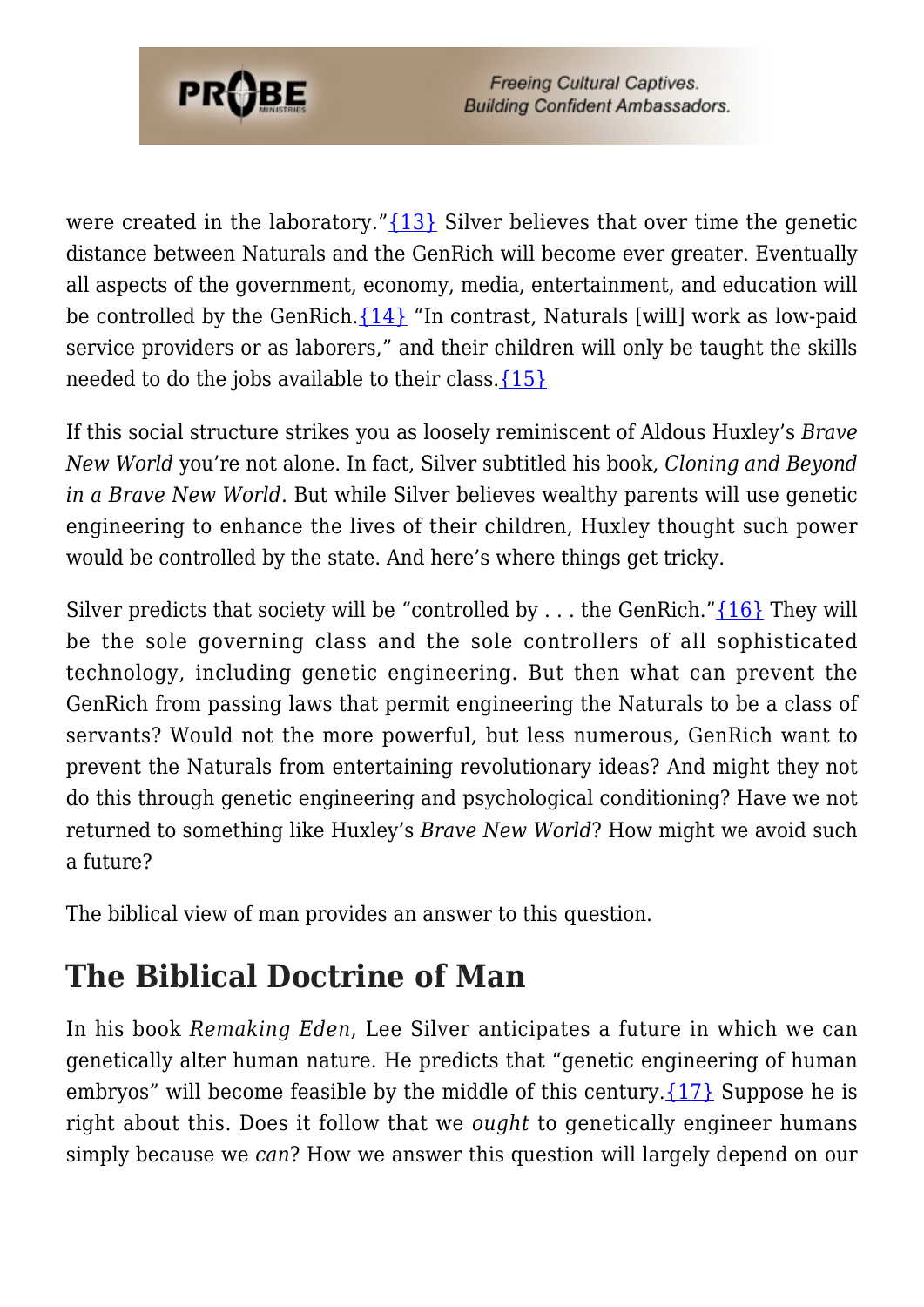

view of man.

Exactly what are we, anyway? Are we merely matter which, through a long, undirected evolutionary process, has finally become self- conscious? Or are we something more? The Bible declares that both men and women were created in the image of God. $\{18\}$  This doctrine forms the basis for the Christian belief in both the dignity of man and the sanctity of human life. Even after man's fall into sin the image of God, though marred, was not completely lost.  $\{19\}$ 

Thus in Genesis 9:6 we read, "Whoever sheds man's blood, by man his blood shall be shed, for in the image of God He made man." When God instituted capital punishment for murder, it was because He had created man in His image. But this verse not only affirms that man bears the image of God, it also implies that human life is sacred and imposes a severe penalty for the unjustified taking of such a life. It also suggests that man is subject to an absolute moral law which finds its source in God. You might say it indicates that all men "are endowed by their Creator with certain unalienable rights," chief of which is the right to life!

The biblical doctrine of man needs to be brought into ethical discussions of reproductive technology and genetic engineering. Because man bears God's image, certain boundaries should not be crossed. For example, scientific evidence indicates that human life begins at conception. Therefore, destroying human embryos clearly violates their "unalienable" right to life. Furthermore, any attempt to genetically alter man's unique nature as a rational, emotional, volitional, moral agent *could* be viewed as an attack on the image of God in man.  $\{20\}$  We must be careful how we choose to apply such technologies–especially to ourselves!

## **Science within the Limits of Biblical Morality Alone**

C. S. Lewis compared man's attempt to conquer human nature to "the magician's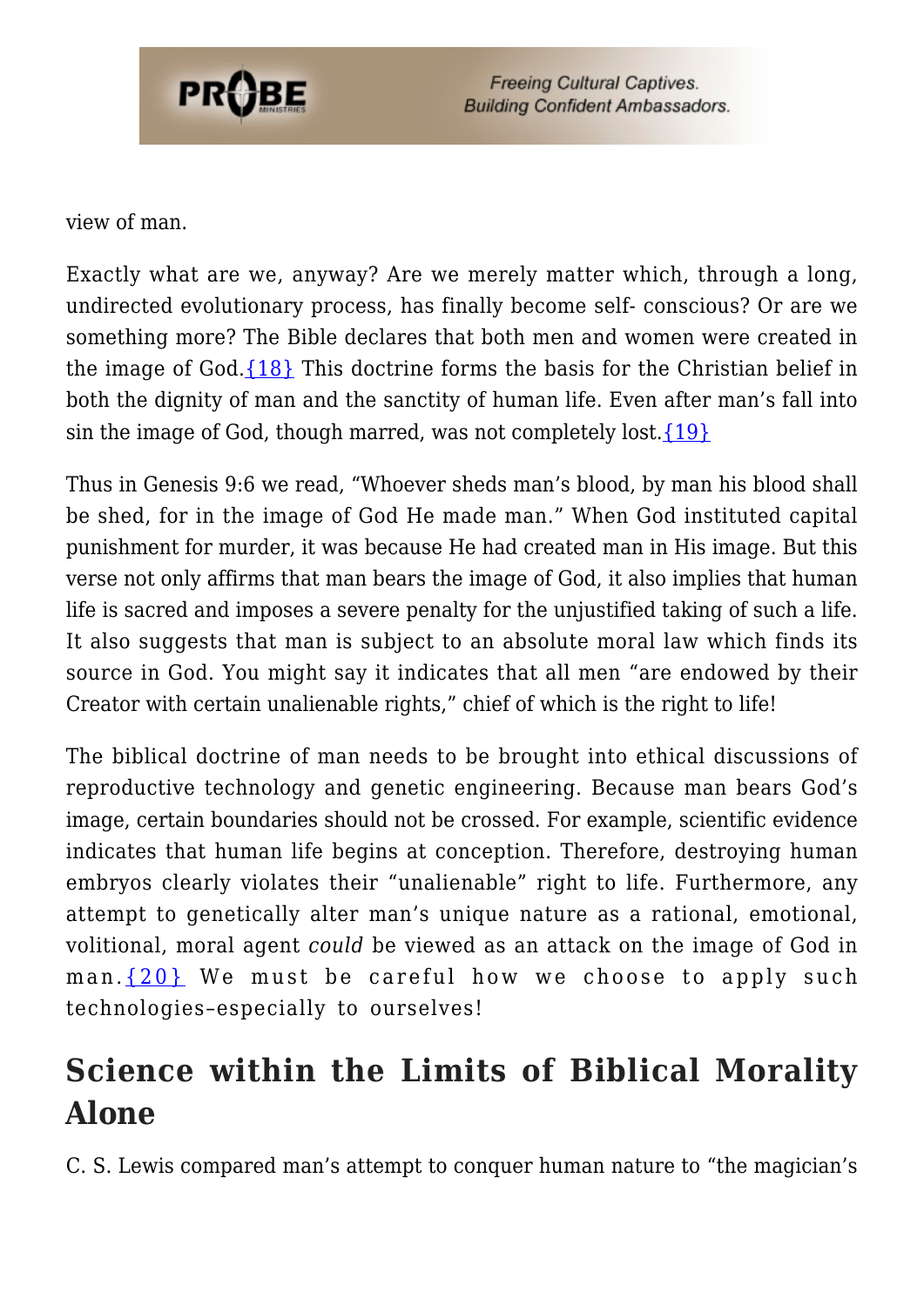

bargain: give up our soul, get power in return." $\{21\}$  But once we take the final step of reducing humanity "to the level of mere Nature . . . the being who stood to gain and the being who has been sacrificed are one and the same." $\{22\}$  Lewis referred to this final step as the abolition of man. By this he did not mean the abolition of man's physical being. Rather, he was concerned about potentially detrimental changes to that unique, *immaterial* component of human nature. Although I have doubts about whether we could *actually* change this aspect of human nature, I do object to any *attempt* by man to alter it through genetic engineering. Since God based capital punishment for murder on the fact that man was made in His image, it seems that any attempt to genetically alter human nature, fallen though it is, may likewise be morally offensive.  $\{23\}$ 

Still, the solution is not to abandon scientific research. Rather, we must simply keep it within proper moral boundaries. To make this clear, let's consider an example of a morally acceptable application of genetic engineering which also offers great potential benefit to humanity. There has recently been some talk of possible new AIDS vaccines. One of these, a brainchild of Robert Gallo's institute, makes use of the salmonella bacteria responsible for typhoid. The bacteria are genetically altered to be less infectious and to carry portions of HIV DNA into human intestinal cells. Alex Dominguez writes, "The infected intestinal cells are . . . hijacked by the HIV and produce a part of the HIV virus, which is not harmful but causes an immune response. Researchers hope that will allow the body to fight off an attack by the real HIV virus." $\{24\}$  Although at this time the vaccine is still being developed, it provides an example of how genetic engineering might be used in both a morally acceptable and humanly beneficial way.

But why is this a "morally acceptable" example? Briefly, unlike the scenarios imagined by Aldous Huxley and C. S. Lewis, man's unique identity as a rational moral agent made in the image of God is not in any way changed or compromised. Using genetically altered bacteria as a potential vaccine against HIV does not seek to alter human nature any more than a vaccine against rabies does.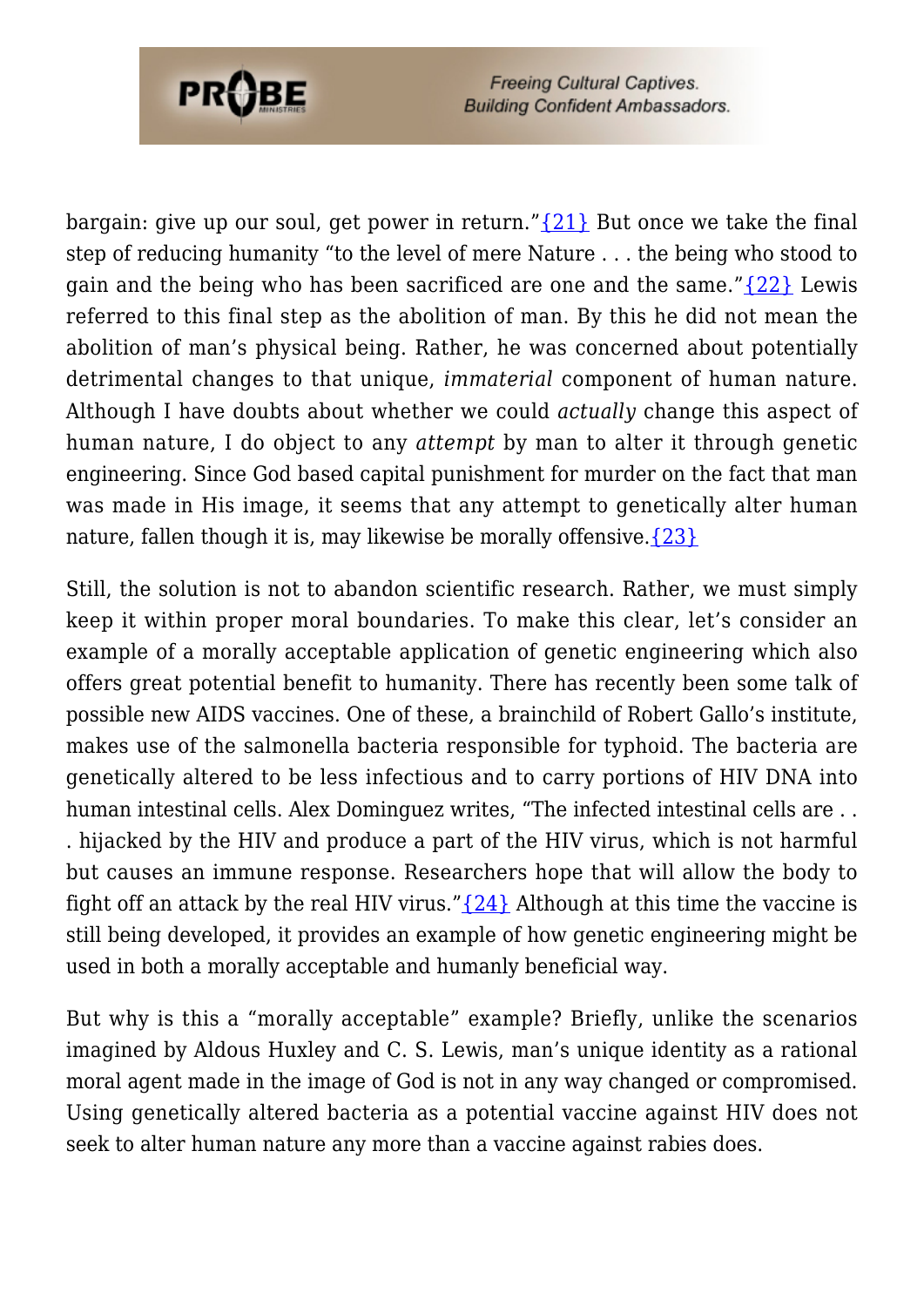

Confining scientific research within the limits of an objective, biblical morality thus precludes neither scientific advancement nor human benefit. Rather, it recognizes the value of science without devaluing those who it is chiefly intended to serve! But disregarding such moral standards could potentially lead us into the brave new worlds imagined by both Huxley and Lewis. We must therefore hold these principles in tension and encourage scientific research within the limits of biblical morality alone.

#### **Notes**

1. Cited in Lee M. Silver, *Remaking Eden: Cloning and Beyond in a Brave New World* (New York: Avon Books, 1997), 10.

2. Aldous Huxley, *Brave New World* (New York: Harper and Row, Publishers, 1969), 1-4.

3. Silver, *Remaking Eden*, 9.

<span id="page-55-0"></span>4. Ibid., 236.

<span id="page-55-1"></span>5. Ibid., 236-37.

<span id="page-55-2"></span>6. Ibid., 11.

- <span id="page-55-3"></span>7. Ibid., 68.
- <span id="page-55-4"></span>8. Ibid., 203.

<span id="page-55-5"></span>9. Ibid., 129.

<span id="page-55-6"></span>10. *Public Opinion Sought on Embryo Research*, Religious Rights Watch: A Publication of Christian Coalition of America, volume 11, number 1, January 2000. 11. Silver, *Remaking Eden*, 233.

- <span id="page-55-8"></span><span id="page-55-7"></span>12. Ibid.
- <span id="page-55-9"></span>13. Ibid., 4.
- <span id="page-55-10"></span>14. Ibid., 6, 242.
- <span id="page-55-11"></span>15. Ibid., 6.
- <span id="page-55-12"></span>16. Ibid.
- <span id="page-55-13"></span>17. Ibid., 233.
- <span id="page-55-14"></span>18. Genesis 1:27.
- <span id="page-55-15"></span>19. James 3:9.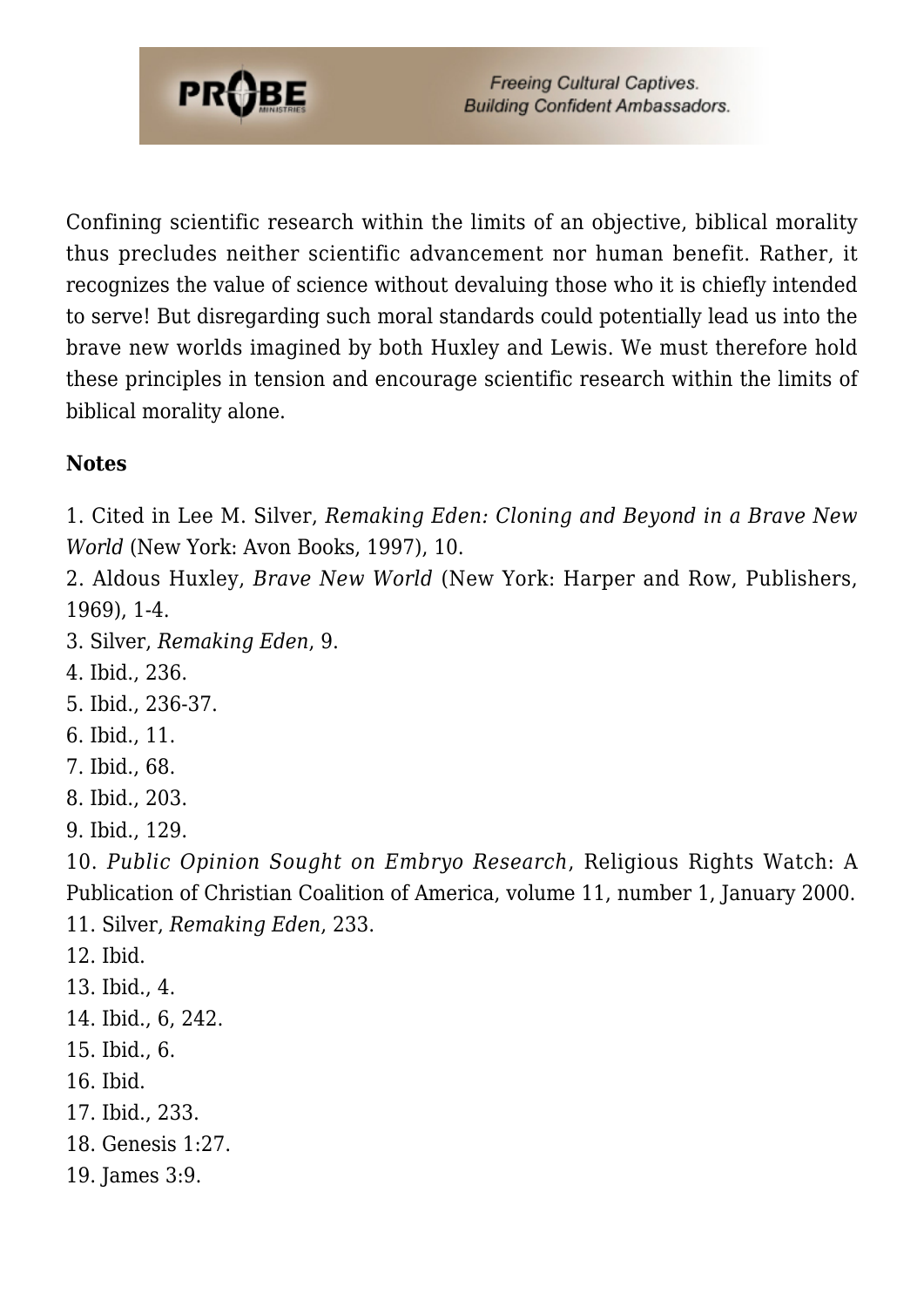

20. A biblical understanding of human nature includes both material and immaterial components. We are not told all the particulars about how these components are related to one another, but clearly each can influence the other. In other words, genetic alterations to the human body could also affect the human mind and personality, essential aspects of human nature which, in my opinion, cannot be reduced to purely physical processes. See footnote 23 for further discussion.

<span id="page-56-1"></span><span id="page-56-0"></span>21. C. S. Lewis, *The Abolition of Man* (New York: Macmillan Publishing Company, 1955), 83.

<span id="page-56-2"></span>22. Ibid.

23. The Divine image is neither limited to, nor even primarily concerned with, man's physical being. Rather, this image concerns who, or what, man is *essentially*. And this, I think, is where an *immaterial* aspect of human nature must be introduced. That is, man's peculiar *nature* as a rational, emotional, volitional, moral agent with a special capacity for both forming and enjoying relationships with others (including God) includes both material and immaterial components. Although human nature is now fallen and infected with sin, it still bears the imprint of God's image (Gen. 9:6; Jas. 3:9). Thus, I view any attempt to genetically alter human nature (especially its *immaterial* aspect) as morally objectionable because first, man bears the image of God; and second, although human nature is certainly in need of change, this is hardly an appropriate task for fallen humanity. After all, our real need is not just to be made *different*, but to be made new (2 Cor. 5:17). And this *new creatio*n is strictly the work of God–not man (Eph. 2:10; 4:24).

<span id="page-56-3"></span>24. Alex Dominguez, "AIDS Vaccine to be Tested in Uganda," *Associated Press*, 20 May 2000.

©2000 Probe Ministries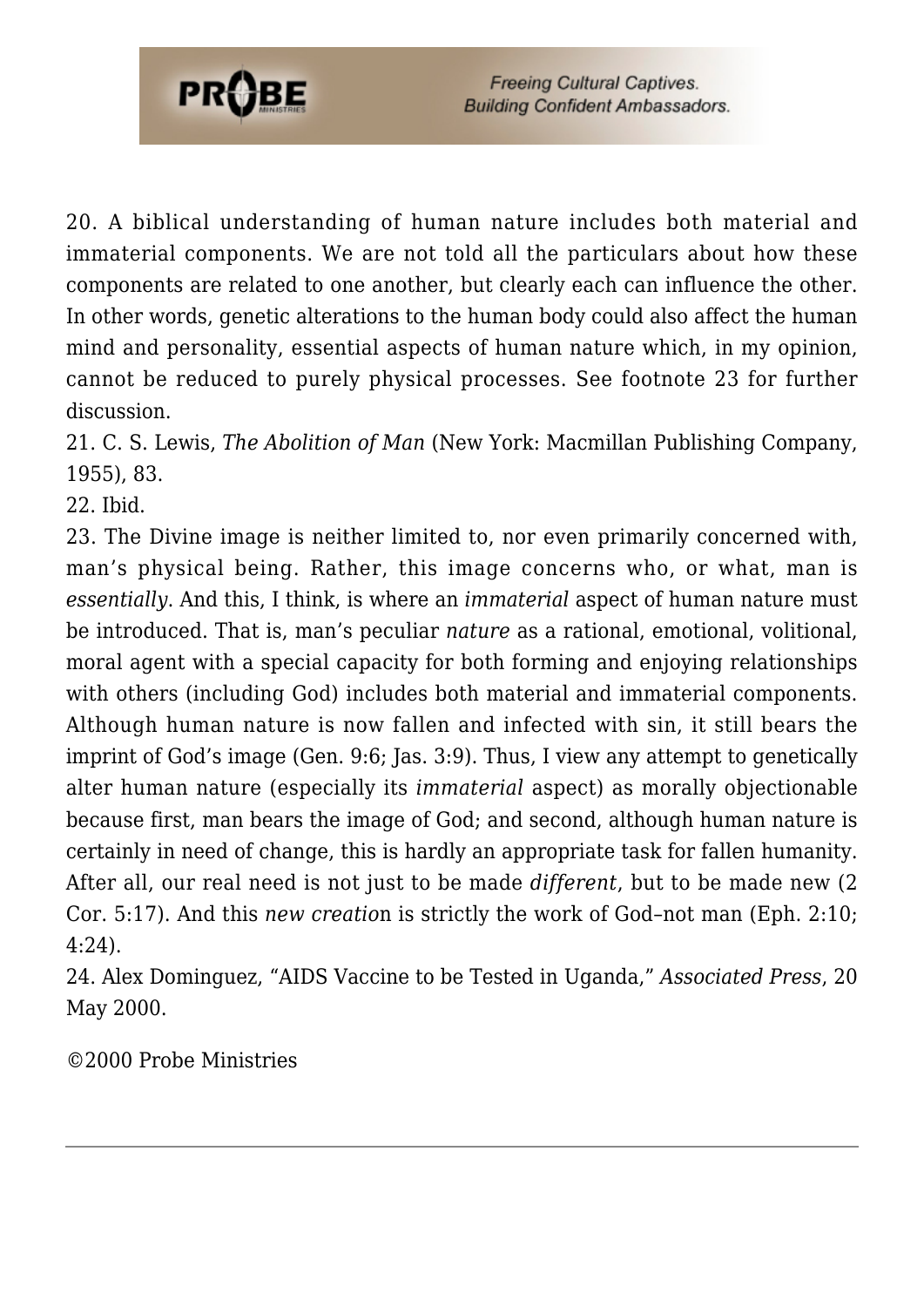

# **[Genetic Engineering – A Christian](https://probe.org/genetic-engineering-2/) [Scientist's Perspective](https://probe.org/genetic-engineering-2/)**

#### Dr. Ray Bohlin

*Dr. Ray Bohlin examines the rapidly moving world of genetic engineering from a Christian worldview perspective. He explains that most genetic engineering attempts to make more efficient changes similar to those previously done through selective breeding and other conventional techniques. However, those working in the field need to be aware of the ethical and religious issues that arise in this area of science.*

### **What Is Genetic Engineering?**

Our culture teeters on the edge of a steep and dangerous precipice. New technologies will soon allow us to change, radically and permanently, the world in which we live. Indeed, we will hold in our hands the capability of directly and purposefully changing who we are as human beings. The technology I am speaking of is genetic engineering.  $\{1\}$  Ethical and technical questions swirl around discussions of genetic engineering like the wall clouds of the eye of a hurricane. Many in society seem to be bracing themselves for the disappearance of the calm of the eye and the coming of the full force of a powerful and destructive combination of new plants and animals unleashed on an unsuspecting environment, with new and improved humans designed to succeed.

Before your alarm buttons go on overload, let me say that I hope to lend a reassuring voice with a dose of sober realism. Genetic technology will undoubtedly unleash great power to change our world forever, but should it, and will it? In this article I want to explore just a few of the technical and ethical questions we face as a society. The time to discuss these issues is now, while we still have time to think without simply reacting.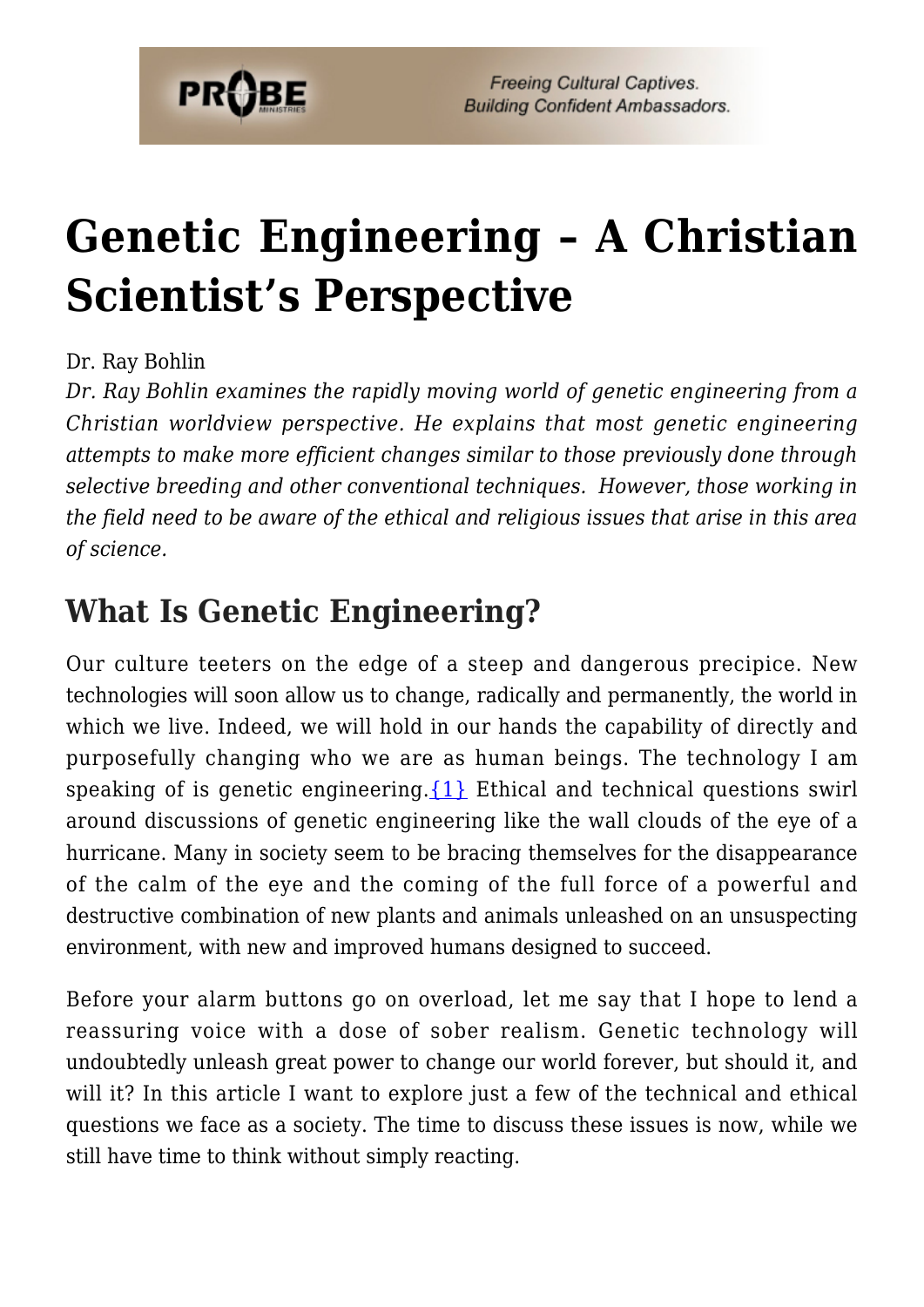

The phrase *genetic engineering*, unfortunately, often conjures up images of macabre experiments resulting in Frankenstein-like monsters and the coldhearted use of genetic information to create new social classes depending on our genes, as in the 1997 film *Gattaca*[.{2}](#page-64-1) However, genetic engineering can simply be defined as the manipulation or alteration of the genetic structure of a single cell or organism.

Sometimes the manipulation of an organism's genome, the totality of all its genes, can simply refer to the project of identifying its complete DNA sequence in order to gain information for future study and potential alteration. The Human Genome Project is therefore, in a sense, a form of genetic engineering because the human genome must be broken up and manipulated in order to gain the desired information.

Ordinarily, genetic engineering refers to the direct addition, deletion, or intentional mutation of an organism's DNA sequence to produce a desired effect. Knockout experiments in mice seek to determine the effects of eliminating a particular gene from the mouse genome. Recombinant DNA experiments usually take a gene found in one organism and place the gene into another organism. These animals can be of the same or different species.

Sometimes researchers will simply change the DNA sequence in a gene to study what effect the specific change has on the gene or its protein product. All of these alterations fall under the umbrella of genetic engineering. In this broad definition, genetic engineering is neither good nor evil. The nature of the experiments themselves will determine if they are moral or immoral.

### **Why Are There Genetic Illnesses?**

The initial thrust of genetic research is the treatment and potential cure of genetic illnesses. Therefore, we must explore why genetic illnesses occur at all. "Why questions" within science usually occur on two levels and are notoriously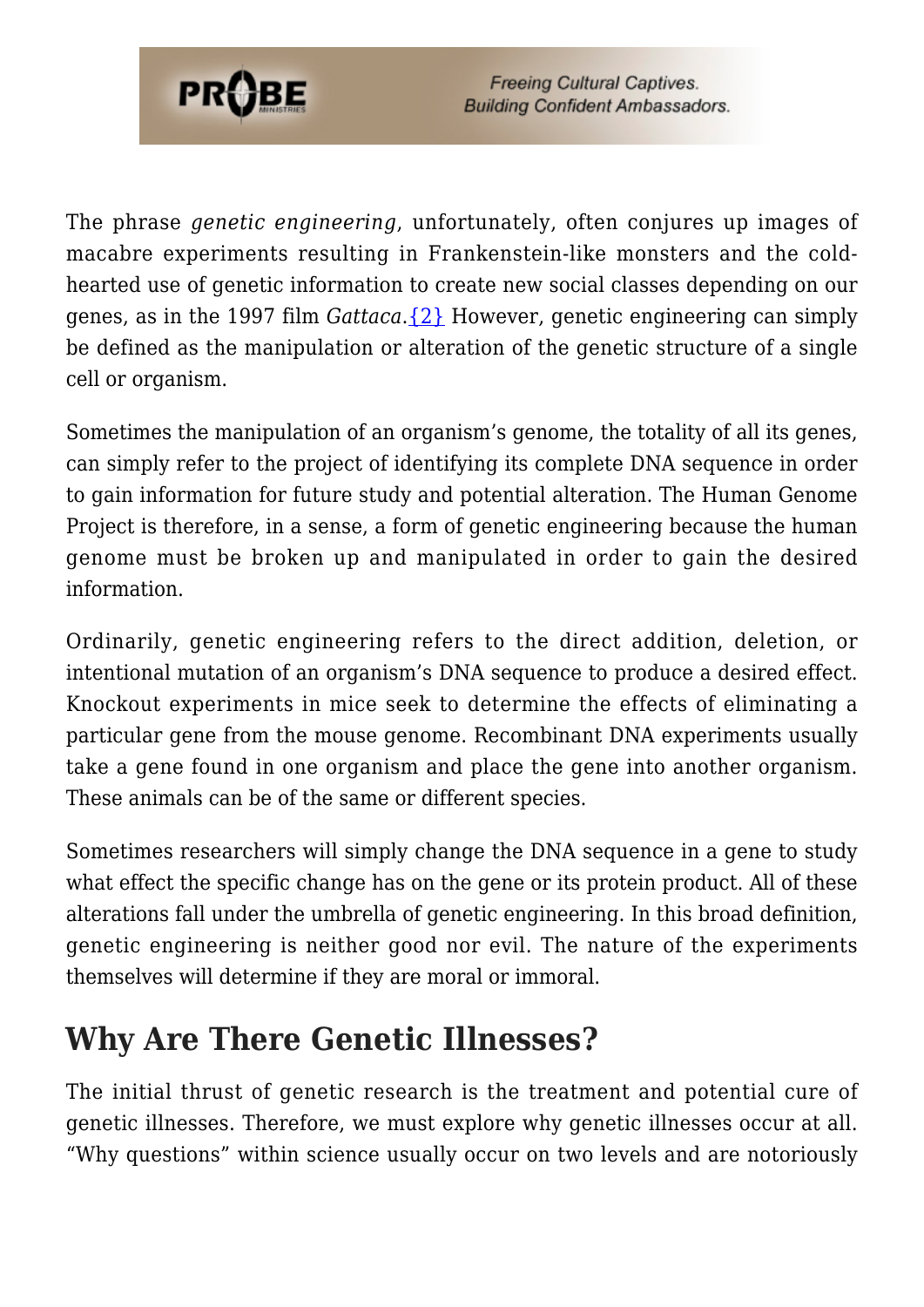

difficult. The first level and usually the easier of the two are the scientific. The "why" is best changed to "how." For our purposes this means, How do genetic illnesses arise? The second, more difficult question asks on a moral basis, Why do genetic illnesses occur?

The answer to the first question, How do genetic illnesses arise?, is simply, mutations. Mutations are mistakes in the DNA sequence. Sometimes a mutation is simply the substitution of one nucleotide for another.

Mutations can also result from a piece of DNA being deleted. This may cause one or more codons to disappear. In cystic fibrosis (CF), codon 508 out of 1,480 is missing, causing one amino acid to be removed from the resulting protein. This causes the severe respiratory and digestive problems of CF patients that are usually lethal before their 30th birthday.

So far, genes for more than 1,200 human disorders have been identified, which are found over all twenty-three pairs of human chromosomes. Some estimate that there may be as many as 3,000 to 4,000 human genetic disorders that are due to defects in a single gene. Most disorders, however, will be due to mutations in a host of genes.

The moral question is perhaps not so difficult in its answer, but in our acceptance of the answer. Mutations exist as a result of the Fall. We know the serpent was cursed, Eve was cursed, and Adam was cursed (Gen. 3:14-19). But Romans 8:18-22 also tells us that all creation was subjected to futility, groans and suffers, and eagerly awaits the revealing of the sons of God so it may be set free from its slavery to corruption. This world is not as God intended.

Asking why someone suffers from a genetic disease is no different than asking why someone was killed in a traffic accident when others walked away. We know our suffering is temporary. We know that God will somehow work it all out for good (Rom. 8:28). But in 2 Corinthians Paul tells us we suffer so we can comfort those who suffer after us (1:4), so other sufferers will know they are not alone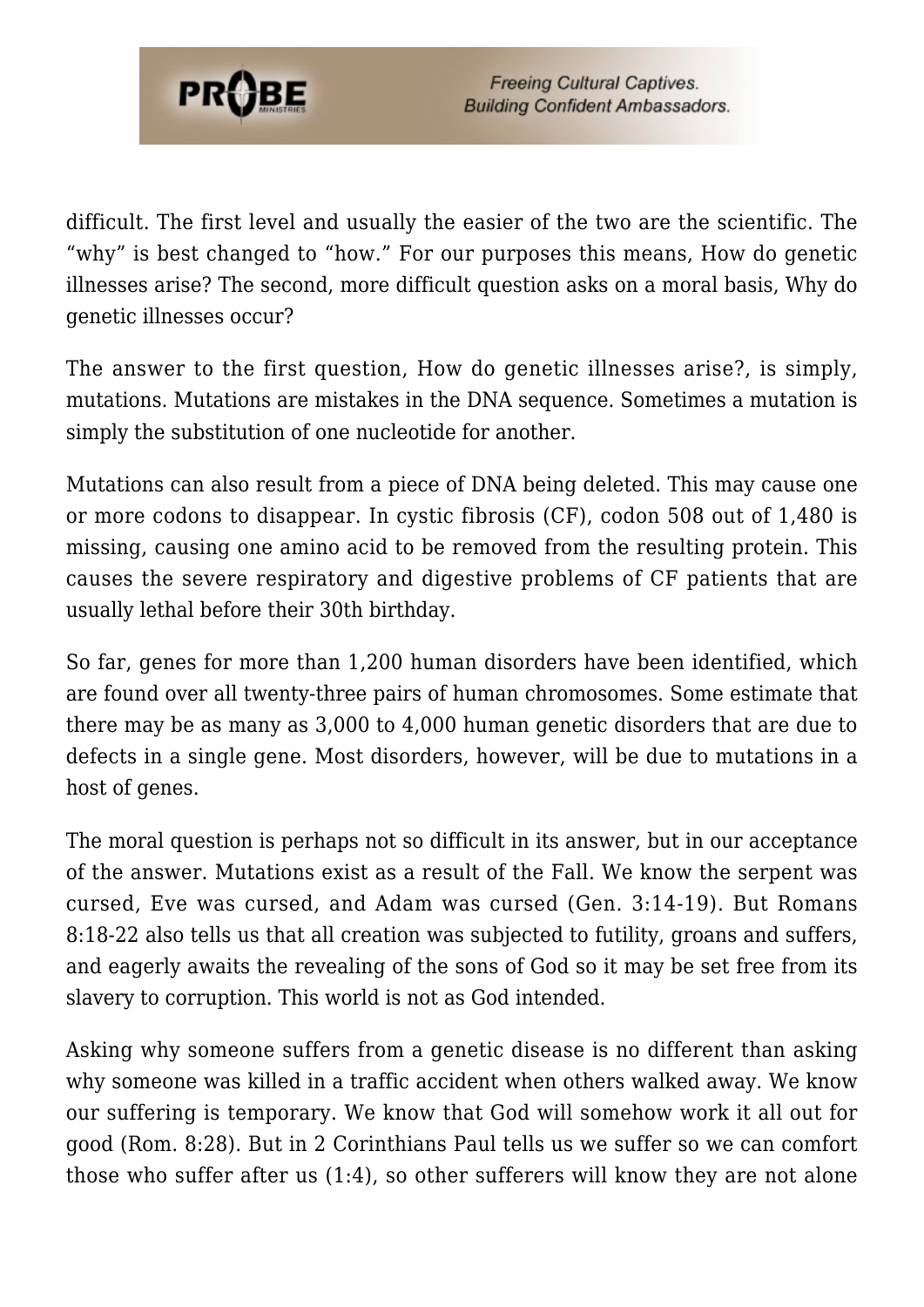

(1:6), and, principally, we suffer so we will trust in God and not ourselves (1:9).

Part of the Christian mission has always been to alleviate suffering where possible. While Jesus' miracles clearly were part of fulfilled prophecy, they were also about relief from suffering. Genetic engineering, while possessing a power that can be used for evil, which we will discuss, also at least has the potential to relieve the suffering from, if not even cure, genetic disease.

## **Could Changing Genetic Material Produce a Dangerous Superbug?**

One concern that many people have about genetic engineering is the possibility of unintentionally creating a superbug or a damaging plant or animal whose destructive nature is only discovered after the fact. After all, our knowledge of the workings of genes and proteins is still growing. We hear constantly how complex everything is. What makes us think we can tinker with this incredible biological reservoir of information without making some incredible blunder from which there is no turning back?

When genetic engineering in bacteria was first discovered and introduced (Recombinant DNA technology), many scientists had this very fear. This was partially the reason for the self-imposed moratorium and four levels of containment in the early 1970s. But geneticists and molecular biologists found that dangerous, unintentional consequences were virtually nonexistent. Enforcement of the guidelines eventually relaxed and soon became outdated and ignored. What this means is that researchers were quite convinced that transferring DNA of known sequence and function into bacterial chromosomes and plasmids did not result in unforeseen consequences. The procedure became routine and straightforward.

This does not mean that someone, somewhere, won't use biotechnology to produce a superbug intentionally. Certainly this technology can be used to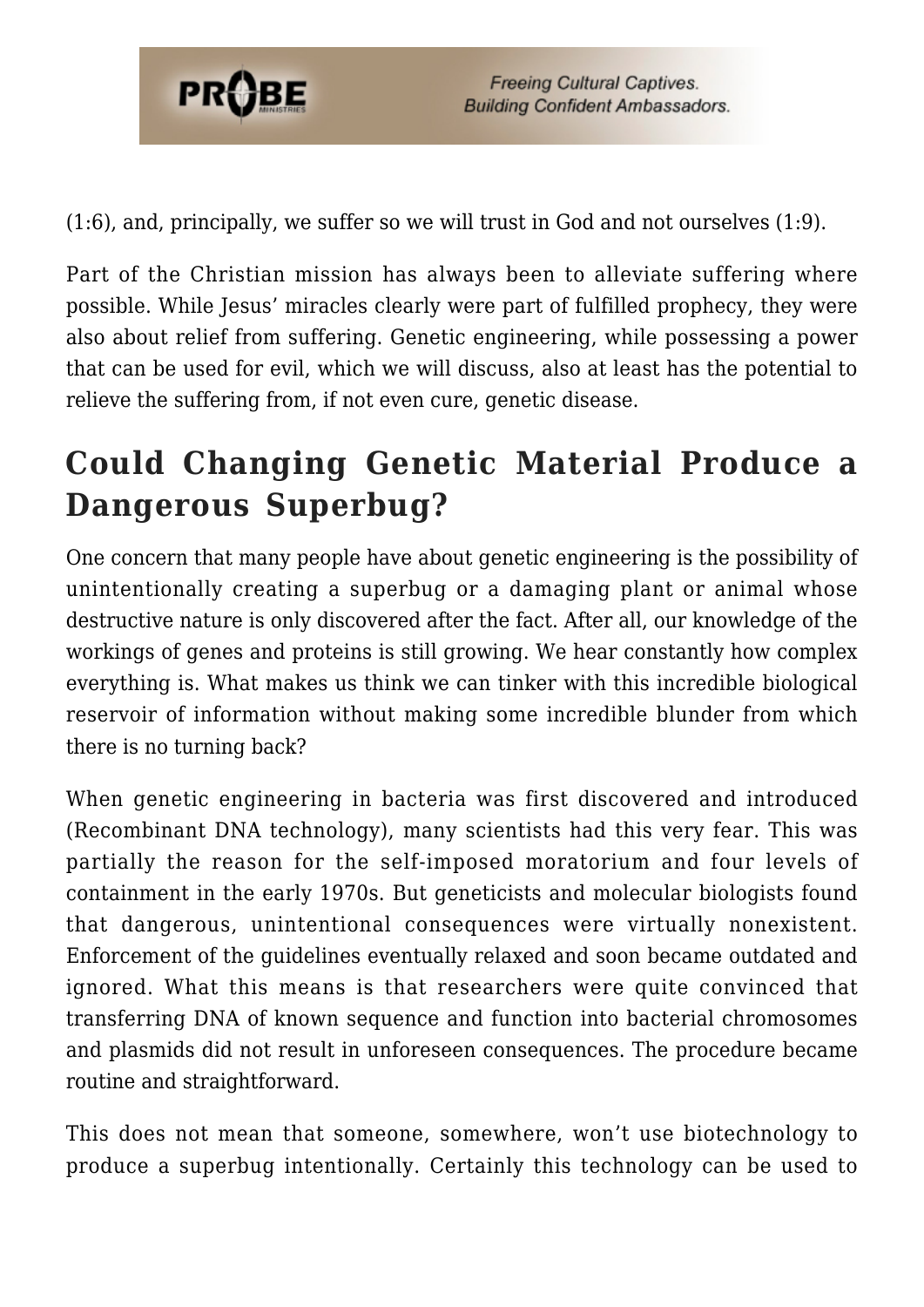

produce even more powerful and resistant agents of biological warfare. Some even speculated that HIV (human immunodeficiency virus), the virus that causes AIDS, was intentionally produced. Though this hypothesis has been successfully refuted, the prospect remains that DNA recombinant technology has opened up a new field that can be used for evil.

However, we must be clear that this is not the fault of the technology itself. It is entirely human to shrink with fear away from things that we don't understand. The first predictable reaction of tribal societies when faced with modern technology was to cower in fear. Something dreadful was about to descend upon them. Usually this didn't happen and, with some education and familiarity, fear dissipated. But only human agents alone can make evil choices. Fire will heat our homes and cook our food, but it can also kill indiscriminately in the hands of an arsonist. But fire itself is not evil.

What should concern us more than the advent of biotechnology is the growing popularity of a totally secular and naturalistic worldview. Naturalism contends that humans are just complicated animals. The end result of this assumption is that ethics becomes an exercise in simply determining what works, not what is right.

Biotechnology is powerful, indeed, but we cannot put the genie back in the bottle. Therefore we must engage the discussion as to how this technology can be used to cure disease and not become another snare to degrade and dehumanize people's lives.

### **Are We Playing God by Creating Organisms That Never Existed Before?**

Unfortunately, the concept of playing God means different things to different people. $\{3\}$  For some it may have nothing to do with God at all. They are simply expressing awe and wonder at the power that humans can wield over nature.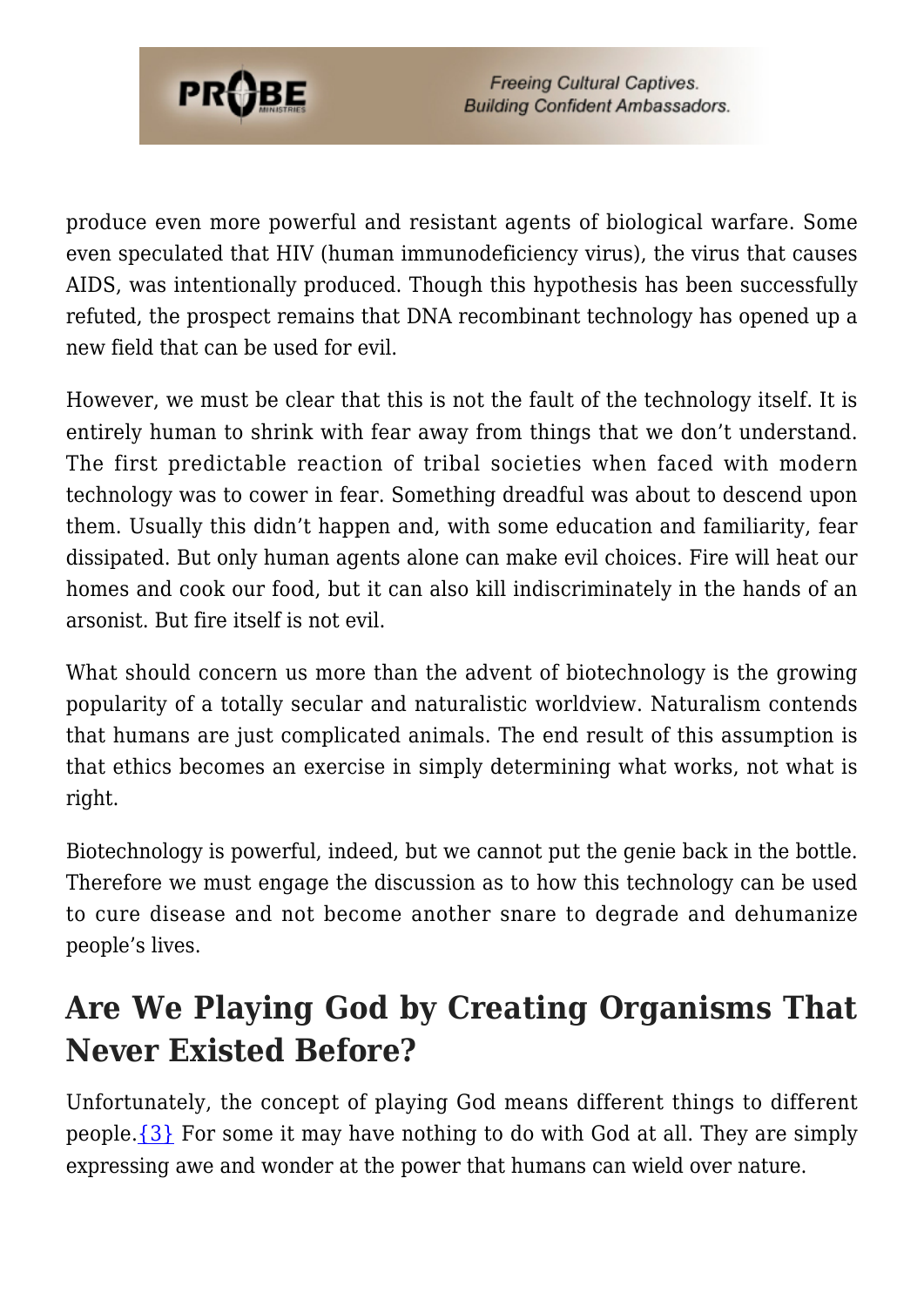

For some Christians, however, the notion of playing God carries a pietistic view of God's realm of activity versus that of the human race. In this context, playing God means performing tasks that are reserved for God and God alone. If this is what genetic technology does, then the concerns about playing God are justified. But what is often being reflected in this perspective is that God acts where we are ignorant and it should stay that way.

What is really at stake is fear, fear of what we may learn, fear of what new responsibility this new knowledge will put on our shoulders, and fear that this new knowledge will be used to harm us and not for the common good. The point was made that technology itself is not evil. Any technology can be used to further God's purposes or hinder them. People make those decisions, not technology.

By the very fact that we are called to be stewards of God's creation (Gen. 1:26-28), we need to expand our knowledge of what God has made in order to better rule over His creation. Part of being made in God's image is our creativity. In this sense we "play God" by imitating Him. Our works of art, buildings, management of natural parks, and care for the poor, sick, and disadvantaged all imitate God for the good of His creation.

But we are still creating new creatures that did not exist before. Isn't God the only Creator in that sense? We seldom realize that we are hard-pressed to find in nature today the ancestors of nearly all the plants and animals we use for food or service. Our current varieties of corn, wheat, flowers, cattle, dogs, horses, etc., bear little resemblance to the original stock in nature. That is because we have selected and manipulated them over the millennia for our own purposes. We have already created animals and plants that never existed before. Genetic technology has greatly increased the specificity and power of our abilities, but the nature of what we can do is the same as before.

If we are to play God in the sense of imitating Him as we apply the truth of being created in His image and in exercising our appointment as stewards over all He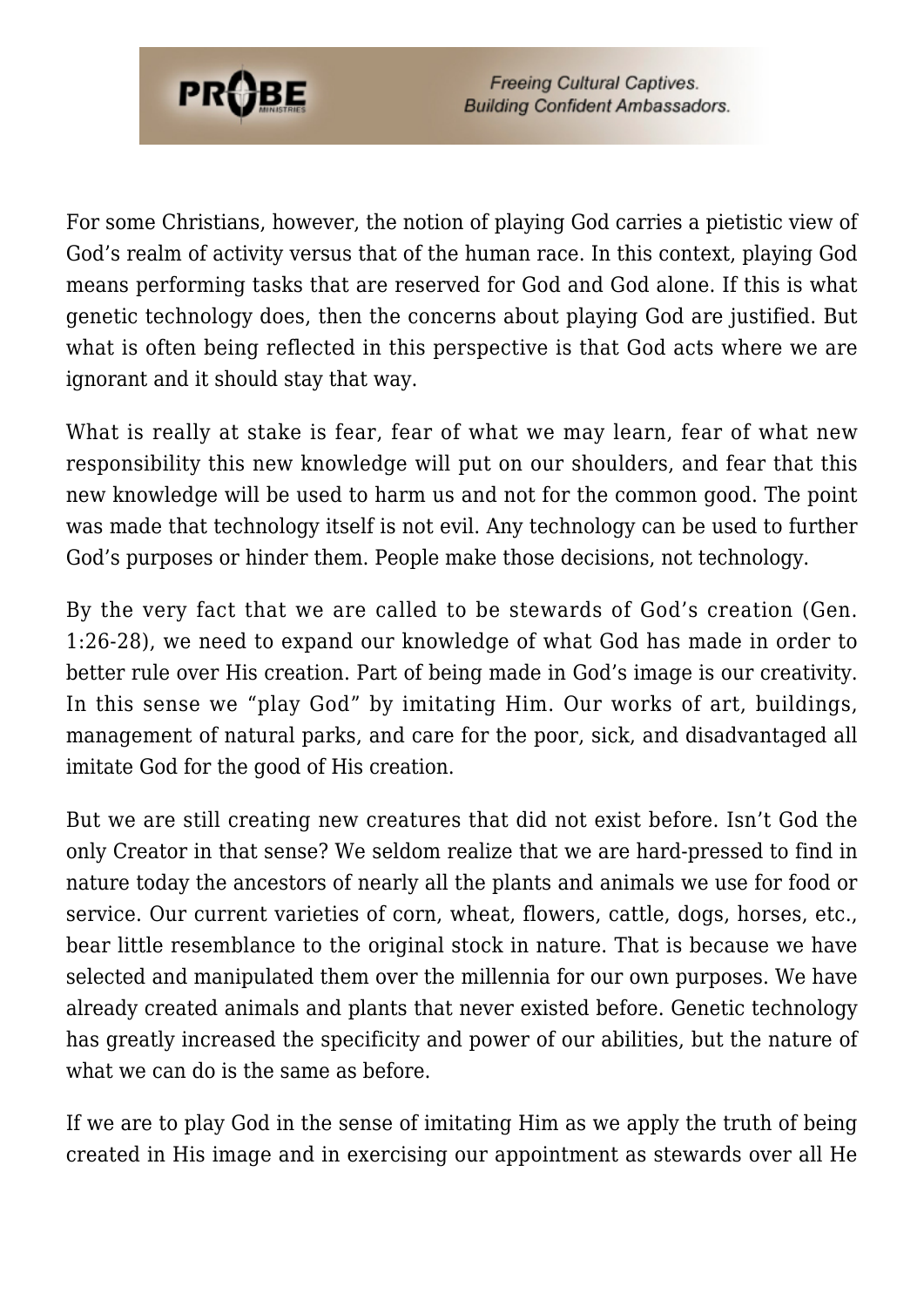

has made, then we need to do so with humility and compassion. Our creative abilities should be used to enhance the condition of men and women as we struggle in a fallen world. Genetic technologies can and should be used to help alleviate or even cure the effects of genetic disease.

## **Is It Wrong to Combine Genes from Different Species?**

Have you ever wondered if we should be transferring genes from one species to another at all? Does this in itself violate some ethical principle? One gene does not define a species. Bacteria are composed of thousands of genes and it is estimated that humans possess as many as 100,000 genes. Therefore, transferring one gene from one organism to another does not create a hybrid in the traditional sense. Genes, remember, are composed of DNA. DNA is a molecule; it is not living in and of itself.

If the idea of adding something foreign to an organism is troublesome, just realize that we do this all the time when we take antibiotics, over the counter pain medications, and other synthetic medications. Our bodies would never come across most of these substances in nature.

What is different is that with genetic engineering, we have added something to a cell or organism that will change the composition of that cell or organism, possibly for as long as it lives, and is potentially passed on to future generations. It is reasonable to ask if we have the wisdom even to try to make these kinds of changes. No doubt, genetic technology provides a power never before possessed by human beings: to design intentionally or create a new variety of organism by altering its genetic structure.

Once again, the issues are, Which genes are actually being transferred? and, For what purpose? These questions, asked case by case, should rule our choices, not the inherent legitimacy of genetic engineering itself. Creating crops internally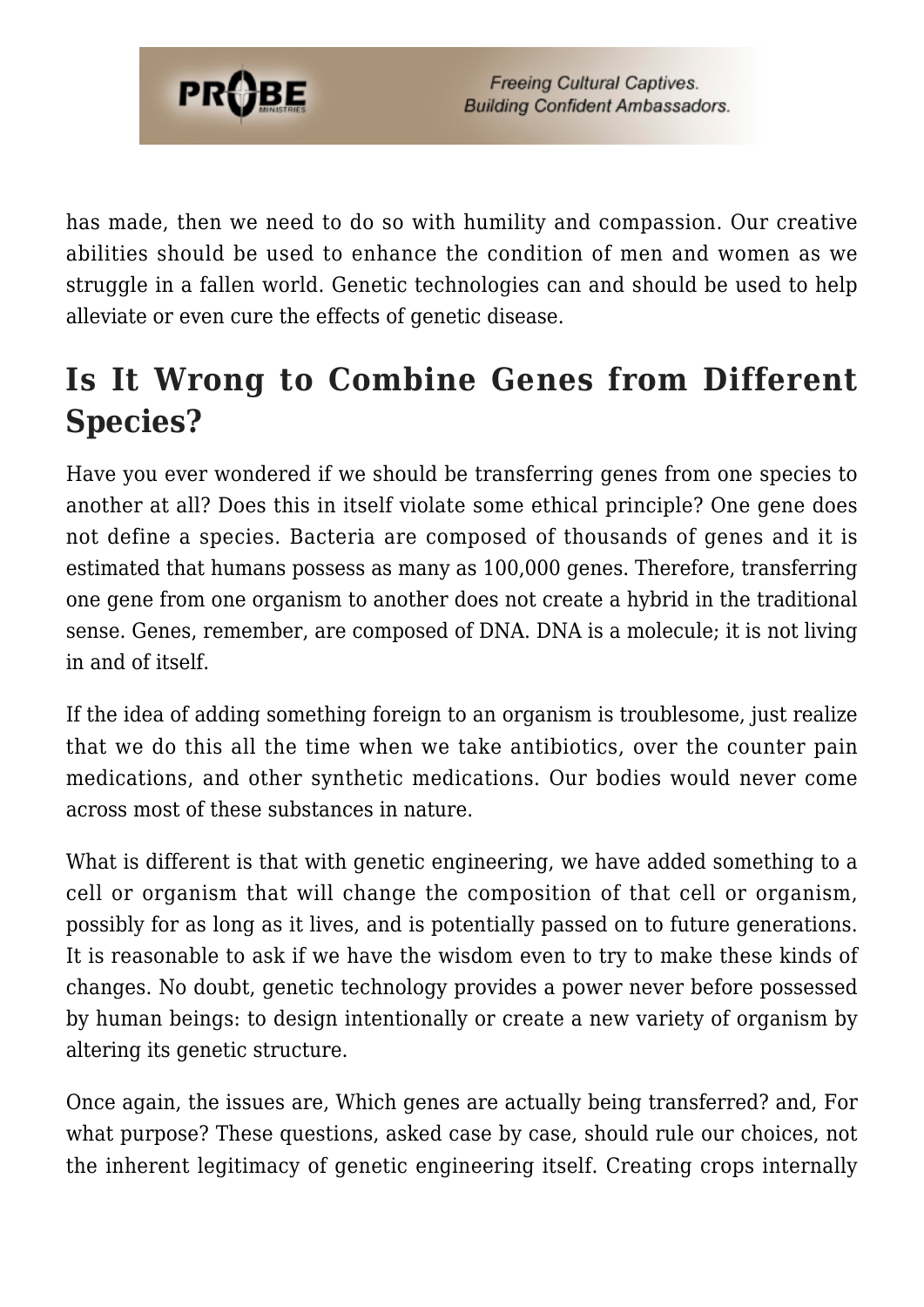

resistant to disease, particularly to help developing countries better feed their people, is a goal worthy of God's image-bearers.

However, intentionally manipulating the gene of a known pathogenic and deadly bacterium with the expressed intent of creating a biological weapon that is untreatable and incurable is a hideous evil. Kerby Anderson also warns that we need to consider the extent that genetic manipulation may cross over barriers God instituted in the created kinds.  $\{4\}$  If God felt it important to create boundaries of reproduction that his creatures were to stay within, we ought not cross over them ourselves (Gen. 1:11, 12, 21, 24, 25).

It is certainly possible for genetically modified organisms created for agricultural and medical purposes to develop in ways not planned or foreseen. Therefore, it is necessary that proper and extensive tests be performed to assure, as much as possible, that no unnecessary harm will come to the environment or to humans. As vague as this prescription is, it only serves to reinforce the necessity of further education on the part of everyone to ensure that this powerful technology is used responsibly. We simply cannot afford to be ignorant of genetic issues and technologies and expect to contribute to the necessary discussion that lies ahead.

#### **Notes**

<span id="page-64-0"></span>1. An excellent resource for Christians on this topic is *Genetic Engineering: A Christian Response*, Timothy J. Demy and Gary P. Stewart, eds. (Grand Rapids, MI: Kregel Publications, 1999)

<span id="page-64-1"></span>2. *Gattaca*, a film by Andrew Niccol, A Jersey Films production, distributed by Columbia Pictures, 1997.

<span id="page-64-2"></span>3. Allen D. Verhey, "Playing God," in *Genetic Ethics: Do the Ends Justify the Genes?* (Grand Rapids, MI: Eerdmans Publ. Co., 1997), 60-74.

<span id="page-64-3"></span>4. J. Kerby Anderson, "The Ethics of Genetic Engineering and Artificial Reproduction," in *Genetic Engineering: A Christian Response*, Timothy J. Demy and Gary P. Stewart.